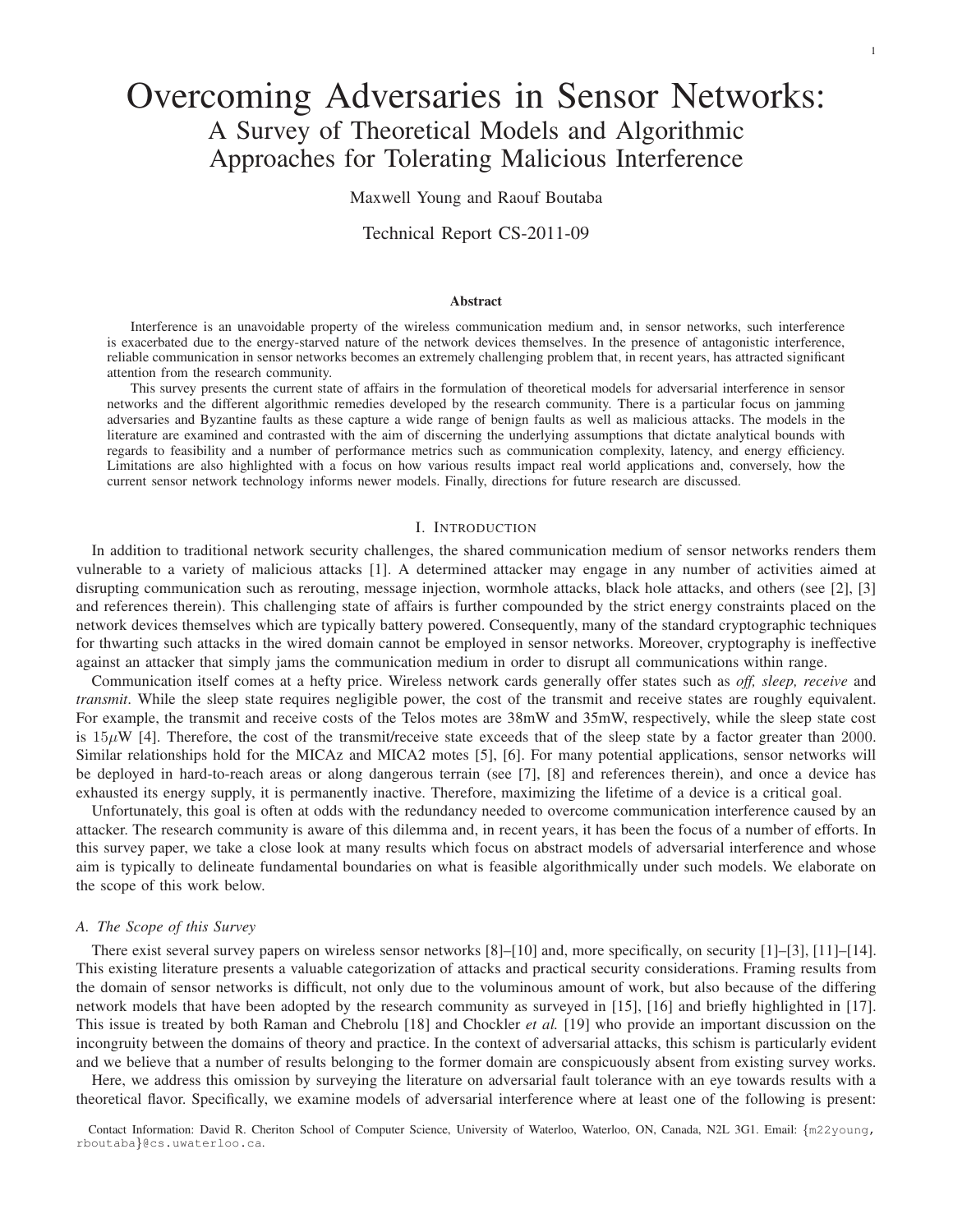2

(1) jamming attacks (also known as denial-of-service attacks), (2) Byzantine faults and adversarially chosen crash failures, and (3) spoofing or message injection attacks. Our overall aim is three-fold. First, we report on the adversarial models present in the literature with a focus on structuring them according to several underlying features and assumptions. This allows for a sensible comparison of models that are conceptually similar and delineate trade-offs between models that differ. Second, given this framework, we present an overview of the upper and lower bound results that accompany these models with respect to adversarial fault tolerance, message and bit complexity, communication latency and energy efficiency. In this sense, our focus is on models that admit provable bounds, in contrast to techniques aimed at mitigating adversarial behavior in practice. Third, as the area of adversarial fault tolerance in sensor networks is relatively new and still the subject of intense interest, we illustrate the progression of results and highlight directions for future work.

Admittedly, the application of our criteria for examining a work is not always clear and the boundaries of our investigation may blur at times. For completeness, this survey incorporates a large number of results outside our focus that are dedicated to various aspects of adversarial fault tolerance. This includes work spanning purely experimental work on the real-world impact of malicious behavior to the taxonomies of adversarial attacks to the practicalities of currently implemented fault-tolerant techniques. We also note that there exists a substantial body of work regarding the application of game theory to this area (see the survey by Manshaei *et al.* [20]); however, here we focus on worst-case adversarial settings where the participants may not act rationally. While these other results are not central to our survey, they are by no means tangential to the area of adversarial fault tolerance in sensor networks, and our work serves a dual purpose as a pointer to in-depth resources on these topics. The bulk of this survey is dedicated to a core subset of papers that we believe constitutes a cohesive body of work and meets the criteria described above, but has not yet received the comprehensive summary it deserves.

*A Roadmap:* The remainder of this survey is comprised of three main sections. Section II provides the preliminaries for establishing the context in which we examine the core papers of this survey. Here, we address several important aspects of the design space for sensor network models such as assumptions regarding synchronization, collision detection, cryptography, and the different types of adversaries. In the process, we touch on a number of empirical studies and results from applied research fields in the area of mitigating adversarial interference. We also briefly describe several fundamental communication problems that arise in a number of the works we survey and enumerate the important metrics used to compare and contrast related results.

In Section III, we focus on adversaries that aim to disrupt network functionality by jamming the communication channels. Due to the shared medium, such attacks are easily launched and require no special hardware to execute. Consequently, this type of behavior represents a simple denial-of-service (DoS) attack that threatens the availability of sensor networks. We survey papers dedicated to examining the limits of such attacks and a number of possible algorithmic solutions. This is an area which has witnessed a flurry of work over the past several years and, consequently, a number of different models have been proposed and the question of which design aspects are most appropriate remains unresolved. In light of this, one of our aims is to convey the progression of the problems tackled by the research community. We highlight both the virtues and shortcomings of these results and offer a discussion of potential areas for future research.

In Section IV, our attention shifts to Byzantine adversaries and, specifically, the problem of Byzantine agreement in multi-hop sensor networks. In this context, the problem has sometimes been referred to by the lengthy designations of *reliable broadcast tolerating Byzantine adversarial behavior* or *reliable broadcast tolerating Byzantine faults*. Throughout, we will assume the presence of a Byzantine adversary and, as is typical in many works, employ the simpler title of *reliable broadcast*. This is a problem that has received significant interest by the research community over the past half-decade and we note that the results covered in this section are not fully disjoint from those in Section III as jamming-tolerant reliable broadcast is addressed. Again, we attempt to convey the evolution of results and there is a discussion of the different models surveyed as well as an exploration of avenues of future research.

## II. PRELIMINARIES

In this survey, we examine several results that, at times, may appear to be disparate. However, underlying all of these results are several common parameters whose attributes define key aspects of the particular model being surveyed. In this section, we discuss these parameters and the common choices made by researchers in laying a realistic framework for their analysis. Later, as we review the literature, we refer back to these parameters in order to make sensible comparisons between results.

#### *A. Communication and Medium Access Control*

Devices are assumed to possess a transceiver that operates on a single-channel or multiple-channels; however, typically, transmitting and receiving are assumed not to occur simultaneously. This is in line with current technology such as the MICA2, MICAz, MICA2dot [21] and Telos motes [4], [22]. The models in this survey assume a time division multiple access (TDMA)-like medium access control (MAC) protocol. For example, the well-known LEACH [23] protocol for sensor networks is TDMA-based. Of course, the literature on MAC protocols is vast and we refer the reader to the survey by Kumar *et al.* [24] for an overview of the area. The discretization of time appears to be a common aspect of the theoretical models present in the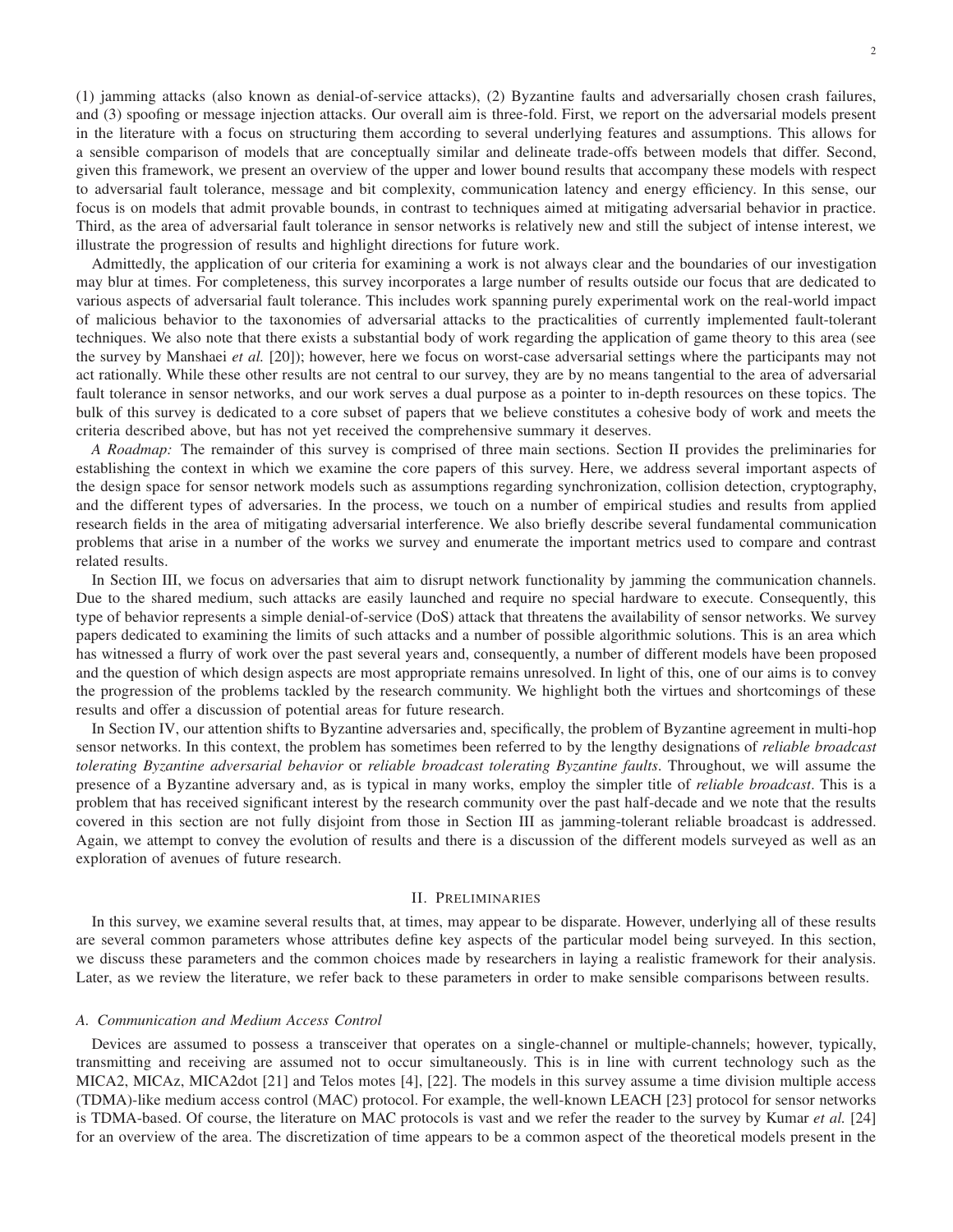literature since it facilitates an analysis of various performance metrics. Therefore, such discretization is a common feature of the models we examine in this survey.

In our discussion of multi-hop networks, the notion of a *global* broadcast schedule appears in several works. It seems likely that this is not essential so long as we are willing to suffer an increase in latency and energy expenditure assuming nodes can hold multiple schedules that are locally synchronized; such is the case for S-MAC [25]. However, the exact implications of such an approach is an open question. In any event, global scheduling (and the resulting advantages in terms of energy efficiency) has been clearly demonstrated by experimental work in [26].

## *B. Collision Detection*

Despite the assumption of a time-slotted network where nodes are assigned non-conflicting slots, deliberate interference may still occur due to adversarial behavior. A message collision occurs when two or more transmissions interfere with each other. In this case, devices that are listening to the medium are typically assumed to either receive none of the messages being transmitted, or receive a message chosen by an adversary. Of course, in practice, when two simultaneous transmissions occur, the contents of the message are not necessarily lost. Indeed, both signals are received and, in some cases, the stronger signal can be discerned; this is known as the *capture-effect* [27]. However, it is often impossible to reliably separate between multiple transmissions due to fading effects.

We point out that in adversarial settings, the utility of collision detection differs from its typical uses in backoff-based protocols for transmitting frames over a wireless channel. Instead, the ability to detect collisions allows correct devices to determine whether an adversary is attempting to thwart communication. As we will see, in many cases this is critical in establishing the successful termination of a communication protocol. The correct modeling of collision detection is an issue of some debate. In practice, channel activity is determined by performing *clear channel assessment* (CCA) [28]. In particular, the detection of channel activity is performed via the radio chip using the *received signal strength indicator* (RSSI) [29]. If the RSSI value is below the clear channel threshold, then the channel is assumed to be clear. In theory, as we will see, there are several approaches to collision detection that are typically adopted. The collision detection model employed is a design choice that significantly impacts what is feasible under a particular adversarial model. Consequently, this aspect is important to consider when placing a result in context with other results in the area. There are several papers that address the challenges of providing an appropriate mathematical model of wireless interference and collision detection; in particular, the reader is referred to work by Kuhn *et al.* [30] and Chockler *et al.* [31].

#### *C. Cryptographic Authentication*

Another key dimension along which we may compare models is whether the results rely on any cryptographic assumptions. Standard cryptographic tools are often too costly for the sensor network domain. Moreover, the distribution of shared secret keys poses another host of problems. Consequently, several works have explored the pessimistic scenario where neither message nor sender authentication is possible. On the other hand, several recent results show how *light-weight* cryptographic authentication can be implemented in sensor networks [32]–[35]. These proposed schemes provide high security while being energy efficient. In tandem, the research community has examined how to establish efficient and secure key-distribution schemes; for more on this topic, we refer the reader to the survey by Xiao *et al.* [36]. Therefore, in addition to models that do not assume authentication, we will also see models that leverage the benefits of cryptographic authentication to achieve more efficient operations. For an in-depth examination of the role of cryptography in sensor networks, we refer the reader to the work of Walters *et al.* [1] and the survey by Wang *et al.* [13].

## *D. Adversaries*

In all of the works considered here, there exists an adversary who attempts to disrupt the functionality of the network. The type of malicious behavior differs between models and we delay discussion of certain details to more appropriate sections. However, there are a number of commonalities which we discuss here. There are several ways of interpreting the presence of an adversary. Certainly, this behavior captures the worst-case disruption of transmissions due to non-malicious failures such as software errors or accidental deviations from a global broadcasting schedule. Furthermore, such an adversary also models challenging attacks on the network and these are discussed in this section.

*Jamming Adversaries:* A jamming adversary embodies one or more devices that attempt to interfere with communications by intentionally causing message collisions or simply flooding the channel with useless information. Various jamming strategies are featured prominently in the literature such as *constant, random, adaptive*, and *reactive jamming* [1], [37], and we use these characterizations in categorizing the results we survey.

Constant jamming is the simplest strategy where the adversary perpetually disrupts the communication medium. Of course, little can be done against an adversary with an unbounded energy supply since such an adversary may broadcast in perpetuity. However, such continuous disruption is easily identifiable and subject to various defensive techniques (see [38], [39] and references therein). Furthermore, constant jamming requires an abundant energy supply and devices, including those that have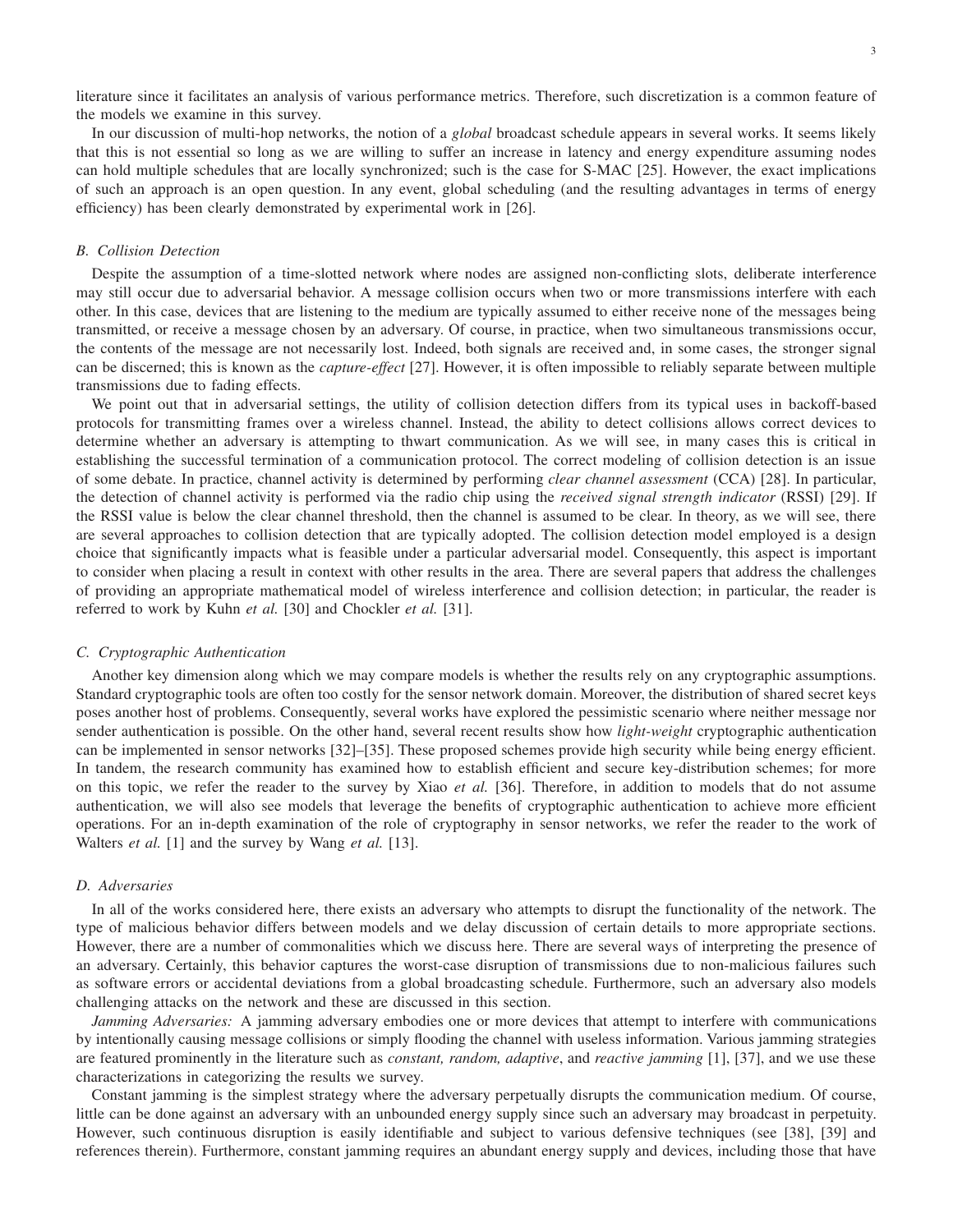suffered adversarial faults, are typically battery powered; therefore, a constant jammer will rapidly deplete its energy supply. In cases where the adversary is (1) equipped with a finite budget for causing interference or (2) cannot jam all channels in a multi-channel scenario, we will see results where a constant jammer can be overcome.

Random jamming is a less aggressive and energy-efficient strategy that can allow the adversary to remain concealed; however, by its nature, this type of jamming may not be particularly accurate, especially if the adversary wishes to target specific communications. The history of the network might allow for more effective jamming attacks. For instance, devices might periodically activate in order to disseminate data; at this point, an informed adversary can jam the medium. Such an adversary, one who exploits the history of the network in order to increase the efficacy of its attacks, is called adaptive. Finally, a reactive jamming adversary is one who may detect a transmission and then quickly jam the medium. This is a particularly challenging strategy since it does not necessarily require the adversary to jam aggressively as specific transmissions can be targeted.

Finally, we note that wireless jamming has received significant attention in the context of more applied research [37], [39]– [47]. However, these works fall outside our scope and, instead, we refer the interested reader to the surveys of Wood and Stankovic [38], Karlof and Wagner [2], Wang *et al.* [13] and Pelechrinis *et al.* [48] for an overview of these results.

*Byzantine Adversaries:* When a network device suffers a Byzantine fault it is assumed to be controlled by an adversary who uses that device to disrupt the network. In sensor networks, a number of attack models exist, but a common theme is the use of message collisions or message corruption by the adversary to thwart the fundamental task of communication. For instance, Byzantine devices may deviate from a broadcast schedule intentionally, acting to jam transmissions as discussed above. Such devices may also attempt to impersonate correct devices; this is generally referred to as *spoofing*. Without some form of authentication, ownership of a transmission over the wireless medium may be claimed by anyone. A similar disruptive technique involves *message injection* where a Byzantine device can change portions of a legitimate transmission. Again, without authentication, this type of interference can go undetected. Unlike the situation for jamming attacks, here the lightweight cryptographic techniques discussed above can help; however, as we will see, authentication is not always accomplished via cryptographic means.

In Section IV, we will observe two main Byzantine fault scenarios. The first involves faults that occur uniformly at random and independently with some constant probability; we call this the *probabilistic scenario*. The second constrains, for each node, the number of neighbors that can suffer a Byzantine fault; we refer to this as the *locally-bounded scenario*. Later on, when we compare and contrast the results from this area, we will categorize the surveyed works using these two scenarios.

Finally, it is important to mention the closely related *Sybil attack* where an adversary assumes control of a large number of identities in order to influence the network [49]. However, in contrast to the Byzantine attacks, Sybil attacks rely on the fact that identities may be cheaply acquired. For instance, while a Byzantine adversary may actually control abundant physical resources such as many sensor network devices, a Sybil adversary might control only a single device and then spoof multiple identities in the network. In this manner, a Sybil adversary may even constitute a majority of identities in the network thus making defense a challenging problem. Surprisingly, despite such a dire attack scenario, there have been several proposals for mitigating Sybil attacks in sensor networks [50]–[53]. For both a taxonomy of attacks and a survey of the results in this area, we refer the reader to the work of Newsome *et al.* [54], and we do not examine Sybil adversaries further.

#### *E. Fundamental Networking Problems*

Given an attack model, papers in Section III will typically establish a building block routine for communication between two devices. The utility of this building block is then often demonstrated by generalizing it to networking problems involving  $n$  devices. In this way, upper bounds for several fundamental problems are derived. For completeness, we briefly summarize several such problems in order to refer to them later.

*Reliable Broadcast:* We discuss this problem first as, in contrast to the remaining problems listed here, it is the main subject in Section IV. The problem of reliable broadcast is one of agreement on a particular value. However, here the key difference is the existence of a special *dealer* d (also often termed the *source*) who issues a value v and wishes to have all correct nodes commit to v. More formally, reliable broadcast is achieved if the following properties hold: (1) *Correctness*- no two correct nodes commit to different values, (2) *Completeness* - every node eventually commits to a value and (3) if d is correct, then all correct nodes commit to  $v$ . We will come back to this in much greater detail in Section IV.

*Consensus:* Informally, consensus is the problem of  $n$  nodes coming to an agreement on a value  $v$  held initially by some node in the presence of faults. The problem has many applications in the domain of fault-tolerant distributed computing such as state machine replication and distributed control systems. Formally, the consensus problem begins with a group  $G$  of  $n$  nodes each proposing a value; consensus is achieved if three properties hold: (1) *Agreement* - no two correct nodes in G commit to different values, (2) *Validity* - if a node commits to a value v, then v was an initial value of some node in  $G$ , and (3) *Termination* - all nodes in G eventually commit to some value. An important restriction on consensus is one where the message  $m \in \{0, 1\}$ ; this is known as *binary consensus*. Note that the ability to perform reliable broadcast allows for binary consensus. By having each node act as the dealer, the initial value of each node can be propagated to all other nodes, after which each node commits to the majority value.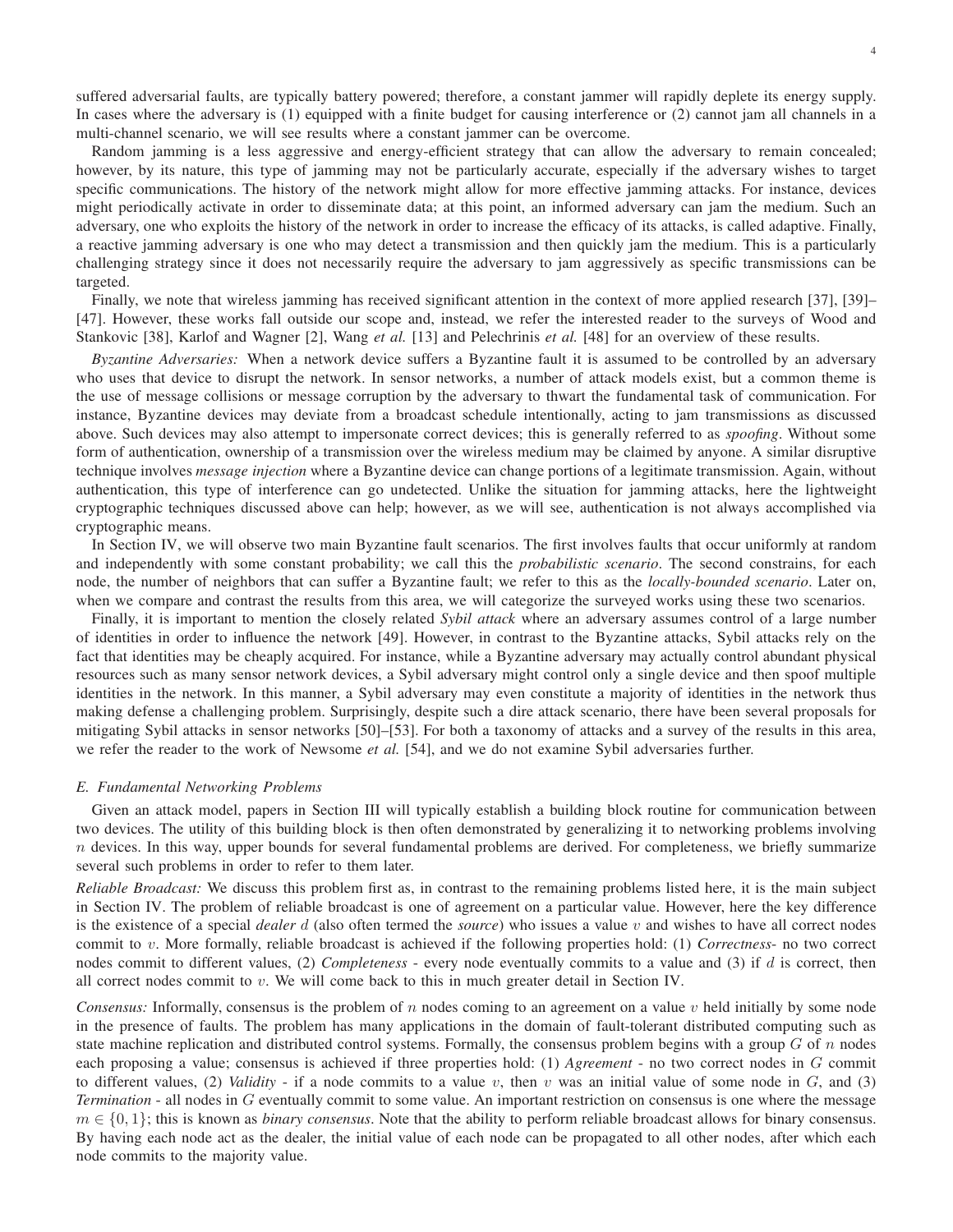*Leader Election:* The problem of leader election involves electing a single leader to manage distributed tasks. Formally, prior to executing an election algorithm, each node is in an undecided state. Subsequent to completion of the algorithm a single node is in a leader state while all other nodes are in non-leader states. The election process is typically distributed and it is not known *a priori* whether a node will become the leader.

*Gossiping:* The gossiping problem generally refers to the dissemination of a value whereby each node passes received information onto its immediate neighbors. There are several formulations of the what exactly constitutes a gossip protocol; however, typically, each node begins with its own value which must be distributed to every other node in the network.

## *F. Metrics of Interest*

The papers that form the core of this survey all establish theoretical bounds on a number of important performance metrics. Throughout this survey, we will highlight the following:

- *Tolerance:* This refers to the maximum number of faults that can be present in the model while still admitting a feasible solution. For example, in Section IV, we will see a grid model where reliable broadcast remains possible under the locally-bounded scenario so long as the number of faulty neighbors for any node is less than  $(r/2)(2r + 1)$  where r is the transmission radius.
- *Communication Complexity:* This refers to the number of messages or the number of bits that each node must send under a given protocol and it will always be clear from the context which metric is being used.
- *Latency:* This is a measure of the amount of time required to achieve a certain goal, such as communication between two parties. The models we examine are time-slotted as discussed in Section II-A and typically latency is given as the number of time slots or the number of communication rounds; again, it will be clear from the context which is being used.
- *Energy Efficiency:* This is measured by the amount of time a node must spend either in the transmit or receive state. In some sense, this metric subsumes communication complexity as the amount of time in the transmit state is proportional to the message or bit complexity of a protocol. However, in contrast to the communication complexity, which holds implications for the bandwidth usage in the network, energy-efficiency has bearing on the functional lifetime of the network.

## III. MODELS OF ADVERSARIAL JAMMING

In this first section, we examine several works that model a variety of adversarial jamming scenarios. For each model, we highlight the various decisions made with regards to the parameters of the network discussed in the previous section, as well as the type of jamming adversary. Typically, we provide some in-depth discussion of the main results; however, our aim is to convey the general 'flavor' of the work and the interested reader may then decide to delve into the details of a particular work. Given the nature of the surveyed results, it is impossible to do away with all analysis but we keep the amount of mathematical notation to a minimum.

## *Gilbert et al. [55]*

Consider two players, Alice and Bob, who wish to communicate in the presence of an adversary who can interfere with a bounded, but unknown, number of communications. What is the communication delay introduced by such an adversary? How efficiently can the adversary use its limited budget? These are the questions that motivate the work by Gilbert *et al.* [55].

In a single-hop setting where nodes can detect collisions, the authors derive bounds on (1) the *jamming gain*, which is defined as the amount of energy used to prevent communication relative to the amount of energy used by continuous jamming [44], and (2) *disruption-free complexity*, which measures how long the adversary may disrupt a protocol *without* broadcasting. The adversary is assumed to be reactive and has the ability to spoof both the sender and the receiver; there is no message or identity authentication. A finite budget corresponds to the extent to which the adversary can cause disruption without being discovered. Once discovered, faulty nodes are subject to a variety of remedies [38].

*Communication Between Two Parties:* The authors first demonstrate lower bounds for communication between Alice and Bob. The adversary is allotted a budget of  $\beta$ ; that is,  $\beta$  messages may be spoofed or jammed. The two players Alice and Bob each start off with an initial message  $m_A$  and  $m_B$  that they convey to the other player, respectively. All possible messages are represented by the set V and it is assumed that V is known to both players and the adversary. The authors show that the adversary may delay communication for at least  $2\beta + (\lg |V|)/2$  rounds. This implies a jamming gain of at least 2 for *all* protocols. Furthermore, the disruption-free complexity is at least  $\Theta(\lg |V|)$ . Therefore, a larger set of possible messages V allows the adversary to obtain a higher disruption-free complexity.

For the upper bounds, the authors focus on the scenario where Alice wishes to convey a message m to Bob. Communication proceeds by alternating between *data rounds* and *veto rounds*. In a data round i, a single bit  $b_i \in \{0,1\}$  of m is transmitted by Alice. If  $b_i = 1$ , then Alice transmits  $b_i$ ; otherwise, if  $b_i = 0$ , then Alice remains silent. Bob is listening in each data round. A veto round is used to confirm whether the transmission of  $b_i$  has been successful. For example, the adversary might transmit a 1 when in fact the bit to be sent was a 0 and Alice remained silent. Alice can detect this deception and notify Bob by broadcasting in the veto round. Alternatively, the adversary might broadcast in a veto round hoping to convince Bob that Alice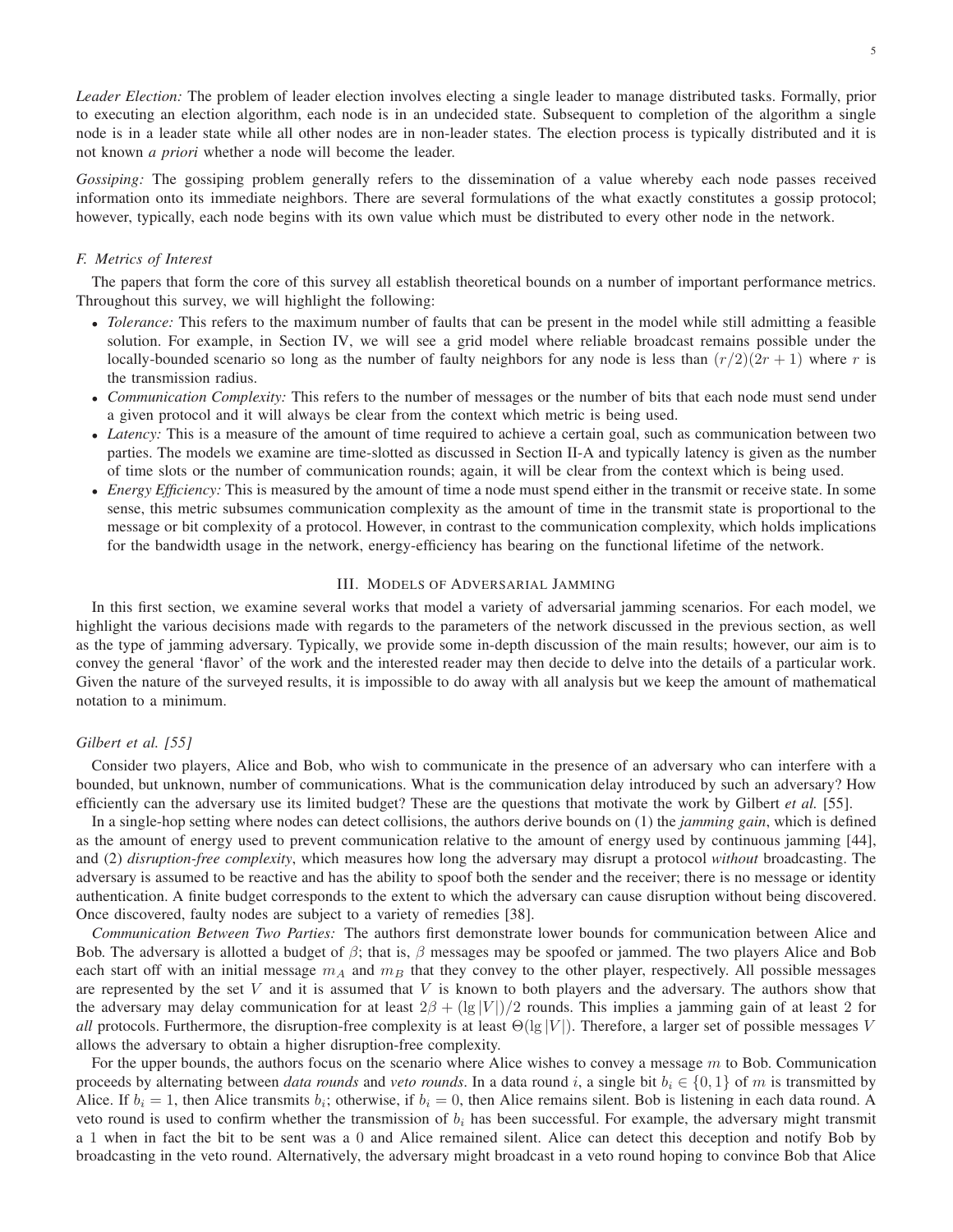is vetoing the previous transmission. In this case, Alice repeats the procedure for sending  $b_i$  since, even though she knows the veto is false, Bob does not. This alternation between data and veto rounds continues until a veto round is silent. At this point, since the adversary cannot forge silence on the channel, both Alice and Bob are convinced that  $b_i$  has been successfully communicated. The entire procedure continues for each of the remaining bits of  $m$ .

This protocol allows for successful communication of m within  $2\beta + \max\{2\Delta \cdot |V|^{1/\Delta}, 4\lg|V|\}$  rounds. Therefore, for  $\Delta = \Omega(|g|V|)$ , this result yields an upper bound on the jamming gain of 2 and the disruption-free complexity of max{2 $\Delta$  $|V|^{1/\Delta}, 4 \lg |V|$ .

Underlying this initial result is the assumption that Alice and Bob initiate the protocol in the same round; that is, synchronization is assumed. Without this assumption, additional challenges arise since the adversary may attempt to thwart attempts at synchronizing communication between the two players. In [56], the authors address this difficult situation and a bound of  $2\beta + O(\log |V|)$  rounds is demonstrated.

## *Extension to Multiple Parties*

The results of the scenario involving Alice and Bob generalize to a number of fundamental problems involving  $n$  players in a single-hop network. For the problem of reliable broadcast, the dealer takes on the role of Alice sending a message while all other players adopt the role of Bob. The number of rounds till completion is again  $2\beta + O(\log |V|)$ . This result extends to the binary consensus problem where there are  $t$  crashes in the manner described above in Section II-E by having each player perform reliable broadcast. The resulting number of communication rounds is  $2\beta + \Theta(t)$ . Finally, the authors describe how the Alice and Bob scenario allows n nodes to elect a leader within  $2\beta \frac{c+1}{c} + 2c \lg n + 2$  communication rounds where  $c \ge 1$ is an input parameter to the algorithm.

## *Awerbuch et al. [57]*

Many of the models surveyed in this paper have a parameter that is associated with limitations on the jamming power of the adversary. For instance, we just witnessed in [55] that the value  $\beta$  represented a finite budget which might be interpreted as the duration for which an adversary can behave badly without being detected. In their model, Awerbuch *et al.* [57] constrain the adversary in a different fashion. For any  $T \in \mathbb{N}$  and any window of time  $w \geq T$ , a  $(T, \lambda)$ -bounded adversary is defined as one which can jam at most  $\lambda w$  time steps in that window. This type of adversary models so-called *bursty* jamming.

The particular adversary considered here is  $(T, 1 - \epsilon)$ -bounded where  $\epsilon > 0$  is an arbtrary constant that is *unknown* to the nodes. This lack of knowledge regarding the jamming duration of the adversary is in line with many other works we survey. However, nodes are assumed to possess very loose estimates of  $T$  and the number of nodes  $n$ . The adversary is assumed to be adaptive, but non-reactive. That is, the adversary is assumed to know the entire history of the network and may use this information to plan its attacks; however, in any time slot, the adversary makes its decision about whether to jam without any knowledge of actions by the nodes. While there are no Byzantine faults (or any fail-stop faults) in the system, the adversary is assumed to have knowledge of any communication protocol used by the nodes. Collision detection is available to the nodes; however, it is not possible to discern whether the collision is due to malicious interference or due to legitimate transmissions by the nodes.

*A Robust MAC Protocol:* Here, the MAC protocol coordinates access by the nodes to a single shared channel in a timeslotted network. The authors focus on devising a MAC protocol for a single-hop network that utilizes at least a c-fraction of the unjammed time steps for communication amongst the nodes; such a protocol is called c-*competitive*.

Consider the following simple protocol which is used by the authors to illustrate the motivation behind their work. Let node v send a message in each time step with probability  $p_v$  with  $p_v \leq \hat{p}$  for a small constant  $0 < \hat{p} < 1$  and let  $p = \sum_v p_v$ . Let an *idle time slot* be a time slot where the channel is unused (and unjammed) and let a *single-message time slot* be a time slot where exactly one node uses the channel to broadcast a message. Let  $q_0$  and  $q_1$  be the probability of an idle time slot and a single-message time slot, respectively. The authors show that  $q_0 \cdot p \le q_1 \le \frac{q_0}{1-p} \cdot p$ . The implication of this result is that if the number of idle time slots is roughly equal to the number of single-message time slots, then  $p \approx 1$ . Therefore, if a node v observes many more idle time slots than single-message time slots, it can infer that it should increase its probability of sending  $p_v$ . Conversely, if v observes many single-message time slots, then it should decrease  $p_v$ . For a suitably small  $\gamma > 0$ , node v's protocol can be formulated as: (1) if an idle time slot is witnessed, then  $p_v \leftarrow (1 + \gamma)p_v$ , (2) if a single-message slot is witnessed, then  $p_v \leftarrow p_v/(1+\gamma)$ ; or (3) otherwise, do nothing (i.e. jammed slots are ignored). A point of concern is that this simple protocol encounters trouble if  $p$  is close to 1 as it becomes unlikely that either an idle or single-message time slot will occur. A mechanism is required that allows each node v to reduce  $p_v$  and avoid this saturation of the medium.

The key idea for overcoming this challenge is the use of a threshold value  $T_v$ . If a single-message time slot is not observed within  $T_v$  time slots, then  $p_v$  is decreased. However, if  $T_v$  is too small, then p may decrease too rapidly resulting in underutilization of the channel. Consider the following rules. If a single-message time slot is witnessed, node v increments  $T_v$ . Else, if no single-message time slot is witnessed within  $T_v$  time slots, then  $T_v$  is decremented. Letting  $\gamma = O(1/(\log T + \log \log n))$ , the authors prove that these simple rules give rise to a MAC protocol that is constant competitive with high probability if executed for  $\Omega(\frac{1}{\epsilon} \log N \max\{T, \frac{1}{\epsilon} (\log^3 N) (\log T + \log \log n)^2\})$  time slots where the constant  $\epsilon = \Omega(1/\log^3 N)$  and  $N = \max\{T, n\}$ .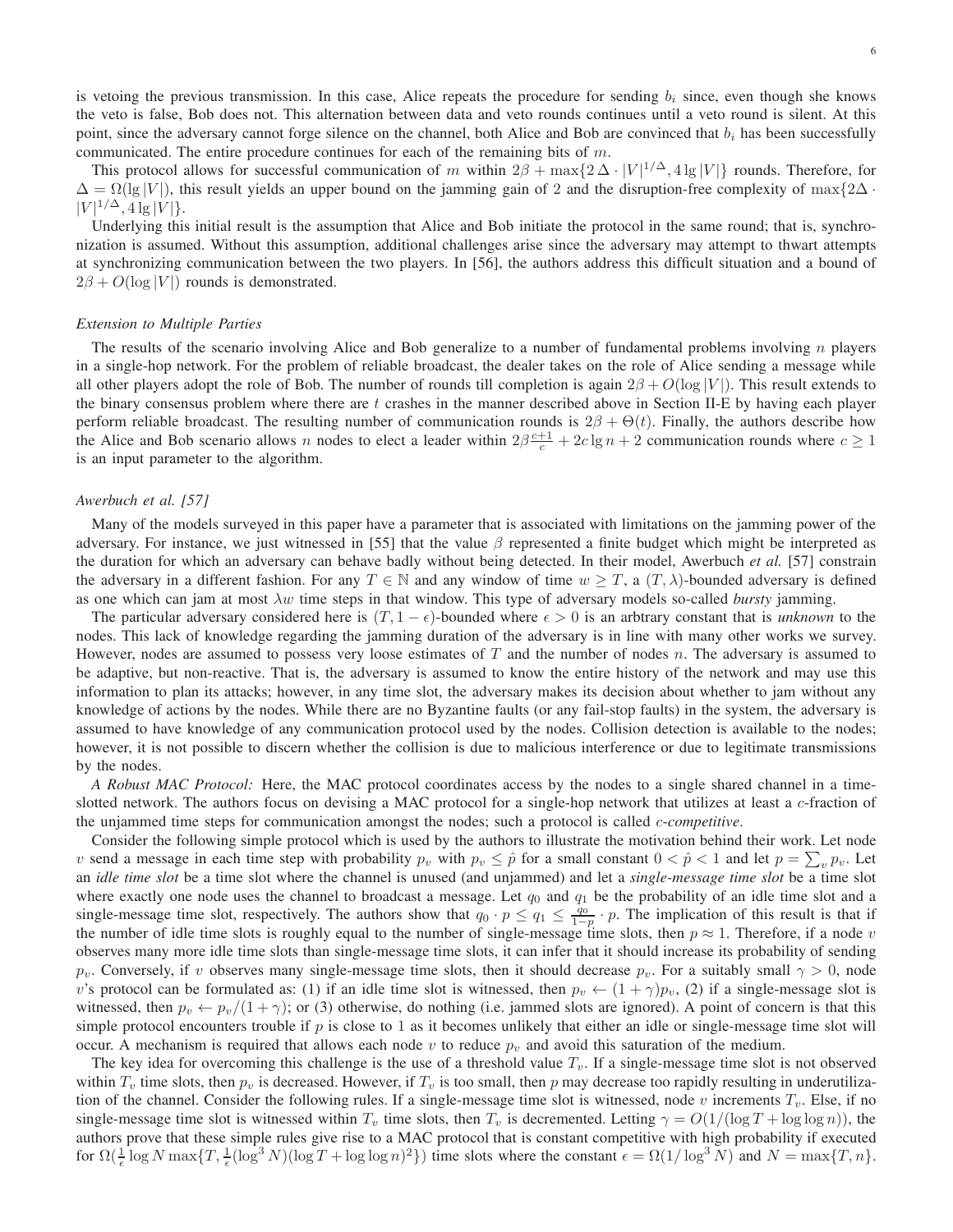7

*Communication Complexity and Leader Election:* The authors evaluate the number of times a node needs to transmit a message. It turns out that this quantity is rather small at  $O(\log^3 N/\gamma^2)$ . However, it appears that the amount of listening time is significant as each node  $v$  must listen to the channel in order to detect idle or single-message time slots in order to modify  $p_v$ . Detecting an idle channel can be done through CCA methods and would likely consume only a negligible amount of energy. However, if the node detects activity on the channel, the transceiver must be activated in order to determine whether the message is successfully being sent (a single-message slot) or a collision has occured. At this point, the node must incur the substantial receive state cost. Therefore, over the execution of the protocol, the listening costs might be substantial.

Finally, the authors illustrate how their MAC protocol can be applied to solve the leader election problem in the presence of a  $(T, 1 - \epsilon)$ -bounded adversary. In particular, they give a leader election protocol that, with high probability, elects a leader within  $O(\frac{1}{\epsilon} \log N \max\{T, \frac{1}{\epsilon \gamma^2} \log^3 N\})$  time slots.

# *Richa et al. [58]*

In the immediately previous work by Awerbuch *et al.* [57], we saw that it is possible to obtain good throughput against a jamming adversary in a single-hop network. In this subsequent work, Richa *et al.* [58] look at achieving a similar result for multi-hop networks. Again, the jamming adversary is  $(T, 1 - \epsilon)$ -bounded. The authors also define a k-uniform adversary as follows. Consider partitioning nodes into  $k$  sets. A  $k$ -uniform adversary is one whose jamming capabilities are such that in each of the k sets, either all or none of the nodes are jammed. For example, a 1-uniform adversary jams either all or none of the nodes in the network, while a *n*-uniform adversary can decide whether or not to jam each node individually. The same network assumptions are made regarding synchronization and the ability to detect activity on the channel. However, a key difference is that the network under consideration is now a *unit disk graph* (UDG). Under this model, two nodes  $u, v \in V$  can communicate if they are within a normalized distance of 1 from each other.

Richa *et al.* provide a symmetric MAC protocol for multi-hop networks called JADE with the following important property. Assume that JADE is run for  $\Omega(T \log n / \epsilon + (\log^4 n / (\gamma \epsilon)^2))$  time steps and, again,  $\gamma = O(1/(\log T + \log \log n))$ . Then JADE is constant competitive with high probability in n so long as (1) the adversary is 1-uniform and the UDG is connected or (2) every node has at least  $2/\epsilon$  neighbors. The authors also demonstrate that if (1) the UDG is not connected or (2) the adversary is 2-uniform and there exist nodes with  $o(1/\epsilon)$  neighhors, then there are situations where JADE is constant competitive with high probability.

The JADE protocol is somewhat more complicated than its single-hop counterpart in [57] but is still relatively simple to state. Each node v holds a probability value  $p_v$ , a threshold value  $T_v$  and a counter value  $c_v$ . For a positive fixed parameter  $\hat{p} \le 1/24$ , each node initiates the protocol with  $T_v = 1$ ,  $c_v = 1$  and  $p_v = \hat{p}$ . In each round, each node v transmits with probability  $p_v$ . If v does not transmit, then it acts according to the following cases: (1) if v detects that the channel is idle, then  $p_v \leftarrow \min\{(1+\gamma)p_v, \hat{p}\}\$ and (2) if v receives a message, then  $p_v \leftarrow (1+\gamma)^{-1}p_v$  and  $T_v \leftarrow \max\{T_v - 1, 1\}$ . At this point, v increments its counter  $c_v$  and, if  $c_v > T_v$ , then v sets  $c_v \leftarrow 1$ . Finally, if there is no round in the last  $T_v$  rounds where (1) v sensed a successful message transmission or (2) detected that the channel was idle, then  $p_v \leftarrow (1+\gamma)^{-1}p_v$  and  $T_v \leftarrow \min\{T_v + 1, 2^{1/(4\gamma)}\}.$ 

While much of the JADE protocol is motivated by the same reasoning in the previous section describing [57], the analysis is significantly different. The authors also provide some preliminary simulation results to illustrate the effectiveness of their protocol. Under both uniform and normal distributions for node placement with  $n = 500$ , JADE demonstrates a normalized throughput of roughly 0.3 and 0.25, respectively. Moreover, in the case of the uniform distribution, the convergence to the constant throughput value is shown to be rapid, achieving the peak throughput within roughly 200 rounds.

A couple final comments are in order. First, as with the protocol of [57], JADE requires nodes to spend a substantial amount of time listening to the channel in order to detect either successful transmissions or idle time slots. An interesting question is whether there exists a constant-competitive multi-hop MAC protocol that is more energy efficient. Second, the focus here is on the UDG model, and it is worth considering whether JADE might be modified for other topologies; indeed, the authors conjecture that such an extension is possible.

#### *Gilbert et al. [59]*

To this point, we have reviewed material that dealt with the problem of communication in single-channel networks. However, sensor network devices may employ more than one channel. For example, the transceivers on the MicaZ and Telos motes offer 16 different channels in the 2.4 GHz band [60]. Therefore, it is important to explore fault tolerance in a multi-channel setting.

Gilbert *et al.* [59] address a gossiping problem where nodes are communicating in the presence of an adversary who can simultaneously interfere with t of C available channels in a single hop network. Informally, each node i has an initial value  $v_i$  that it wishes to distribute to all other nodes and the goal is for each node to learn as many values as possible. Formally, each node  $p_i$  is initialized with value  $v_i$  for  $i = 1, ..., n$ . Communication is synchronized and in each round, each node selects a single channel  $x \in \{1, ..., C\}$  and either listens for a value or transmits a value on channel x. If a single node transmits on x, then any nodes that are listening to channel x will receive the transmission; otherwise, nothing is received and there is no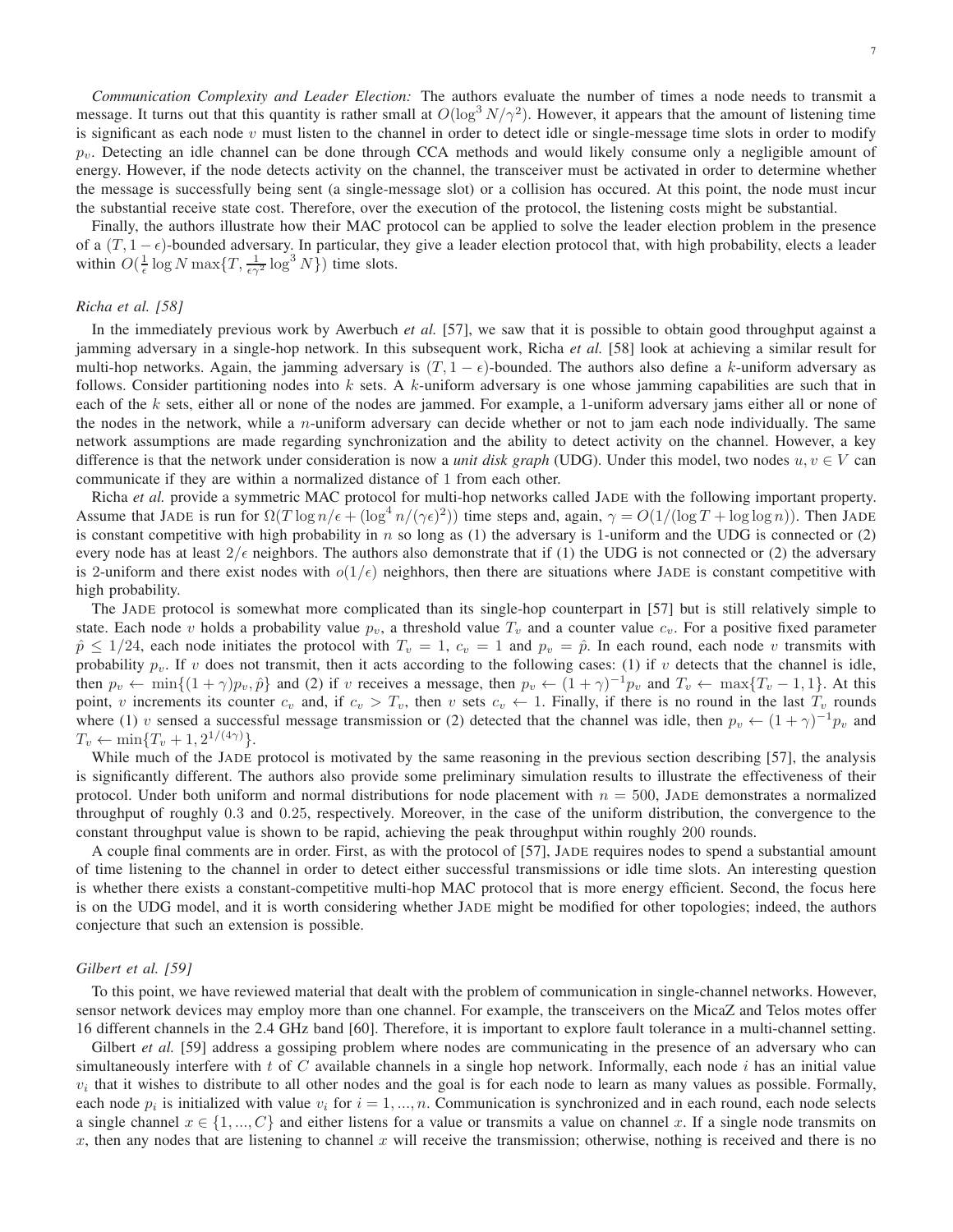collision detection. Moreover, in the case of multiple nodes sending on channel  $x$ , such listening nodes are unaware of any collisions.

The goal is for each node to learn at least  $(n - t) - 1$  other values. Note that learning more than  $(n - t) - 1$  other values may be impossible since the adversary can prevent any exchange of values by perpetually targeting a set  $P'$  of t nodes and interfering with the appropriate t channels corresponding to P'. Therefore, the formal goal is to achieve  $(n - t)$ -to- $(n - t)$ information exchange: at least  $n - t$  nodes learn at least  $n - t$  values.

*Selectors and Multi-Selectors:* The authors begin their work by generalizing the notion of *selectors*. Selectors were first proposed by Komlos and Greenberg [61] and have found subsequent application in the area of fault-tolerant communication. Throughout, the number of channels used in the protocols of [59] is  $c = (5t + 1)^2$ . Assume that  $n \ge c \ge k \ge 1$ . Gilbert *et al.* define two new combinatorial structures. First, a  $(n, c, k)$ -multi-selector is a sequence of functions  $M_1, ..., M_m$  from  $P \to [1, c]$ with the following property. For each subset  $S \subseteq P$  of size k, there exists an  $\ell \in [1, m]$  such that  $M_{\ell}$  maps each element in S to a unique value in  $[1, c]$ .

Second, a *generalized*  $(n, c, k, t)$ *-multi-selector* is a sequence of functions  $M_1, ..., M_m$  from  $P \rightarrow [1, c]$  such that for every subset  $S \subseteq P$  of size r, for every subset  $S' \subseteq S$  of size k, there exists some  $\ell \in \{1, ..., m\}$  such that (1)  $M_{\ell}$  maps each element in S' to a unique value  $\{1, ..., c\}$  and (2)  $M_{\ell}$  maps each element in  $S - S'$  to 0. Therefore, each element of S' is "selected" while all other elements in  $S - S'$  are avoided. A probabilistic argument is given to demonstrate that multi-selectors exist and have size polynomial in k. A concrete construction is also given for a  $(n, c, k)$ -multi-selector of size  $O(k^6 \log^5 n)$ .

*Information Exchange:* Why are multi-selectors important? Consider a set of nodes,  $P_r$ , that wish to receive messages from some set of transmitting nodes,  $P_t$ . The set  $P_t$  is created by an earlier aggregation phase whereby at most 2t values are not known to all members of  $P_t$ . Assume that  $P_t$  is divided into subsets each of size c where (1) the members of the subset know the values of all the other members and (2) in each round, these values are transmitted on a unique channel (i.e. not used by another subset). If the nodes in  $P_r$  select their channels according to a  $(n, c, t+1)$ -multi-selector then, for any set of size  $t+1$ listening nodes, there is a round where they are all listening on different channels. The adversary can only disrupt  $t$  of these channels and there are c sets of transmitting nodes in  $P_t$ . Therefore, at most ct nodes in  $P_r$  do not receive a value from all c sets in  $P_t$ .

The algorithm then proceeds by selecting a set  $P'_r$  of  $c(ct + 1)$  nodes in  $P_r$ . By the above argument, there exists a subset  $P \subset P'_r$  of size c such that all nodes in P know all values. By transmitting the values in the same fashion as above, at most t nodes do not know all values.

The formation of a set  $P_t$ , where all but 2t values are known to the members of  $P_t$ , and the subsequent dissemination of values, occurs over two phases where each phase consists of multiple rounds. Therefore, after these two phases, at most 4t values have not been received by at least  $n - t$  nodes. A final special phase is executed that uses a  $(n, c, 5t)$ -multi-selector in order to transmit values in a manner similar to the above. At the conclusion of the special epoch, at most  $t$  values are unknown to at most  $n - t$  nodes which is the best that can be achieved. Finally, the latency is measured in terms of the number of rounds which is  $O(n/t^2 + t^5 \log^2 n)$ .

*The Number of Channels and a Lower Bound:* The authors consider values of C where  $t + 1 \le C \in \Theta(t^2)$ . Of particular interest is the challenging case where  $C = t + 1$ . Here, the authors provide a modification to their original protocol that utilizes a  $(n, C, C, 2t+1)$ -generalized-multi-selector. An upper bound on the latency of  $O(n(C+1)^{3t} \log(n/t))$  is derived and a lower bound of  $\Omega(2^{t+1}/\sqrt{t+1})$  is also demonstrated. Therefore, in this case, it is impossible to avoid a latency that is exponential in t.

# *Dolev et al. [62]*

Recall from Section II-E, that the classical gossiping problem addresses the all-to-all exchange of values between nodes. As observed in some of the previous surveyed works, such a full all-to-all exchange may be impossible due to interference by an adversary. This is true of the information exchange problem we just examined by Gilbert *et al.* [59] and it is also true of the authenticated pair-wise message exchange setting examined by Dolev *et al.* [63] that we survey next. In this work [62], Dolev *et al.* define the more general  $(\epsilon, \delta)$ -gossip where the goal is for at least  $(1 - \epsilon)n$  values to be known to at least  $(1 - \delta)n$  nodes; for example,  $(0, 0)$ -gossip is the classical all-to-all gossiping problem. In this work, the focus is on achieving  $(\epsilon, t/n)$ -gossip which is referred to throughout simply as  $\epsilon$ -gossip.

There are assumed to be  $n$  nodes each with access to  $c$  channels and communication occurs over synchronous rounds in a single-hop network. There exists an adversary that can corrupt  $t < c$  channels per round and there is no collision detection. A key departure from previous models is that the authors focus on *deterministic oblivious* gossip algorithms. Such an algorithm is formally defined as a sequence  $\mathcal{A} = \langle A_1, ..., A_r \rangle$  where each  $A_j : [1..n] \to \{\text{trans},\text{recv}, \perp\} \times [1..c]$  is a function that describes the behavior or each process in round i. That is,  $A_i(i) = \langle \text{trans}, k \rangle$  denotes that in round j, process i transmits on channel k; the meaning is similar for receiving (recv) or inaction  $(\perp)$ . Therefore, we see that under deterministic oblivious algorithms, the actions of transmitting and receiving are scheduled and fixed in advance; this is a significant deviation from many of the previous works we have surveyed so far.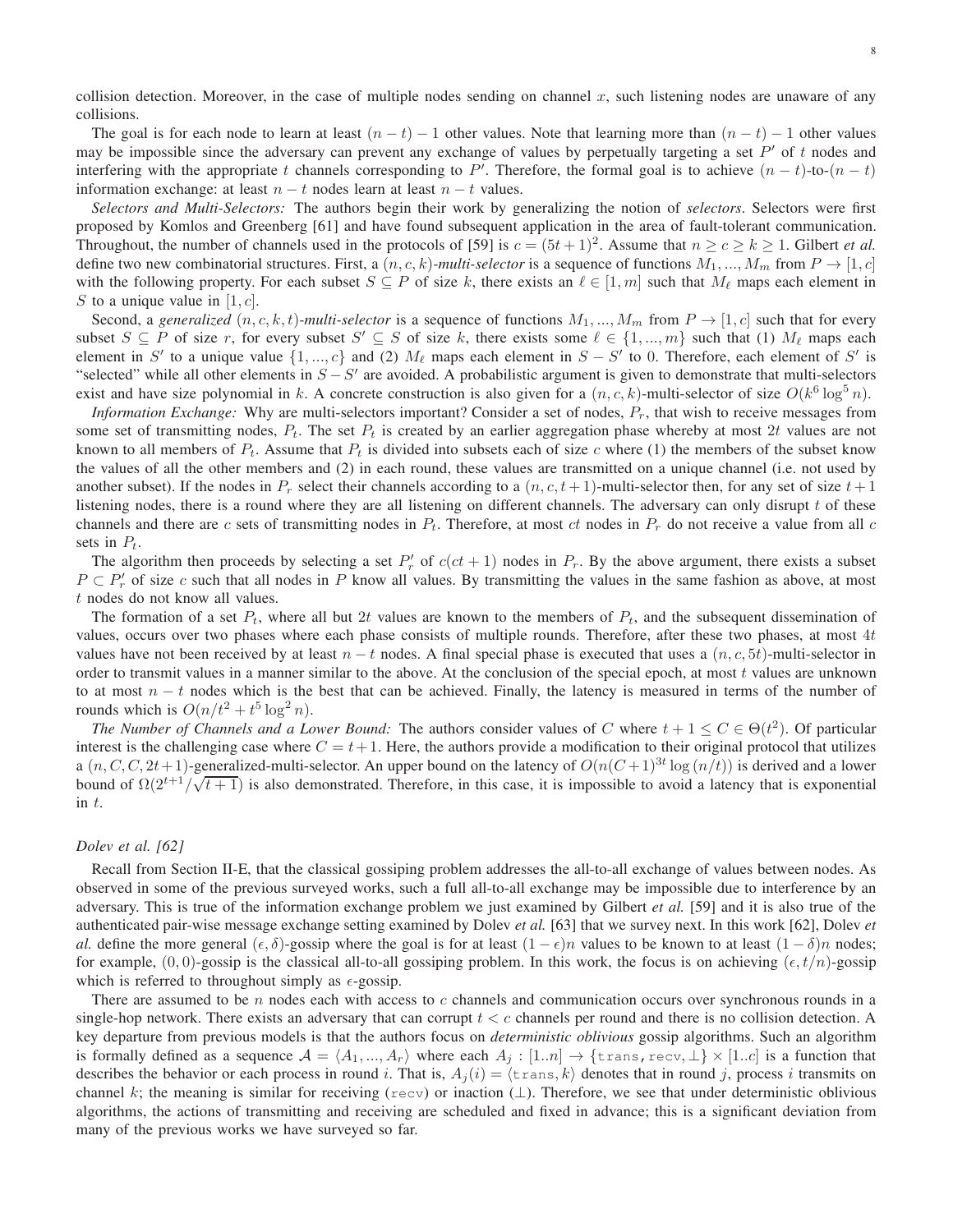*Lower and Upper Bounds for*  $t = 1$ : The authors focus on proving lower and upper bounds on the number of rounds required to achieve  $\epsilon$ -gossip and the case for  $t = 1$  is presented in detail. In order to derive lower bounds, the  $(n, \epsilon)$ -Clique Destruction Game is introduced which provides a graph abstraction for many aspects of achieving  $\epsilon$ -gossip in the presence of a malicious adversary. For a complete graph  $G = (V, E)$  where  $|V| = n$ , a solution to the  $(n, \epsilon)$ -*Clique Destruction Game* is a set of edges  $S \subseteq E$  such that  $G' = (V, E - S)$  contains no clique of size greater than  $\epsilon n$ . An edge between nodes i and j signifies that these two nodes broadcast in the same round. Therefore, a clique of size at most  $\epsilon n$  implies that the adversary can only disrupt gossip between  $\epsilon n$  nodes. The authors rely on a result by Turán [64] that states: for a graph  $G = (V, E)$  that contains no clique of size at least  $k + 1$ , then  $|E| \le (1 - 1/k)(n^2/2)$ . From this, the authors can show that if G contains no cliques with size exceeding  $\epsilon n$ , then the number of edges removed must be  $\Theta(n/\epsilon)$ . By employing this result, the authors derive a lower bound of (roughly)  $\Omega\left(\frac{(1-\epsilon)n}{\epsilon c^2}\right)$  on the number of rounds required to achieve  $\epsilon$ -gossip with an oblivious deterministic algorithm.

In terms of an upper bound, the authors provide an algorithm that consists of two main phases. The first phase handles the collection of values by a subset of nodes. The nodes are divided into two sets: a set of  $2c$  listeners and a set of at least  $4c$ transmitters. Each channel is a pair of listeners while the transmitters are divided into roughly  $\epsilon n$  sets  $B_i$  each of size roughly  $1/\epsilon$ . For each  $B_i$ , the transmitters can be scheduled such that the adversary can stop at most one member of  $B_i$  from sending its value to some pair of listers. This collection phases runs in  $O\left(\frac{n}{\epsilon c^2}\right)$  rounds.

The second phase involves the dissemination of values and bears some similarities with the work done in [59]. The nodes are divided into  $c$  sets and each set is assigned to a channel. The pair of listeners assigned to each channel in the value collection phase now transmit their information to the set of transmitters assigned to the corresponding channel. This procedure occurs in parallel over  $c/2$  channels and thus the values are merged over  $O(\log n)$  rounds. At this point, at most a single node in a set has received those values which were known to the listeners on their channel; these sets are called *knowledgeable*. These knowledgeable sets are then combined resulting in the nodes knowing  $(1 - \epsilon)n$  values. The total number of rounds required for this phase is  $O(\log^2 n)$ . Therefore, over the entire algorithm, the total number of rounds until  $\epsilon$ -gossip is achieved is  $O\left(\frac{(1-\epsilon)n}{\epsilon c^2} + \log^2 n\right) = O\left(\frac{(1-\epsilon)n}{\epsilon c^2}\right)$  which is asymptotically tight with the lower bound.

#### *Extensions*

The more general multi-channel case where  $t < c < n$  is analyzed in a similar fashion and yields a lower bound of  $\Theta(n^{t+1}/c^{t+1})$  and an upper bound of  $O\left(\frac{ne^{t+1}}{c\epsilon^t} + c(t+1)^t \log^{t+1} n\right)$ . A key point is that instead of a pair of listeners assigned to each channel,  $t + 1$  listeners are assigned. In this sense, it seems necessary to have knowledge of t, or at least an upper bound on  $t$ . The authors discuss the situation where up to  $t$  nodes may suffer Byzantine faults. This more challenging case is handled by having  $(2t + 1)(t + 1)$  nodes, instead of simply  $(t + 1)$  nodes, assigned as listeners to each channel in the protocol. By running the dissemination and combination components of the protocol  $2t + 1$  times, this additional redundancy allows for each correct node to majority filter on incoming transmissions and only accept a value if it is received in at least  $t + 1$  of  $(2t + 1)$  executions. In this case, the number of rounds required to achieve  $\epsilon$ -gossip is increased by a factor of  $\Theta(t)$ .

## *Dolev et al. [63]*

As we have seen, communication in sensor networks is subject to several threats. However, a number of challenges can be overcome if devices possess shared secrets such as shared secret keys. While cryptography cannot prevent jamming attacks, it can provide message and identity authentication. Consequently, the problems posed by spoofing and message injection attacks can be overcome. A crucial question is: how can shared secrets be established? This is the primary issue addressed by the work of Dolev *et al.* [63].

To this end, the authors propose the problem of Authenticated Message Exchange (AME) in which pairs of devices wish to exchange information in an authenticated manner. A single-hop multi-channel network model is adopted and communication proceeds in rounds. Each node has access to C channels where  $t < C$  channels are subject to interference by the adversary (spoofing, message injection, jamming) in any given time slot; there is no collision detection. However, the adversary is not reactive; random choices made by correct nodes are known to the adversary only after the end of a round. The goal is to develop a protocol for solving AME; this is called an AME protocol. As input, an AME protocol takes in a set of ordered pairs E from a set of vertices (nodes) V where, for each ordered pair  $(u, v)$ , the node u wishes to send a message  $m_{u,v}$ to node v. An AME protocol must guarantee three properties with high probability: (1) *authenticity -* each correct node can differentiate between messages from other correct nodes and messages spoofed by the adversary, (2) *sender awareness -* each correct node is aware of whether their messages are successfully received, (3) d-disruptability - for a set of edges  $E' \subseteq E$ where communication fails, the minimum vertex cover of a *disruption graph*  $G = (V, E')$  consists of no more than d vertices.

*The Fast-AME Protocol:* Regarding the property of authenticity, so long as  $t+1$  pairwise communications occur concurrently, then at least one transmission is successful and, if channels are scheduled deterministically, then spoofing is prevented since the adversary's transmission will simply result in a collision. In terms of disruptability, note that, for a d-disruptable protocol, there exists a set of no more than d nodes such that if these nodes are not considered, all other nodes will succeed in sending their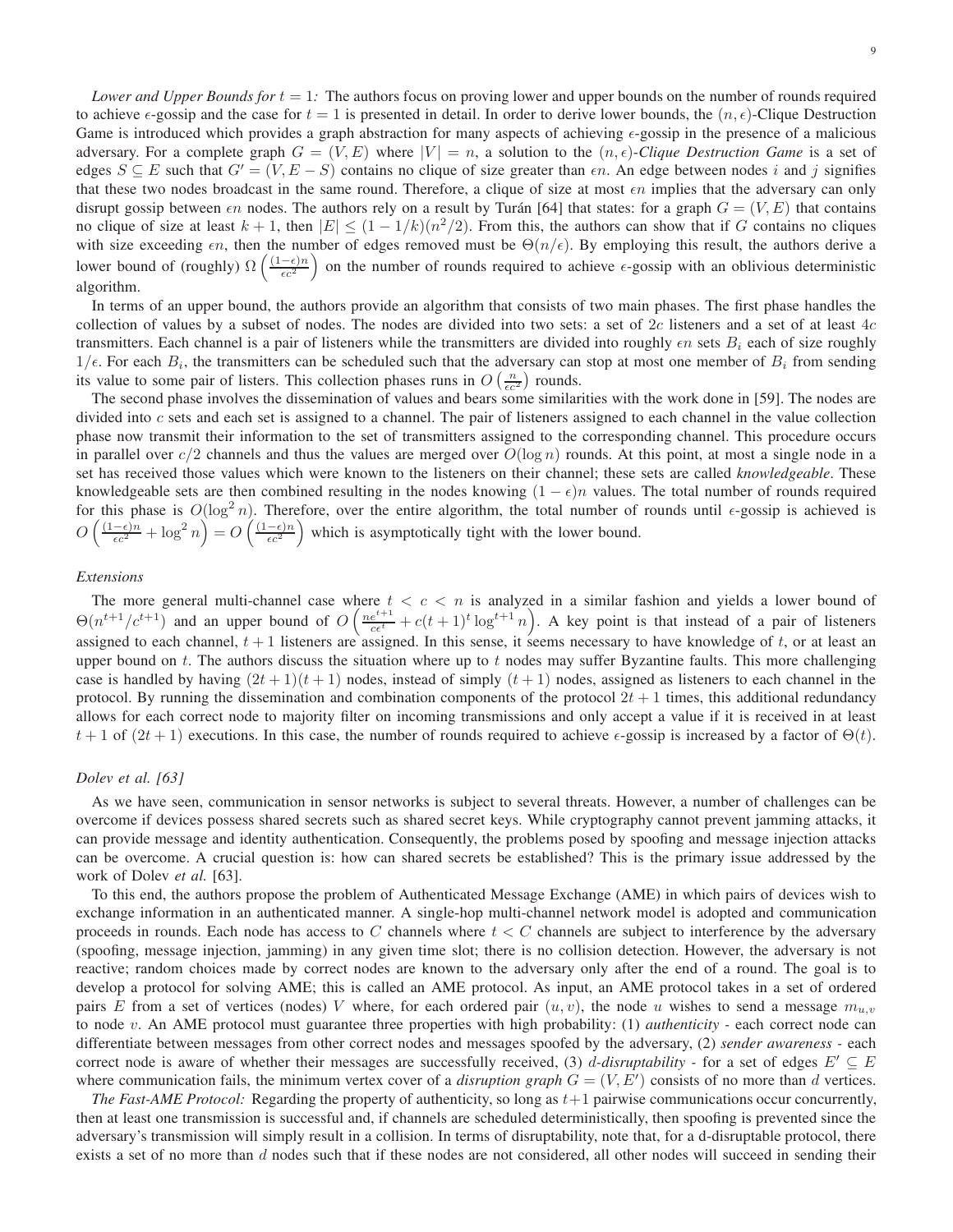Note that no deterministic protocol can yield d-disruptability for  $d < t$  since the adversary may easily target a set of d nodes. In fact, the authors also prove that randomization cannot help and, therefore,  $t$  is a lower bound on the disruptability. It follows that the adversary is always guaranteed to be able to prevent  $t$  nodes from successfully communicating. The aspect of d-disruptability in the AME problem can be viewed as a directed graph problem where vertices correspond to devices and edges correspond to pairwise communication between these devices. Given a directed graph  $G(V, E)$ , the goal is to produce a new graph that has a minimum vertex cover of size at most  $t$  where the modifications to  $G$  occur via a game played between two parties: a player and the referee. This game is called the (G, t)*-starred-edge removal game* and we refer the reader to the original paper for details. The final result of this game is the disruption graph G', with its reduced set of the edges  $E' \subseteq E$ and a minimum vertex cover of at most t. The authors provide a greedy removal strategy for the  $(G, t)$ -starred-edge removal game that terminates in  $O(|E|)$  rounds.

The fast-AME protocol (f-AME) proceeds in phases where, in each phase, the protocol simulates a step of the greedy removal strategy for the  $(G, t)$ -starred-edge removal game. However, nodes must agree both on the proposed set P and the choices made by the referee at each step. To this end, the authors propose a *feedback* protocol that, with high probability in n, allows nodes to agree on this information and terminates in  $O(t^2 \log n)$  rounds of communication. Using the feedback protocol, f-AME achieves its goals by alternating phases of the  $(G, t)$ -starred-edge removal game and the feedback protocol, eventually terminating in  $O(|E|t^2 \log n)$  rounds of communication.

The authors explore other cases where  $C \geq t + 1$ ,  $C \geq 2t$  and  $C \geq 2t^2$ ; as expected, the communication and time complexity of f-AME decreases. The communication complexity of the original feedback protocol can be quite large and the authors demonstrate how to reduce this communication complexity. Finally, the issue of establishing a shared secret key is demonstrated. A set of  $t + 1$  leader nodes are selected and f-AME is used to establish a shared secret key between each leader node and each non-leader node. A leader node that succeeds in establishing a key with n − t other nodes is called *complete*. Each complete leader v selects a special *leader key*  $K_v$  and, using the secret key previously exchanged, transmits  $K_v$  using a pseudo-random channel hopping technique. Eventually, all the nodes agree on a leader key to be used as the shared group key using an agreement strategy. The total number of communication rounds required for establishing such a shared key is  $\Theta(nt^3 \log n).$ 

## *Meier et al. [65]*

The ability to transmit over more than one channel is critical to a number of methods aimed at mitigating jamming attacks. For instance, channel-hopping defenses have been shown to be effective in permitting communication in the presence of jamming adversaries [41], [42]. However, a prerequisite for any multi-hop network communication is often the discovery of the local topology. That is, a node requires some knowledge regarding the existence of its neighbors in order to facilitate successful routing. In this work, Meier *et al.* focus on the problem of *node discovery* in the presence of a jamming adversary. Formally, two nodes  $v_1$  and  $v_2$  discover each other if the following criteria hold: (1)  $v_1$  and  $v_2$  are on the same channel c, (2)  $v_1$  is in the listening state and  $v_2$  sends its contact information on channel c (or vice versa) and (3) the channel c is not jammed. The adversary has the ability to jam t out of m channels that would otherwise minimize the number of time slots prior to  $v_1$  and v<sup>2</sup> from discovering each other; the authors label the expected amount of time prior to discovery as the *discovery time*. The reactive capability of the adversary to select its jammed channels in this fashion makes the problem challenging.

A key metric in evaluating the performance of the discovery algorithms is *competitiveness* which is defined as follows. Let REF be an optimal randomized algorithm which has knowledge of t. Let  $T_{REF}^t$  denote the expected time until  $v_1$  and  $v_2$ discover each other using REF. Let ALG be a discovery algorithm and  $T_{ALG}^t$  denote the corresponding discovery time for  $v_1$  and  $v_2$ . Then the competitive ratio  $\rho$  is:  $\max_{0 \le t \le m-1} T_{ALG}^t / T_{REF}^t$ . Therefore, an efficient discovery algorithm has a small corresponding  $\rho$  value.

*Main Results:* The authors begin by considering the case where t is *known* to  $v_1$  and  $v_2$ . Clearly, for  $t = 0$ , communication can occur over a single channel agreed upon in advance. For  $1 \le t \le m/2$ , the authors prove that having each node choose one of the first 2t channels uniformly at random is optimal and yields a discovery time of 8t. Finally, for  $m/2 + 1 \le t \le m - 1$ , the optimal strategy is to select each of the m channels with probability  $1/m$  which gives a discovery time of  $2m^2/(m-t)$ . Therefore, the behavior of the optimal algorithm  $REF$  is established. The stateless and independent nature of this randomized algorithm is clearly well-suited to sensor networks.

The next step is to consider a particular type of algorithm when t is unknown. Let the set of channels  $c_1, ..., c_{2i}$ which are referred to as a *class* of channels. The authors examine algorithms that: (1) select each class of channels i uniformly at random, and then (2) select uniformly at random a particular channel on which to transmit. This general approach to a discovery algorithm leads to the notion of  $ALG_k$  which selects randomly from the classes  $\hat{t} = m^{1/k}, ..., m^{i/k}, ..., m$ . The authors demonstrate that for  $k = \lfloor \log m \rfloor$ , the competitive ratio is  $O(\log^2 m)$ . It is then shown that the optimal competitive ratio in this scenario can be formulated as an optimization problem and yields an algorithm  $OPT$  with  $\rho = \Theta(\log^2 m)$  which illustrates that  $ALG_{\log m}$  is indeed asymptotically optimal.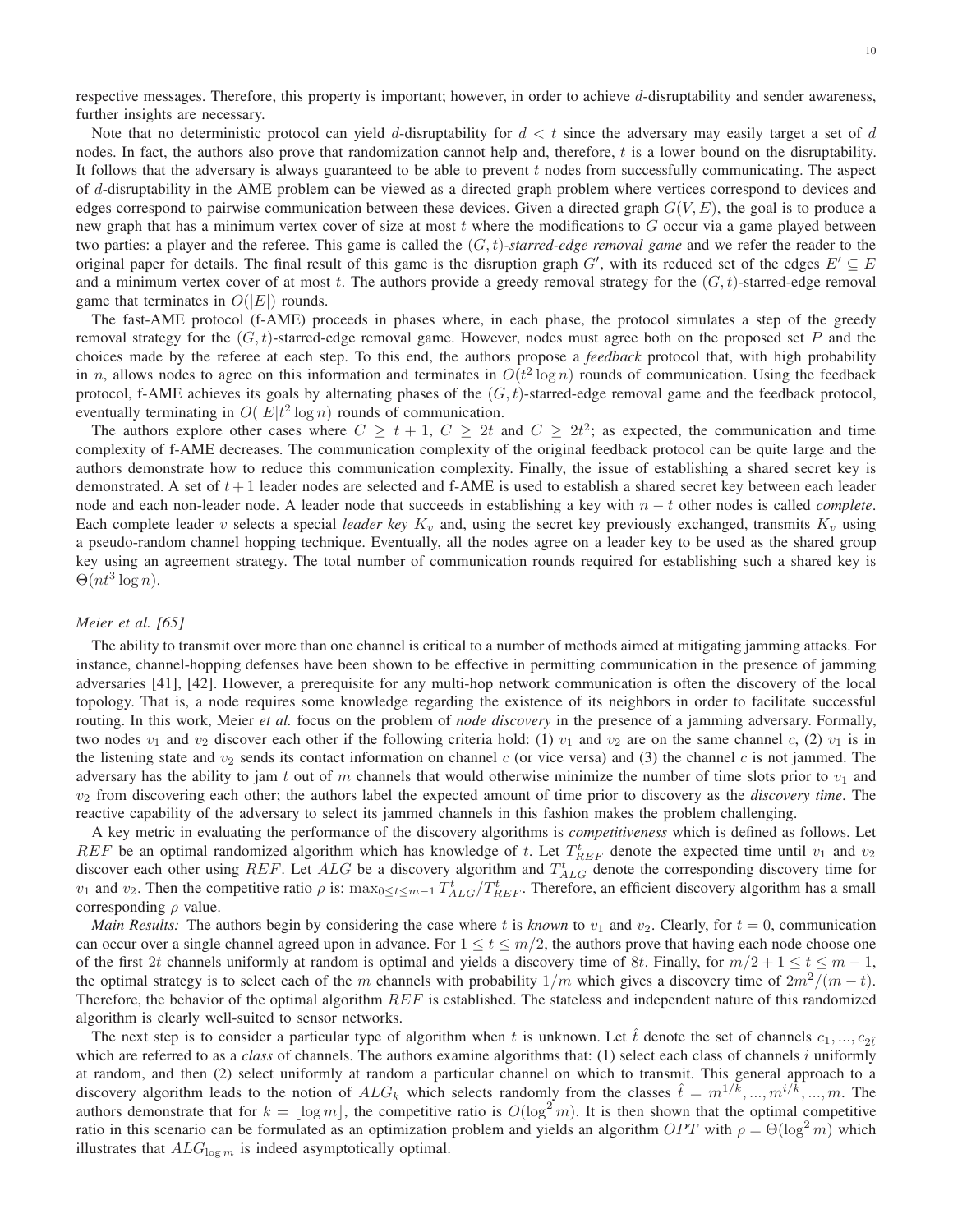*Extensions and Experimental Results:* As an intermediate step, the authors next consider the case when we have partial knowledge of t in the sense that the distribution for the number of jammed channels is known *a priori*. The analysis of this case yields a non-linear optimization formulation that can only be solved numerically. A multi-player setting is also considered. Here, the objective is to minimize the expected discovery time for two nodes in the presence of other nodes that are similarly attempting to discover each other. It is shown that for n nodes, when t is known, if  $\Omega(n + t)$  channels are available, then the asymptotically optimal expected discovery time is  $\Theta(n + t)$ . Finally, the authors experiment with their algorithms. For a random jamming adversary, they observe improved performance of  $ALG_{\log m}$  and  $OPT$  over the algorithms that simply select channels uniformly at random  $(UNI)$  when the number of jammed channels is not excessive (roughly 100 out of the total 128 channels). The authors also experiment with a situation where interference occurs due to non-malicious radio interference. To this end, they experiment with the upper-end Bluetooth channels which are subject to interference from a microwave oven. Experiments with a Bluetooth device discovery algorithm illustrate that OPT achieves a substantial reduction in discovery time; up to 1/3 of the Bluetooth algorithm when interference is present.

# *King et al. [66]*

Several of the results we have surveyed consider the energy expenditures of the adversary and the correct players in isolation. However, if energy is a scarce resource for both the adversary and correct nodes, then it seems reasonable to consider a notion of relative cost. In [66], the authors pursue this idea by looking at the expected cost of a correct node relative to the cost incurred by the adversary, where cost is measured in the number of time slots spent in either the transmit or receive state. The overall goal is to design a communication algorithm that yields a relative cost that is in favor of the players; such an algorithm is called favorable.

*A Simple Scenario:* Similar to that considered in [55] the authors first examine a simple two-player scenario in a singlechannel time-slotted network where the players, Alice and Bob, can detect collisions. Alice (the sender) wishes to transmit a message  $m$  to Bob (the receiver) and there is a jamming adversary who aims to prevent communication. The jamming adversary is allowed to follow any jamming strategy it wishes (i.e. constant, random, adaptive, reactive) and incurs a cost of T by either  $(1)$  jamming the channel or  $(2)$  forging collisions whereby a correct player will detect that a message collision has occurred.

A significant deviation from the work in [55] is that cryptographic authentication is assumed; recall the discussion in Section II-C. Therefore, the adversary is unable to spoof either the sender or receiver. In contrast to other work, another important difference is that communication must be guaranteed with probability 1 instead of with high probability. As we have seen in [57] and [63], high probability guarantees are provided in terms of n. When n is large, then the probability of failure can easily be made quite small. However, in sensor networks,  $n$  will likely correspond to the number of nodes within a broadcast radius which can be small relative to the total number of nodes  $N$ . Consider the situation where the probability of failure is at most  $O(n^{-c})$ , but the total number of nodes is exponential in n (i.e.  $N = \Theta(2^n)$ ). Then for a message that transits  $\Omega(N)$  hops, the probability of failure along the path of traversal is substantial.

The protocol specified by the authors achieves communication in the following general way. The protocol proceeds in rounds each consisting of a pair of phases where the number of time slots per phase increases geometrically per round. In phase 1, Alice transmits  $m$  randomly while Bob listens randomly. If Bob receives  $m$ , he terminates the protocol. Otherwise, in phase 2, Bob sends a request to Alice for  $m$  to be retransmitted in the next round. Alice listens to a sampling of slots in phase 2 and, if a retransmission request is received *or* a collision is detected, she proceeds to the next round and begins transmitting again in phase 1; otherwise, Alice terminates the protocol.

The adversary can prevent termination of the players in more than one fashion. In order to prevent Bob from terminating, the adversary can jam the transmission of  $m$ . However, the analysis shows that this is difficult to do without the adversary incurring far more cost than either correct player. On the other hand, the adversary can prevent Alice from terminating by simply forging collisions which Alice will interpret as having originated from Bob. This can be achieved by having two Byzantine devices broadcast simultaneously or replaying noise from a previous message collision over the channel. Despite these challenges, the authors prove that their protocol requires the players to incur an expected cost of  $O(T^{\varphi-1}+1)$  where  $\varphi = \frac{1+\sqrt{5}}{2} \approx 1.618$  is the golden ratio. Since the adversary expends  $T$ , the players spend asymptotically less in expectation; that is, the protocol is favorable. Finally, the authors show that their results hold in the presence of a reactive adversary, so long as there is sufficient communication traffic in the network.

*Extensions to Multiple Players and Reliable Broadcast:* The favorable communication algorithm can be extended to a multiplayer scenario where there is a single sender and n receivers, some of which may be controlled by the adversary. These n nodes represent neighbors within the broadcast neighborhood of the sender. The Byzantine nodes behave arbitrarily, either jamming or issuing spurious retransmission requests. Favorability is shown in a similar fashion to that of the two-player scenario. The authors are then able to extend the multi-player scenario to the problem of reliable broadcast for sensor networks. The main result here is that players achieve an expected cost that is asymptotically superior to previous results where an adversary seeks to thwart reliable broadcast.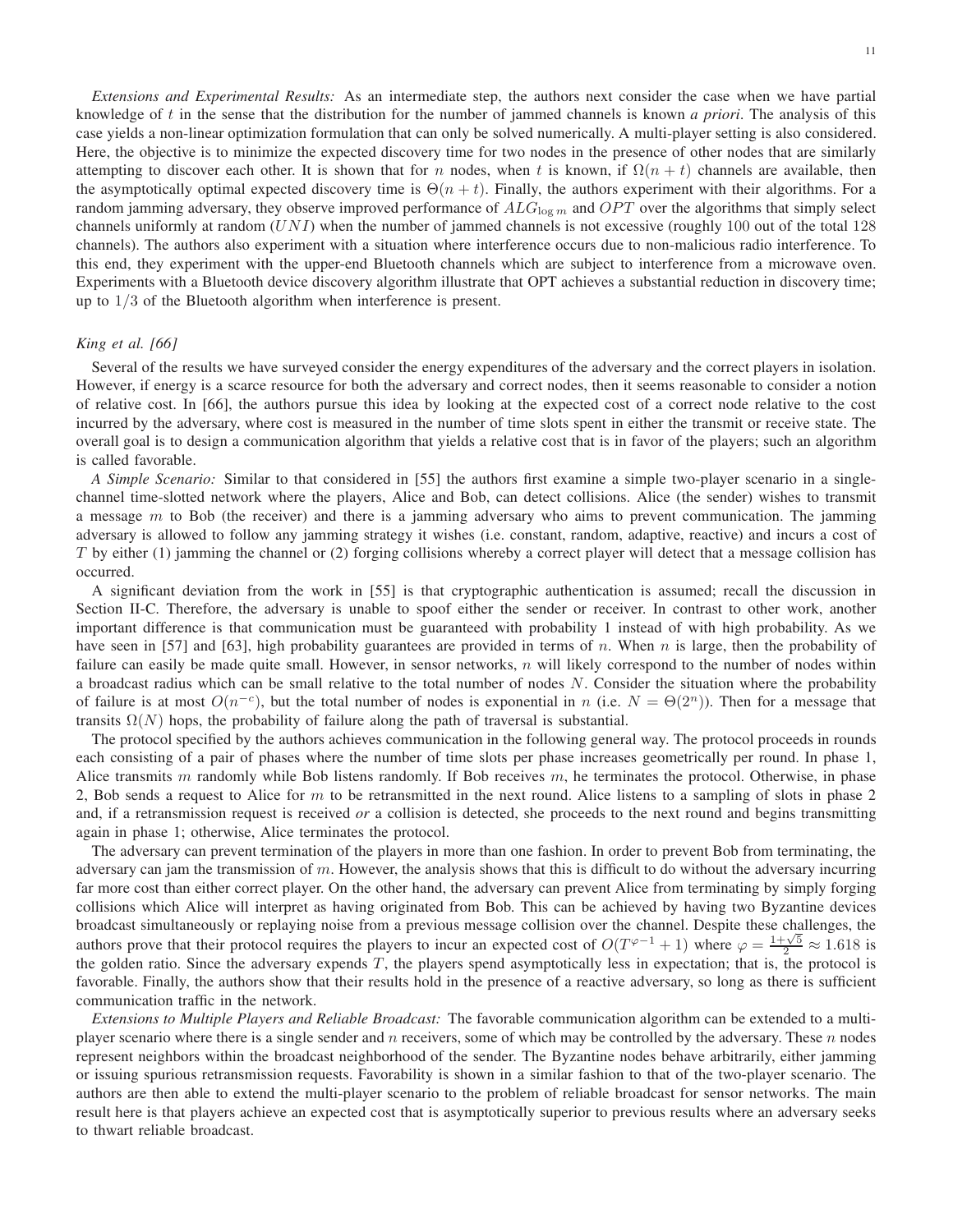| Paper                | Adversary Type                          | Spoofing       | Collision<br>Detection | Main Result & Advantages/Disadvantages                                                                                                                                                                                                                                                                                                            |
|----------------------|-----------------------------------------|----------------|------------------------|---------------------------------------------------------------------------------------------------------------------------------------------------------------------------------------------------------------------------------------------------------------------------------------------------------------------------------------------------|
| Gilbert et al. [55]  | Constant, Random,<br>Adaptive, Reactive | Yes            | Yes                    | Communication in the face of all adversaries when spoofing<br>is allowed and adversarial budget is unknown. Extensions to<br>reliable broadcast, consensus and leader election. Applies to<br>single-hop, single-channel networks and communication protocol<br>is not energy efficient as it requires nodes to perform significant<br>listening. |
| Awerbuch et al. [57] | Adaptive                                | N <sub>0</sub> | Yes                    | Constant throughput is possible against a $(T, 1 - \epsilon)$ -bounded<br>adversaries. Extension to leader election. Applies to single-hop,<br>single-channel networks and cannot handle reactive adversaries.<br>While the communication complexity of the protocol is relatively<br>small, the amount of listening required is significant.     |
| Richa et al. [58]    | Adaptive                                | N <sub>0</sub> | Yes                    | Constant throughput is possible against $(T, 1-\epsilon)$ -bounded adver-<br>saries even in multi-hop, single-channel networks. Cannot handle<br>reactive adversaries, current results rely on the UDG model, and<br>the amount of listening required by the protocol is significant.                                                             |
| Gilbert et al. [59]  | Random, Adaptive,<br>Reactive           | N <sub>0</sub> | N <sub>0</sub>         | Each node may learn at least $(n - t)$ values held by nodes<br>in a multi-channel network where the adversary jams $t < C$<br>channels. Applies to single-hop networks. Exponential (in $t$ )<br>round complexity when $t = C - 1$ is shown to be unavoidable<br>in this model.                                                                   |
| Dolev et al. [62]    | Random, Adaptive,<br>Reactive           | N <sub>0</sub> | N <sub>0</sub>         | Demonstrates an $\epsilon$ -gossip protocol in a multi-channel network.<br>Protocol can be modified to tolerate Byzantine players. Analysis<br>restricted to deterministic oblivious algorithms and single-hop<br>networks. The value of $t$ , or an upper bound on $t$ , seems necessary<br>for the protocol to function.                        |
| Dolev et al. [63]    | Random, Adaptive,<br>Reactive           | Yes            | N <sub>0</sub>         | Establish a shared secret after nodes have been deployed in a<br>multi-channel network when the adversary can jam $t < C$ chan-<br>nels. Applies to single-hop networks and the round complexity<br>for establishing a shared key grows as $O(nt^3 \log n)$ and so may<br>rapidly increase with the power of the adversary.                       |
| Meier et al. [65]    | Random, Adaptive,<br>Reactive           | N <sub>0</sub> | N <sub>0</sub>         | Addresses the problem of node discovery in a multi-channel<br>network when $t < C$ channels can be jammed and t is unknown.<br>Experimental results show promising behavior. Analysis uses the<br>notion of a competitive ratio, but overall communication and<br>listening costs are not reported.                                               |
| King et al. [66]     | Constant, Random,<br>Adaptive, Reactive | N <sub>o</sub> | Yes                    | Provides a favorable protocol in a single-channel, single-hop<br>network. Extension to favorable reliable broadcast in multi-hop<br>networks. Assumes the existence of cryptographic authentication.                                                                                                                                              |

TABLE I

A COMPARISON OF THE DIFFERENT ADVERSARIAL JAMMING MODELS AND SUMMARY OF MAIN RESULTS SURVEYED IN SECTION III.

## *Summary of Results and Discussion*

Table I summarizes key aspects of the models and the main results surveyed in Section III. In these works, we examined several models of jamming adversaries and the algorithmic approaches for addressing various communication problems. Through this examination, some common themes can be discerned.

To begin, all such models seem to agree on the use of a synchronized and discrete notion of time. Transmissions occur in fixed length time slots and all deivces must typically agree on the beginning and ending of such slots. However, in the context of real-world deployments, it is far from clear whether this property will hold true. Gilbert *et al.* [55] go some distance in addressing the problem where nodes may activate without a notion of a common start time. On the other hand, clock synchronization schemes have been proposed, even in adversarial settings [67], [68], and so this provides some justification for a synchronization assumption.

The ability of nodes to detect collisions appears to have a clear effect on the feasibility of certain tasks. For instance, in a single-channel network, the *unforgeability of silence* assumption introduced by Gilbert *et al.* [55], and used again by King *et al.* [66], seems necessary in order to achieve communication between two parties. However, in multi-channel networks, so long as  $t < C$ , it seems that several fundamental communication tasks are feasible without the need for collision detection. It is also important to note that the issue of whether or not to assume collision detecion is not a simple binary feature of these models. For example, in the work by Dolev *et al.* [63], collision detection is not assumed; however, when a collision does occur, it is assumed that all transmissions are lost and the receiver hears nothing. This is in contrast to the more challenging model where the adversary can decide which message is delivered upon a collision, which might be the case if we wish to account for the capture effect. Moreover, other notions regarding the accuracy of collision detectors have been examined, along with their impact on the consensus problem, by Chockler *et al.* [31].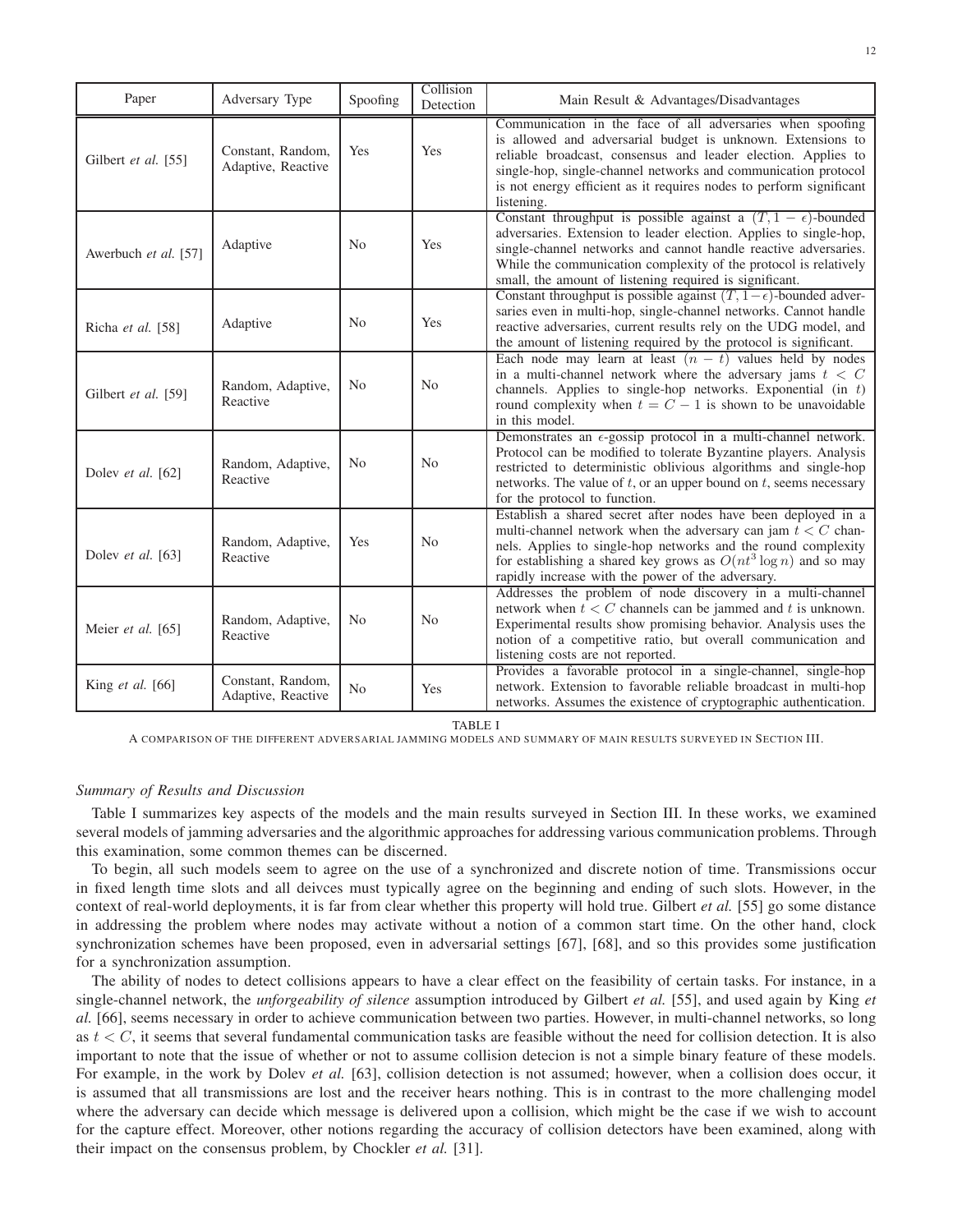With regards to the type of adversary modeled, we can argue that the reactive adversary aligns well with reality. For starters, RSSI requries negligible energy and can be executed several times within a typically-sized time slot. Therefore, it is reasonable to assume a determined malcontent can detect activity in real-time and then decide to jam. Indeed, reactive adversaries pose a serious threat as their effectiveness has been clearly demonstrated [37], [47], [69], [70] and typically many models make this worst case assumption on the power of the adversary. Furthermore, although it is often not explicitly stated, most results that tolerate a reactive adversary are also able to tolerate an adaptive adversary. Given this state of affairs, it seems that future models should strive to obtain results in this context.

In discussing potential future work, it is important to keep in mind that the study of adversarial interference in sensor networks is fast-moving; exciting and surprising results are sure to emerge. However, from the surveyed works above, we can recognize several aspects that deserve attention. For starters, a logical step that seems absent in many of the surveyed works is an extension to multi-hop networks. Technology permitting, sensor networks of considerable size may be deployed at which point a complete-graph will no longer be an accurate model of communication. The work of Richa *et al.* [58] demonstrates that, while a multi-hop extension may not require a radically new protocol, the corresponding analysis can be challenging and require new techniques.

Many protocols we surveyed have tended to neglect receive-state costs and, instead, have focused on message complexity. Are there ways to make existing protocols more energy efficient? Conversely, are there limits (lower bounds) on the energy efficiency of protocols for certain fundamental problems such as reliable broadcast, consensus, leader election and various types of gossiping? On the other hand, with regards to energy efficiency, it is important to keep in mind that this concern is motivated by *current* technology. For example, there has been a significant amount of work done on sensor network devices that can harvest solar energy in order to replenish their respective energy supplies [71], [72]. To date, theoretical models and the algorithmic implications of such technology have not been fully explored.

The adversarial models we have surveyed here treat interference in a fairly simplistic fashion where the success or failure of communication depends solely on the actions of the adversary. The range of interference is also simplified in that these models consider communication between a pair of nodes in isolation. Of course, such an approach is employed in order to ease the analysis; however, it also raises questions about the accuracy of the results. There is a growing literature on the various analytical models of wireless interference and we refer the reader to the survey by Cardieri [73]. For example, the popular signal-to-interference-plus-noise (SINR) model incorporates a number of factors that effect the message reception and this model tends to align well with reality. Consequently, it would be of interest to derive results on adversarial interference under such a model.

Finally, to the best of our knowledge, with the exception of the work by Meier [65], the protocols we have surveyed have not been implemented and tested either with a simulator or with a testbed. Such an endeavor is likely to be arduous and might be viewed as pedestrian. However, on the contrary, the research community would likely benefit from a validation (or invalidation) of the adversarial models and corresponding algorithms surveyed here. Without such an evaluation, it may become increasingly difficult to justify algorithmic advances, regardless of their mathematical elegance.

## IV. MODELS OF BYZANTINE ADVERSARIES AND RELIABLE BROADCAST

A fundamental problem in distributed systems is Byzantine Agreement. Since its introduction by Pease *et al* [74], this problem has received much attention. In the Byzantine Agreement problem there are a total of  $n$  processors in the system. Of these  $n$  processors,  $t$  of them may deviate from protocol in an arbitrary fashion; such processors are termed Byzantine or faulty. Furthermore, these processors are assumed to be controlled by an adversary and, therefore, they may act in concert to wreak havoc on the system. The remaining  $n - t$  processors that are not controlled by the adversary are assumed to obey protocol and we call these processors correct. Note that while the processors corrupted by the adversary are fixed prior to the execution of any protocol (a static adversary), the correct processors do not know which are faulty. A processor  $p_i$  can set a value field to either 0 or 1 and must commit to a value  $b_i \in \{0,1\}$  by the end of the protocol. There exists a processor known as the *dealer* (or the *source*) holding an initial value  $v \in \{0, 1\}$ . A protocol that achieves Byzantine agreement is one which guarantees the following two properties:

1) All correct processors commit to the same value in  $\{0, 1\}$ 

2) If the dealer is correct, then all correct processors commit to  $v$ .

While (1) and (2) are basic guarantees one would desire in such an adversarial setting, the problem of achieving them is non-trivial due to the arbitrary behavior of the faulty processors.

In this section, we survey results on Byzantine agreement in sensor networks. In this domain, we speak of nodes rather than processors and the problem has traditionally been labeled as *reliable broadcast* in the literature. In contrast to Section III, reliable broadcast in sensor networks typically (but not always) focuses on the problem of routing in a multi-hop network as opposed to focusing on communication amongst a small number of local parties. Furthermore, as we will see, the challenges that arise in multi-hop networks due to Byzantine faults are substantial even in the absence of jamming.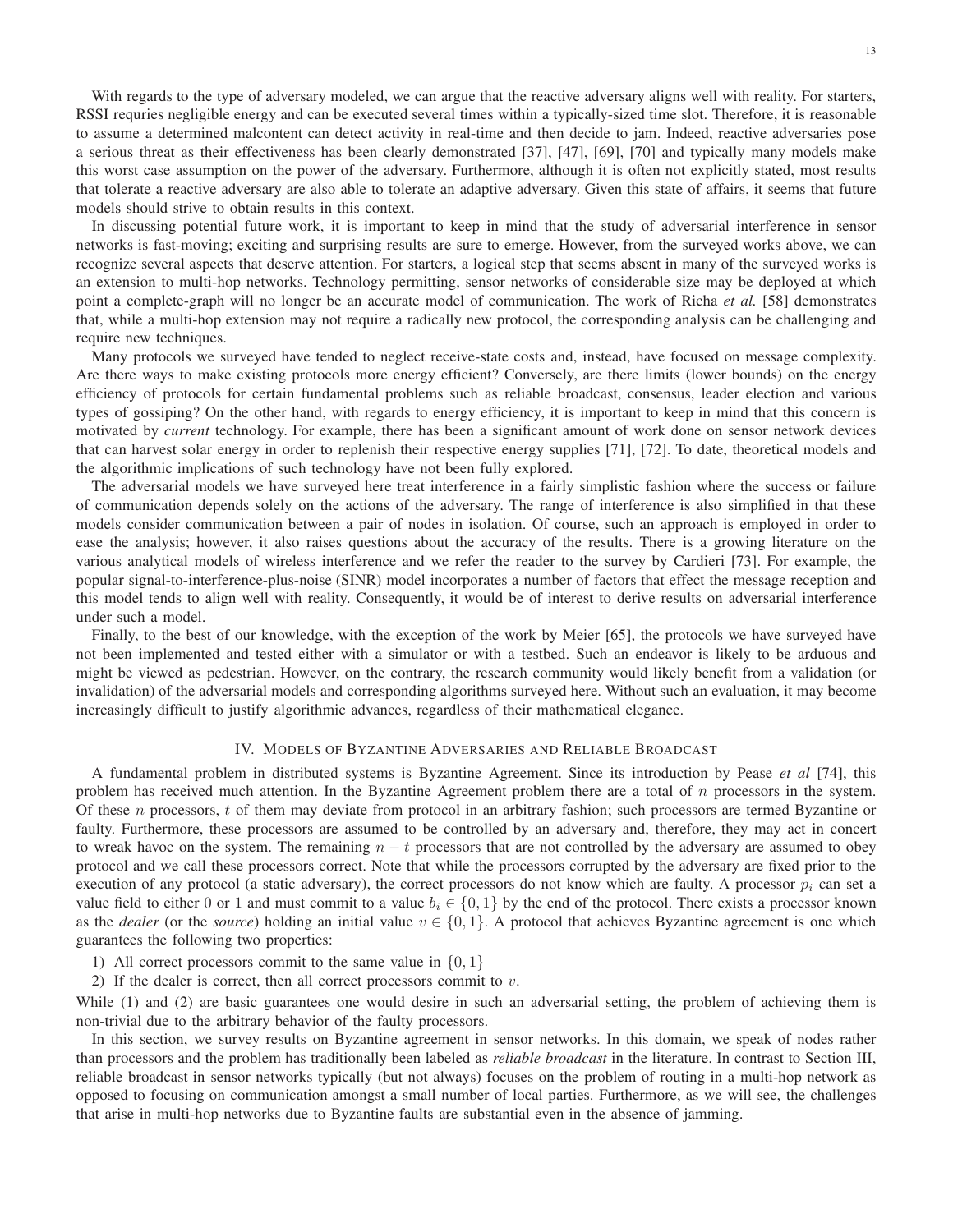#### *Berman et al. [75]*

In a single-hop network, consider the case where each node suffers a Byzantine fault with constant probability  $p < 1/2$ ; recall, this is the probabilistic fault scenario. Can reliable broadcast be achieved? And if so, what is the latency? These are the questions addressed by Berman *et al.* [75] who show that reliable broadcast can be achieved with probability at least  $(1-1/n)$ and with a latency of  $O(\log n)$  where n is the number of nodes.

The broadcast protocol is framed as follows. All nodes are partitioned into  $\Theta(n/\log n)$  groups each of size  $\Theta(\log n)$ . These groups are then viewed as nodes belonging to a binary tree. The root node signifies the initial point of broadcast of the message where each node in this root group accepts the source's broadcast. Then, at each step, the message propagates along the edges of the tree to the children. The method of propagation involves the use of expander graphs. Specifically, communication from a parent group  $G_1$  to a child group  $G_2$  occurs along the edges of a bipartite expander graph defined in [76]. Each node then majority filters on the incoming messages in order to obtain the correct messages. The properties of the expander graph ensure that, given a constant probability of failure  $p < 1/2$ , a majority of the nodes in the child group will commit to the correct message with probability at least  $1 - 1/n$ . This propagation occurs from the root to the leaf level of the logical binary tree. At this point, the following action is taken by each node in each group in parallel. A node transmits its decision to other nodes within its group through the use of edge-disjoint matchings that together cover all edges corresponding to the group's complete graph on  $m$  nodes. This group action allows for the presence of erroneous messages to be "washed out" and, therefore, all correct nodes will have the correct message with high probability.

The broadcast at the root requires  $O(\log n)$  time and each transmission from parent group to child group requires  $O(1)$  time. Therefore, propagation to the leaf level requires  $O(\log n)$  time. Finally, the group action requires  $O(\log n)$  time per group; however, as it is run in parallel, the total running time of the broadcast protocol is  $O(\log n)$ .

The approach of using groups of size  $\Theta(\log n)$  is what allows for the high-probability guarantees of this work. Note that, if the probability of a Byzantine fault is at least  $1/2$ , broadcast is guaranteed to fail with high probability by application of simple Chernoff bounds. While the main results of Berman *et al.* are given in the context of complete graphs, their algorithm can be applied to multi-hop networks assuming that the topology supports it. For instance, the authors suggest a tree topology where the nodes of the tree represent cliques of, say, logarithmic size and each group has all-to-all links with any children groups. However, such topologies seem somewhat restrictive and it is unclear whether such an algorithm would find utility outside of single-hop networks.

# *Pelc and Peleg [77]*

Like the previous work, here Pelc and Peleg [77] consider the probabilistic fault scenario, reliable broadcast occurs logically along a tree topology rooted at the source, and success is guaranteed with high probability. However, in contrast to the previous work where failures were permanent, the failures here are assumed to be *transient*; that is, they occur for a single step and then may be corrected. A substantial portion of this work focuses on a message passing model where a node may send (possibly different) messages to each of its neighbors simultaneously and it may receive messages from all of its neighbors simultaneously. For the purposes of this survey, we focus on the results derived for the radio model which is a suitable fit for communications in a sensor network.

In the presence of Byzantine faults, the authors propose a simple reliable broadcast protocol. Let  $k = \lceil c \log n \rceil$  and assume that the nodes  $s = v_1, ..., v_n$  are ordered by their distance from the source node s. The protocol begins with the source node  $v_1$  broadcasting its message for k time slots. Then  $v_2$  majority filters on any messages it received, commits to the majority message, and broadcasts this message for k time slots. The process repeats for each consecutive node. As before, standard Chernoff bounds are used to give the high probability guarantee on successful reliable broadcast when the probability of a fault is  $p < 1/2$ . Conversely, the authors also demonstrate that for  $p \ge 1/2$ , it is not possible to guarantee reliable broadcast with high probability.

Finally, the authors examine bounds on the latency for achieving reliable broadcast with high probability. Let OPT denote the time required for reliable broadcast in a fault-free situation. Then, the authors provide a modified protocol that achieves a latency of  $O(OPT \cdot \log n)$ . Furthermore, it is also demonstrated that there exists a graph for which reliable broadcast cannot be achieved in  $O(OPT + \log n)$  time. It remains an open question as to whether a lower latency can be achieved or  $\Omega(OPT \cdot \log n)$  is indeed a lower bound.

#### *The Grid Model*

Before proceeding to other works on reliable broadcast, we first introduce a popular grid model for sensor networks that finds use in the remaining surveyed works. The grid model assumes that nodes are located at points in a 2-dimensional lattice or grid. The notation  $p(x, y)$  denotes the node at location  $(x, y)$  on the grid; if the location has already been established, p is simply used to denote the node. Every node has access to a single broadcast channel which allows for the transmission of a message within a radius r on the grid. For simplicity, the  $L_{\infty}$  metric is assumed where the distance  $d(a, b)$  between two locations  $a = (x_1, y_1)$  and  $b = (x_2, y_2)$  is defined as  $d(a, b) = \max\{|x_1 - x_2|, |y_1 - y_2|\}\$ . Results for the  $L_{\infty}$  metric can be extended to the more standard Euclidean metric where the broadcast neighborhood is a circle centered at the broadcaster.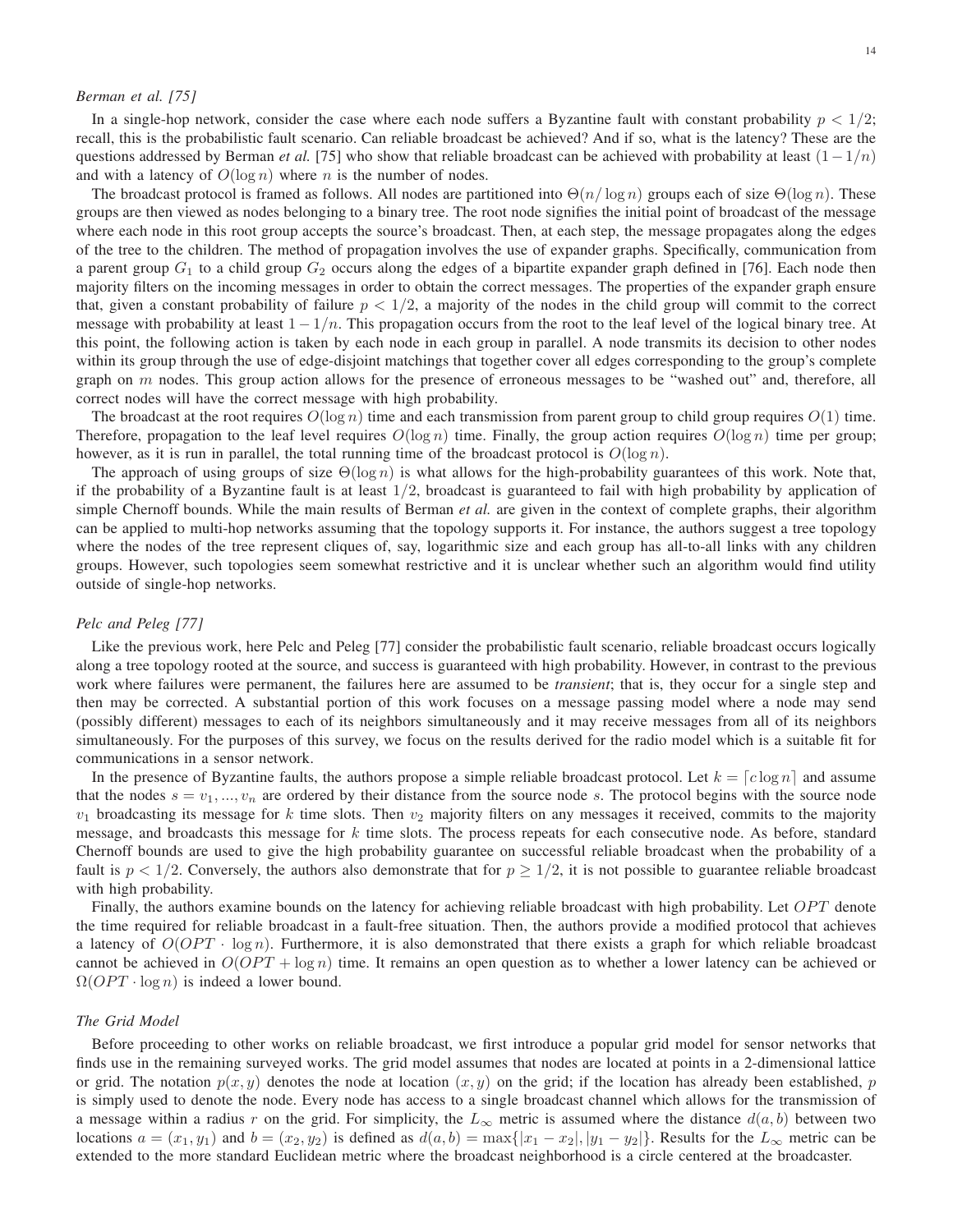When  $p(x, y)$  broadcasts a value v, all nodes within a radius r of  $(x, y)$  receive v. The set of  $(2r + 1) \times (2r + 1)$  nodes, including p itself, within radius r of  $p(x, y)$  is the *neighborhood* of p and denoted by  $N(x, y)$  or, when p is unambiguous,  $N(p)$ . A node is correct or honest if it obeys a prescribed protocol; otherwise, a node is said to be faulty, Byzantine, or adversarial if it is controlled by the adversary and, therefore, is free to deviate arbitrarily from any prescribed protocol. Nodes, correct or faulty, cannot spoof other nodes in the network. The adversary is free to select those nodes in the network it wishes to control subject to one constraint: *every neighborhood in the network contains at most* t *faulty nodes*.

There is a broadcast schedule that dictates when a particular node in the network is free to transmit over the single channel all nodes share. This schedule is assumed to be obeyed by all nodes, both faulty and correct, and prevents message collisions. In [78], a suggested schedule is provided where the node  $p(x, y)$  transmits at time step  $(x \mod (2r + 1)) \times (2r + 1) + (y \mod 2r)$ mod  $(2r + 1)$  mod  $(2r + 1)^2$ . A unique player is located at position  $(0, 0)$  on the grid. As in the Byzantine Agreement problem, this unique player is known as the dealer (or source) and is represented by  $d(0, 0)$  or d (or s). It is the dealer who initiates a broadcast of some value  $v$ .

## *A Popular Abstraction: Discussion of the Grid Model*

Theoretical treatments of radio networks have attracted a measure of skepticism from practitioners [18], [19] and there are several aspects of the grid model that warrant discussion. The following issues are cause for concern:

*Broadcast Region:* Experiments with real-world deployments demonstrate that a broadcast region is not well-characterized by a circle of radius r with p located at the center [79], [80]. In fact, the region successfully receiving a broadcast is often dynamic, changing constantly depending on nearby sources of electromagnetic interference, power irregularities, features of the terrain, and weather conditions.

*Network Synchrony:* The model assumes the existence of a predefined schedule known to all nodes in the network. It is conceivable that such a schedule might be programmed into the nodes before deployment. However, use of a schedule presupposes a synchronous network where each node is able to determine its allotted time slot. Moreover, this synchrony must be maintained throughout the lifetime of the network so either there can be no significant clock drift over time or there must be a mechanism in place to maintain synchronization.

*Network Topology:* The use of a grid allows for an elegant analysis of the system. However, this layout is unrealistic for many settings.

Despite these concerns, there are a number of results in the literature that perhaps redeem the model. Some experimental work has demonstrated that the range of transmission is fairly reliable up to a certain distance  $\delta$  [21]; therefore, it may be reasonable to take  $r = \delta$ . Other experimental studies have shown that communication is reliable so long as the signal-tointerference-plus-noise-ratio exceeds a threshold value [81], [82]; therefore, a transmission power above this threshold yields reliable communication. Broadcast inconsistencies due to weather or terrain are harder to rationalize; however, such failures may be handled through more robust transmission algorithms such as described in [83]. Moreover, the irregularity of the broadcast neighborhood has been studied [21], [79], [84], [85] along with a number of techniques for ameliorating the unreliability of the wireless medium. Regarding synchronization, this has been demonstrated experimentally without faults in [26] and, in the presence of an adversary, this has been examined in [67], [68]. In the course of this survey, we will see several works that generalize from the grid to arbitrary topologies.

## *Koo [78]*

A number of works have examined the problem of reliable broadcast under a model where devices communicate via pairwise channels or multi-cast. However, in sensor networks, neither model is appropriate as a message is received by all devices within the radius of transmission and the work in [78] is the first to address reliable broadcast in this context. Koo places his results in the context of *radio networks* rather than sensor networks. The distinction is irrelevant to our purposes as these results apply equally to sensor networks which possess a transceiver in addition to sensing equipment. Radio networks are more general as they are not necessarily equipped with sensing apparatus and may not be subject to the same energy constraints as sensor networks.

While Koo provides both novel upper and lower bound results, it is perhaps the latter which is most important given subsequent improvements to the former and the idealized nature of the grid model discussed previously in Section IV. This result is stated as: Broadcast is impossible in the  $L_{\infty}$  metric if  $t \geq \lceil \frac{r}{2}(2r+1) \rceil$ .

In terms of Koo's upper bound, subsequent works have improved on this. Nonetheless, it is informative to review Koo's reliable broadcast protocol since it plays a role in later investigations into general sensor network topologies:

## **Reliable Broadcast Protocol (Koo, 2004)**

- The dealer  $d$  broadcasts a value  $v$ .
- All players in  $N(d)$  broadcast v to their neighbors and commit to v.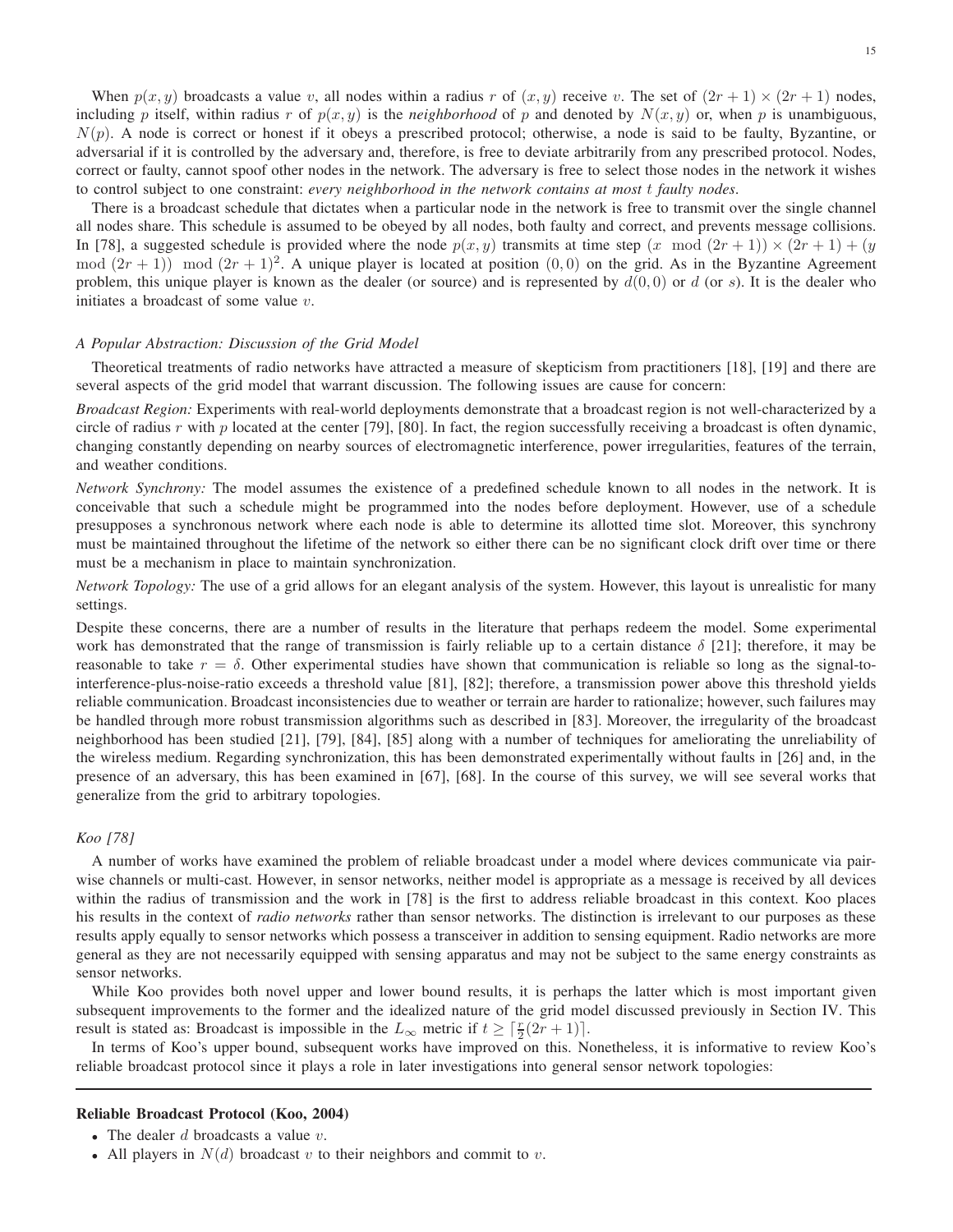

Fig. 1. An illustration of  $r^2$  nodes (diagonal lines) in  $N(v)$  that are closer to s than to v, where  $r = 3$ . This generalizes to any value r.

• For any player p not in  $N(d)$ , p commits to v when it receives  $t+1$  message claiming v as the correct value from distinct nodes in  $N(p)$ .

There are two things to note about this protocol. First, a simple majority rule is employed to allow a node  $p$  to commit. From within  $N(p)$ , p may receive up to  $2t + 1$  values of which at most t can be incorrect; therefore, receiving  $t + 1$  identical values from unique nodes in  $N(p)$  is sufficient to allow p to commit. Second, a node p only acts on information regarding how nodes within  $N(p)$  behave. In contrast, one might consider a protocol whereby p gathers information from outside  $N(p)$  and uses this to aid in its decision to commit to a received value. The situation is complicated since information from outside  $N(p)$ must reach p via a node from within  $N(p)$ . If along this two hop path, either node forwarding information to p is faulty, problems may arise.

Koo's original protocol provides the following guarantee: if  $t < \frac{r}{2}(r + \sqrt{\frac{r}{2}} + 1)$ , then the protocol achieves reliable broadcast in the  $L_{\infty}$  metric. The proof of this result is a complicated inductive argument and we omit discussion of this since a subsequent result in [86] improves upon the upper bound utilizing an elegant proof. An important detail, which has bearing on a more realistic model of the broadcast neighborhood, is the extension of this result to the  $L_1$  and  $L_2$  (Euclidean) metrics. Finally, the authors show that, if  $t < \frac{r}{4}(r + \sqrt{\frac{r}{2}} + 1) - 2$ , then the protocol achieves reliable broadcast in the  $L_1$  and  $L_2$  metrics.

## *Pelc and Peleg [87]*

Pelc and Peleg examine a generalization of the t-locally bounded fault model; that is, where each node contains at most t Byzantine nodes within its neighborhood. Specifically, they examine the broadcast protocol of Koo [78], which the authors label here as the *Certified Propagation Algorithm* (CPA), with the aim of establishing conditions for which CPA achieves reliable broadcast under arbitrary graphs in contrast to the grid model. The authors first define  $X(v, s)$  to be the number of nodes in  $v's$  neighborhood that are closer to s than v and then define the parameter  $X(G) = \min\{X(v, s) \mid v, s \in V, (v, s) \notin E\}$ . The first main result that the authors present is that, for *any* graph G such that  $t < X(G)/2$ , CPA achieves reliable broadcast. It is interesting to contrast this upper bound against the upper bound of  $t < (r/2)(r + \sqrt{r/2} + 1)$  obtained in [78]. For example, Figure 1 illustrates a case where only  $r^2$  nodes in  $N(v)$  are closer to s. In this case, the bound by Pelc and Peleg gives  $t < r<sup>2</sup>/2$  which is a weaker bound than that given by [78].

The authors then turn to lower bounds in arbitrary graphs. To this end, they define a t-local pair cut to be a cut  $C \subseteq V$ such that C can be partitioned into two disjoint sets  $C = C_1 \cup C_2$  such that  $C_1$  and  $C_2$  have the property of being t-locally bounded. Then, the *local pair connectivity* of a graph  $G$ , denoted by  $LPC(G)$ , is the smallest non-negative t such that  $G$ possesses a t-local pair cut. The lower bound follows: for any graph G, reliable broadcast is infeasible for  $t \geq LPC(G)$ . For instance, the authors provide an example with the cube  $H_3$  depicted in Figure 2. Here,  $C = \{001, 011, 100, 110\}$  partitions  $H_3$ , and  $C_1 = \{001, 011\}$  and  $C_2 = \{100, 110\}$  are both 1-locally bounded; therefore, there is no reliable broadcast protocol for  $H_3$ .

Interestingly, it can be shown that there are graphs for which CPA fails to achieve broadcast while another protocol called the *Relaxed Propagation Algorithm* (RPA) succeeds. With RPA, a node broadcasts a received message immediately after it is heard, along with the entire sequence of nodes through which the message previously passed. A message  $m$  is accepted if it was received from: (1) the source directly or (2)  $t + 1$  distinct neighbors who committed to m or (3)  $2t + 1$  distinct neighbors who received it along  $2t + 1$  node-disjoint paths originating from  $2t + 1$  distinct nodes who committed to m. As we will see, RPA shares features in common with the improved reliable broadcast algorithm of Bhandari and Vaidya [86]. In any event, the existence of RPA proves that CPA is not the strongest broadcast protocol. Furthermore, assessing whether reliable broadcast is possible for  $t \in [X(G)/2] + 1$ ,  $LPC(G)$  is problematic and the authors pose as an open question whether it is possible to tighten this interval by employing a different graph parameter.

Finally, the authors examine how knowledge of the graph topology is useful. Specifically, they prove the existence of a graph G for which reliable broadcast is possible when the topology is known, but impossible when the topology is unknown.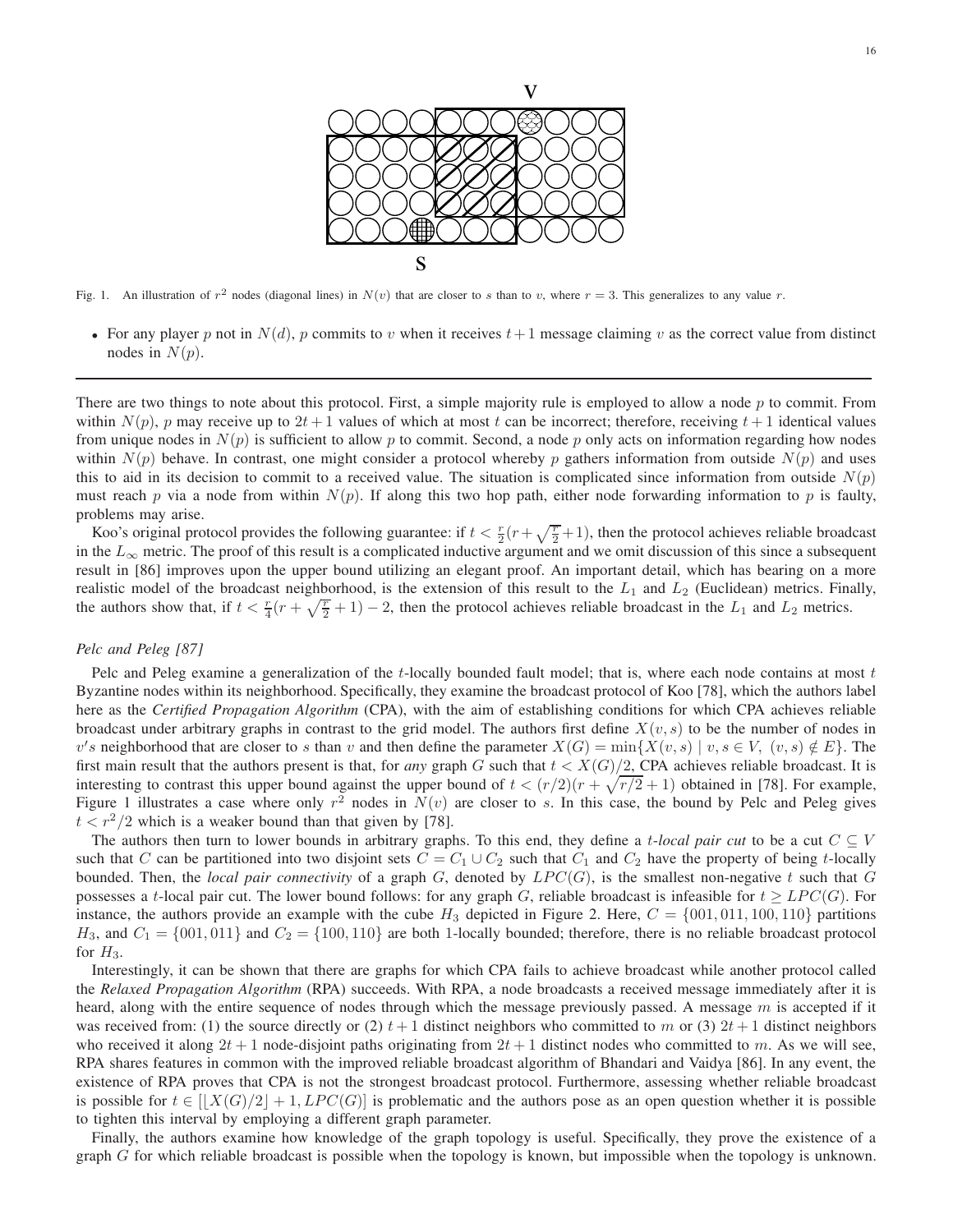

Fig. 2. An illustration of the cube  $H_3$  and the sets  $C_1 = \{001, 011\}$  and  $C_2 = \{100, 110\}$  that correspond to calculating the value  $LPC(H_3)$ .

This result has negative implications for ad hoc networks where devices may self-organize without having global knowledge of the network topology; indeed, the topology may change regularly rather than remaining static.

#### *Ichimura and Shigeno [88]*

In the previous work by Pelc and Peleg [87], for an arbitrary graph  $G = (V, E)$ , the parameters  $X(G)$  and  $LPC(G)$  were used to characterize the feasibility of reliable broadcast in the locally-bounded fault scenario using CPA. However, the situation for  $t \in |X(G)/2| + 1$ ,  $LPC(G)|$  proved to be problematic. Here, Ichimura and Shigeno succinctly demonstrate two main results. First, they show that calculating  $LPC(G)$  is NP-hard and so the utility of  $LPC(G)$  is further limited. Second, the authors introduce a new parameter  $X(G)$  based on the concept of a *maximum adjacency ordering*. Since the definition of  $X(G)$ is fairly involved, we omit it here and refer the interested reader to the paper. However, using this new parameter, the authors show that CPA achieves reliable broadcast for  $t < X(G)/2$  and cannot when  $t > X(G)$ . Importantly, it is also shown that  $\hat{X}(G)$  can be computed efficiently and that  $\hat{X}(G) \geq X(G)$  for any graph G. On the other hand, no relationship is established between  $X(G)$  and  $LPC(G)$ , so a direct comparison in terms of the relative sharpness of these two parameters is not possible. Nonetheless, this parameter provides an interesting measure for achieving reliable broadcast using CPA; specifically, the range of uncertainty is  $t \in [[X'(G/2)] + 1, X'(G)].$ 

# *Bhandari and Vaidya [86], [89]*

The last two works we surveyed, looked at generalizations of the problem posed by Koo [78] by investigating arbitrary graph topologies and examining the conditions under which CPA achieved reliable broadcast. Here, the work of Bhandari and Vaidya [86] returns to the original grid model and improves over the results of Koo [78] and an intermediate result by Vaikuntanathan [90] which lowered the upper bound to  $t < (\frac{1}{\sqrt{2}})$  $\frac{1}{2} - \epsilon$ )r<sup>2</sup> for a small constant  $\epsilon > 0$ . The presentation given in [86] is intricate and based on a complicated inductive argument which requires careful attention to the geometry of the grid. A much simplified and more elegant presentation was provided subsequently in a technical report [89] and for ease of exposition, we review this result. Regardless of the presentation, the main result achieved by Bhandari and Vaidya is an improved upper bound that matches the lower bound given by Koo [78].

*Reliable Broadcast Tolerating Byzantine Faults:* The presentation in [89] is particularly pleasant because, although it applies to the grid, the analysis itself allows us to leave behind the rigid grid layout of the previous work and consider a graph  $G = (V, E)$  of arbitrary topology. Here, vertices correspond to nodes/players and an edge  $(u_1, u_2)$  implies  $u_1 \in N(u_2)$  and vice versa. An d-cut is a cut  $C = (S, V - S)$  containing the dealer d and this cut will be used to represent the frontier of broadcast. The set S, which we will refer to as the source side of the cut, denotes those nodes which have committed to the correct value v and the set  $V - S$  denotes those nodes that have not committed. The problem of whether a correct node in  $V - S$  will commit to the correct v can be viewed as a connectivity problem. If a node p has a sufficient number of vertex disjoint paths to nodes in  $S$ , then  $p$  will be able to cross over to the source side of the cut; that is,  $p$  will commit correctly. It remains to be seen what number of vertex disjoint paths is sufficient.

We briefly review the completeness argument given in [89] as it is a fairly intuitive but important result that serves as a foundation for several other works we survey later on. Let  $p(x, y)$  denote the node p at location  $(x, y)$  in the grid. The perturbed neighborhood  $PN(p)$  of  $p(a, b)$  is defined as  $PN(p) = N(a+1, b) \cup N(a-1, b) \cup N(a, b+1) \cup N(a, b-1)$ . The following protocol for reliable broadcast in the presence of Byzantine faults is by Bhandari and Vaidya [89]. In this protocol, the message COMMIT $(i, v)$  signifies that node i has committed to value v, and the message HEARD $(j, i, v)$  signifies that node j has heard a message COMMIT $(i, v)$ .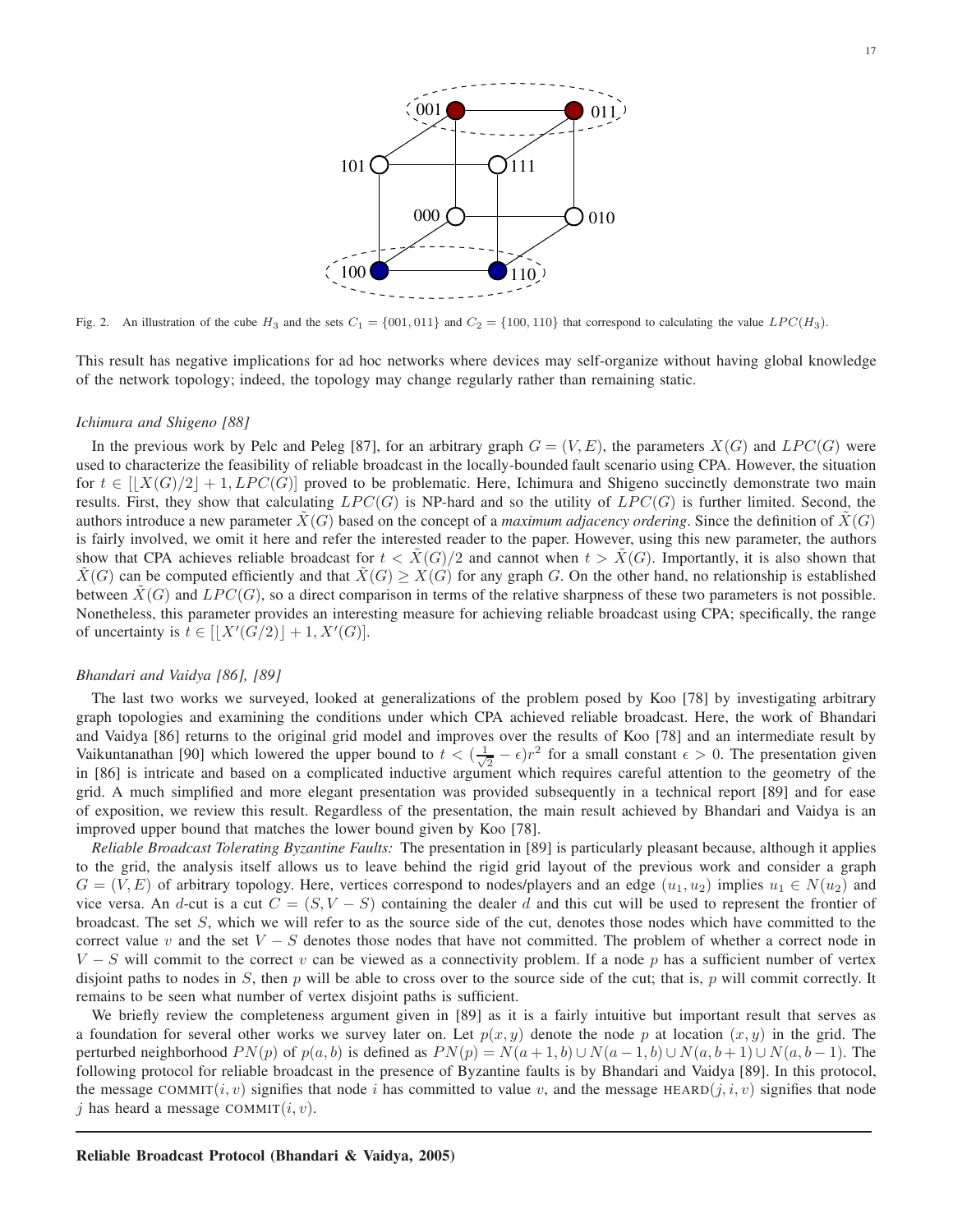

Fig. 3. An illustration of the sets  $A_p$ ,  $B_p$ , and  $B'_p$  where  $r = 3$  and  $a, b = 0$ . Node p is located at position  $(a - r, b + r + 1)$ . A two-hop path starts in  $B_p$  and passes through  $B'$  to reach  $p$ 

- Initially, the source  $s$  does a local broadcast of  $v$ .
- Each node  $i \in N(s)$  commits to the first value it receives from s and does a one-time broadcast of COMMIT $(i, v)$ .
- The following protocol is executed by each node  $j$  (including those nodes in the previous two steps):
	- **–** On receipt of a COMMIT $(i, v)$  message from a neighbor i, j records the message and broadcasts HEARD $(j, i, v)$ .
	- $\blacksquare$  On receipt of a HEARD $(j', i, v)$ , j records this message.
	- $-$  Upon receiving COMMIT or HEARD messages that 1) claim v as the correct value and 2) are received along at least  $t + 1$  node disjoint paths that all lie within a single neighborhood, then node j commits to v and does a one time broadcast of COMMIT $(j, v)$ .

Proving that this protocol is correct is non-trivial and we refer the reader to [89] for details. To briefly summarize, the proof in [89] works by showing that for each node p in  $PN(a, b) - N(a, b)$ , there exist  $2t + 1$  paths  $P_1, ..., P_{2t+1}$  belonging to a single neighborhood  $N(a, b + r + 1)$ , each having one of the forms listed below:

- $P_i = (q, p)$  which is a one-hop path  $q \rightarrow p$  or
- $P_i = (q, q', p)$  which is a two-hop path  $q \to q' \to p$

where  $q, q', p$  are distinct nodes and  $q, q'$  lie in a single neighborhood  $N(a, b + r + 1)$ , and  $q \in N(a, b)$  where, critically, nodes in  $N(a, b)$  have committed to the correct message. The existence of these  $2t + 1$  paths, and the fact that each broadcast neighborhood has at most  $t < (r/2)(2r+1)$  Byzantine faults, is sufficient to prove that reliable broadcast is achieved. Figure 3 illustrates for a node  $p$  the set of nodes  $A_p$  where one-hop paths originate, and the sets of nodes which correspond to the two-hop paths of the form  $q \to q' \to p$  where  $q \in B_p$  and  $q' \in B'_p$ .

*Crash Failures and the Euclidean Metric:* The authors also consider the fault model where affected nodes do not behave maliciously, but instead suffer a permanent crash failure. While an adversary can select the location and number of failures, this scenario is far more benign and the authors demonstrate that reliable broadcast is possible for  $t < r(2r + 1)$  crashes per neighborhood. As we have seen, in the Byzantine fault model, completeness is demonstrated by proving  $2t + 1$  connectedness between an uncommitted node and those nodes that have committed to a value. Here, in the crash failure model, when an uncommitted node receives a value  $v$ , this value must be the correct one. Therefore, the issue is no longer about majority voting, but simply about reachability and it is this simplification that allows for twice as many faults to be tolerated. Finally, the authors translate their results into the L2 (Euclidean) metric and show that  $t < 0.24\pi r^2$  Byzantine faults or  $t < 0.48\pi r^2$ crash failures can be tolerated.

# *Koo et al. [91]*

The results we have examined so far hold only in the case where the faulty nodes obey a broadcast schedule. Clearly, if such a constraint is abandoned completely, the adversary can simply execute a denial-of-service attack by having all faulty nodes broadcast continuously. However, an interesting question is whether broadcast can be achieved if the adversary is allowed to cause a limited number of message collisions. Another assumption upon which the previous results have relied is that faulty nodes cannot impersonate other nodes. Recall that, in order to commit, a correct node must receive messages from *distinct* nodes in a single neighborhood. Again, unlimited address spoofing makes reliable broadcast impossible to achieve; however, one might hypothesize that limited address spoofing might be tolerable. These are the issues dealt with by Koo *et al.* [91].

*A Faulty Dealer with Collisions, Spoofing by Faulty Nodes:* In the works we have surveyed so far, it has been assumed that the dealer is honest. In the absence of message collisions, the dealer cannot cause confusion over what value is being broadcast. This is because all nodes in the neighborhood  $N(d)$  will immediately commit to the first value they hear from d; whether d is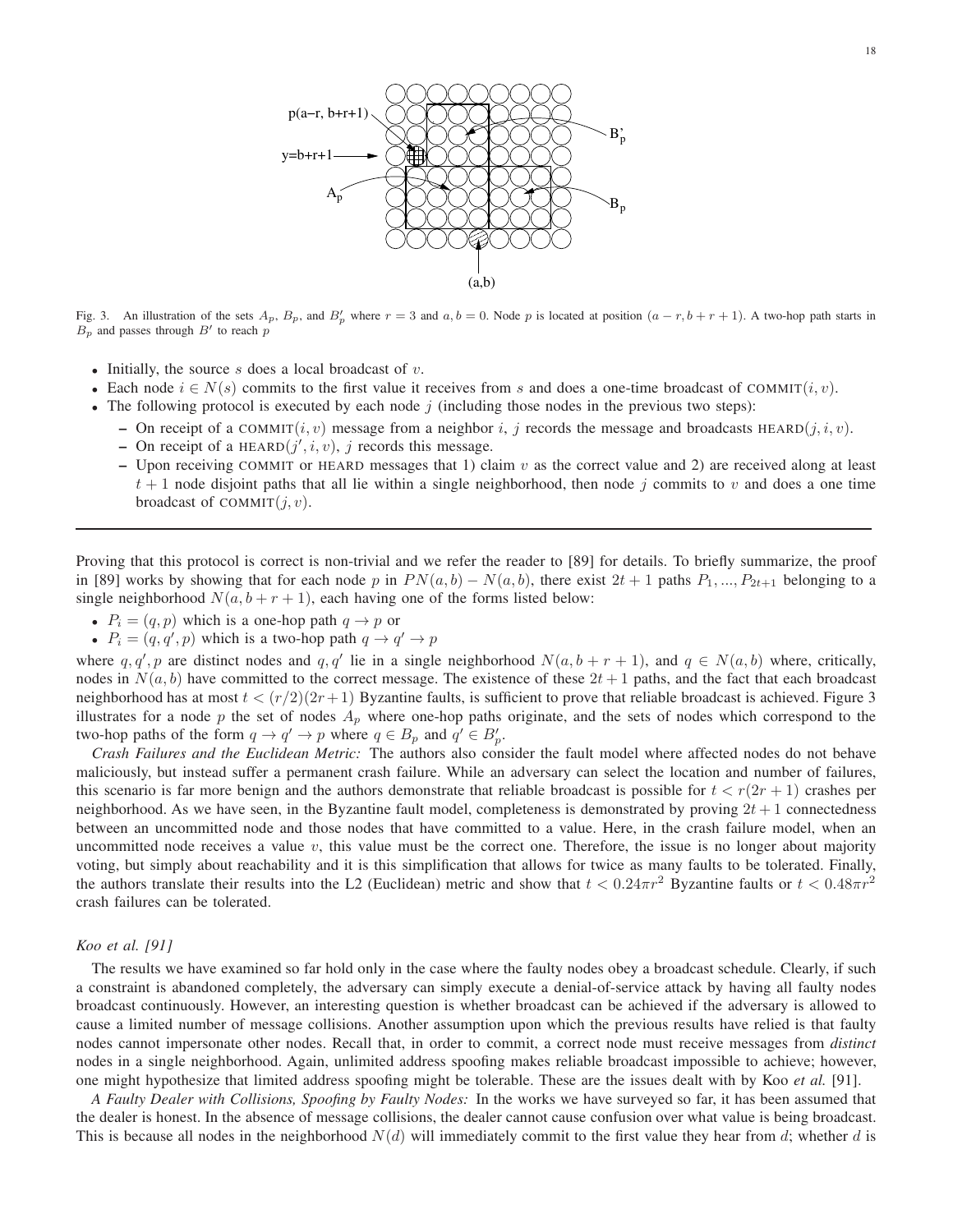controlled by the adversary is of no consequence. However, now consider the following situation in which message collisions can occur:

- 1) The adversary uses a Byzantine node at location  $(0, r + 1)$  to broadcast a null value as d broadcasts v.
- 2) The adversary then causes a node at location  $(0, -r)$  to broadcast a null value as d broadcasts v' where  $v' \neq v$ .

In step 1, all nodes in the top r rows of  $N(d)$  will receive only noise due to a message collision. However, all nodes in the bottom  $r + 1$  rows of  $N(d)$  will commit to v. In the second step, the reverse will happen with the nodes in the top half of  $N(d)$  (inclusive) committing to v'. Due to the collisions, the nodes in  $N(d)$  will be unaware that conflicting values have been initiated by the dealer and, therefore, reliable broadcast will not be achieved.

The challenge of address spoofing is fairly obvious. Under the protocol by Bhandari and Vaidya, a node  $p$  will take action only upon receiving  $t + 1$  messages with identical values from distinct nodes in a single neighborhood. Therefore, a faulty node may simply claim to be  $t + 1$  other nodes, all within a single neighborhood, and trick p.

*A Robust Protocol:* We assume that the total number of message collisions and address spoofing instances afforded to *each faulty node* is  $n_c$  and  $n_s$ , respectively. The protocol of [91] can be broken into two parts as follows:

- 1) **Agreement in**  $N(d)$ : all nodes in  $N(d)$  will come to an agreement prior to propagating the message to other nodes.
- 2) **Robust Propagation:** the value agreed upon in the first step will be propagated in such a way that  $n_c$  message collisions and  $n<sub>s</sub>$  spoofing attempts by the adversary do not prevent the correct nodes from committing to the correct value indefinitely.

To achieve agreement in  $N(d)$ , all nodes in the neighborhood emulate a peer-to-peer protocol appearing in [74], [92]. However, this protocol assumes that the network is fully connected. In contrast, the nodes in  $N(d)$  are not fully connected (in a single hop sense) due to the limited broadcast radius. However, the authors show that it is possible for a node  $i \in N(d)$  to set up a *virtual* connection to all other nodes in  $N(d)$  by initiating the protocol  $B_{robust}$  below in the case that spoofing is allowed and nodes can detect collisions. In the following,  $B_{norm}$  is the protocol of Bhandari and Vaidya presented in [89].

# **Robust Protocol** Brobust

- 1) In each case that node i would send a message m in  $B_{norm}$ , i sends m for a total of  $t(n_c + n_s) + 1$  times.
- 2) In each case that i would perform an action when receiving a message m from node j in  $B_{norm}$ , i performs this action only when it receives the message  $t \cdot n_s + 1$  times from j for the first time.

By using an almost identical argument to that given in [89], it can be shown that by having every node in  $N(d)$  execute the above protocol, all nodes in  $N(d)$  will come to agreement upon v within a bounded amount of time. Intuitively, if a node i has received at least  $t \cdot n_s + 1$  instances of the same value v, then, given that there are at most t faulty nodes in  $N(i)$ , node i is assured that v is the correct value. Similarly, by sending the value  $t(n_c + n_s) + 1$  times, node i guarantees that a listening neighbor will receive the v at least  $t \cdot n_s + 1$  identical copies of the value, and thus can determine that v is legitimate. Now, for every instance that the peer-to-peer protocol would dictate that a peer send a message to all other peers, a node  $i$ in  $N(d)$  uses the above robust protocol. Now that all nodes in  $N(d)$  can agree upon a value, it remains to be seen how this value is propagated throughout the network. However, this also follows from  $B_{robust}$  using the same proof structure as was used to prove correctness of the protocol of  $B_{norm}$ . The authors also show how, with slight modifications to  $B_{robust}$ , reliable broadcast is feasible when nodes cannot detect collisions.

There is one more important point to be made regarding the protocol described in [91]. Note that the adversary can force a correct node to send  $\Omega(t(n_c + n_s))$  messages. However, a faulty node sends only  $\Omega(n_c + n_s)$  before its malicious actions are exhausted. Therefore, correct nodes are assumed to be able to send more messages than faulty nodes. In other words, correct nodes are required to possess more energy than faulty nodes. This is a rather strong assumption and it has motivated research into how to reduce the cost of reliable broadcast.

## *Bertier et al. [93], [94]*

Until this point, the results we have surveyed have primarily focused on the *feasibility* of reliable broadcast in the context of obtaining upper and lower bounds on the number of faults. However, as we saw in the work by Koo *et al.* [91], the addition of message collisions to the grid model motivates the consideration of energy efficiency. In [93], Bertier *et al.* extend their initial findings in [94] and focus on this issue by examining the number of messages both the correct nodes and adversarial nodes can send. In particular, a correct node is allowed to send m messages while a Byzantine node may send  $m_f$  messages; these message budgets are motivated by the energy contraints of sensor networks. The costs, in terms of message efficiency, for achieving reliable broadcast are then expressed in terms of these budgets.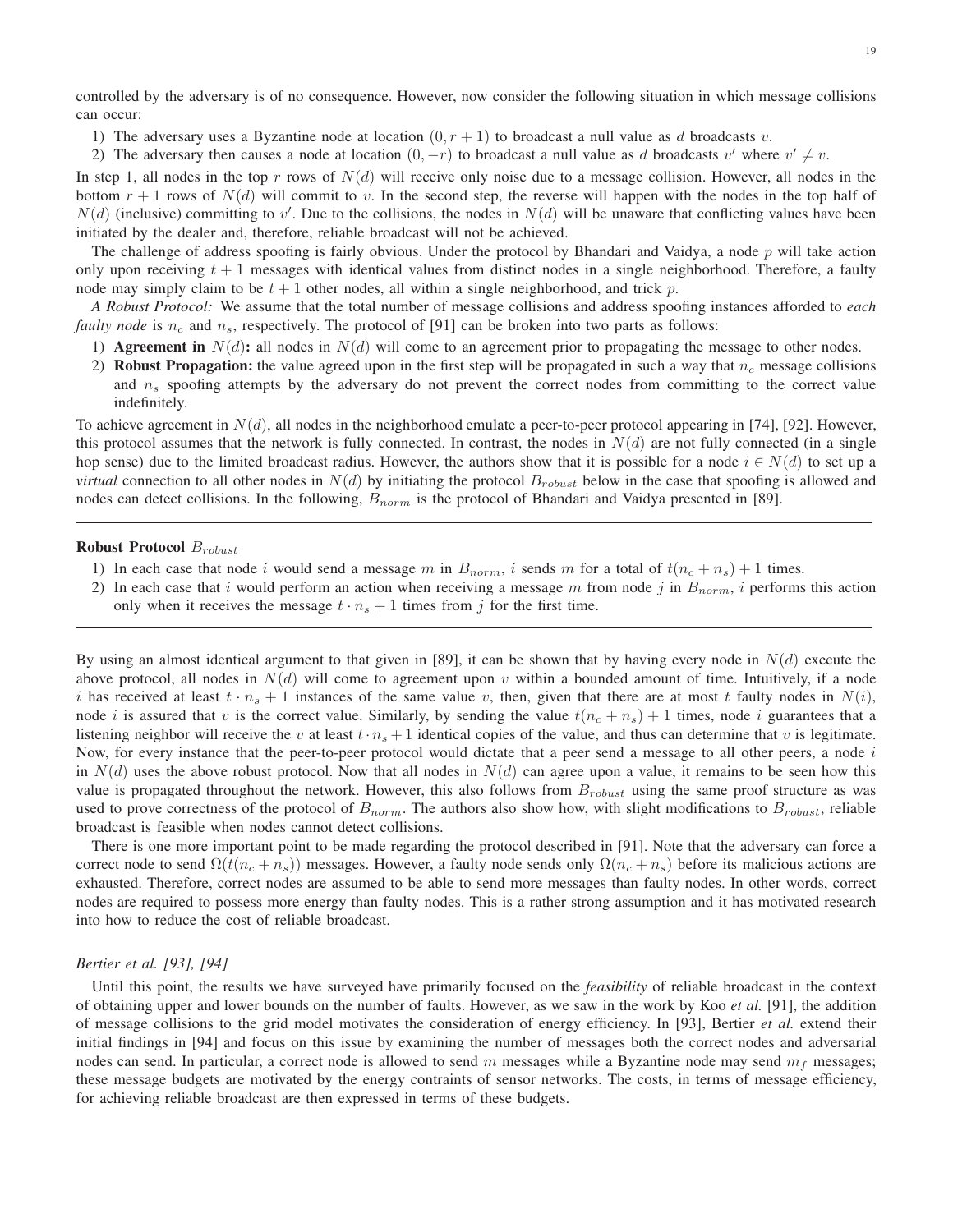*Reducing Transmission Costs:* The authors begin by analyzing message efficiency when both m and  $m_f$  are known. It should be expected that for "small" values of m (relative to  $t \cdot m_f$ ) reliable broadcast is impossible. Indeed, the authors show that for  $m < m_0$ , where  $m_0 = \lceil \frac{2 \cdot t \cdot m_f + 1}{r(2r+1) - 1} \rceil$  $\frac{2\cdot \ln f + 1}{r(2r+1)-t}$ , reliable broadcast cannot be achieved. In terms of an upper bound, the following protocol is presented:

#### **Reliable Broadcast (Bertier** *et al.***, 2010)**

- 1) The dealer d initiates a one-time action of broadcasting the value  $2 \cdot t \cdot m_f + 1$  times and each node in  $N(d)$  accepts the majority value.
- 2) For any node  $p \notin N(s)$ , if p receives a value, then it broadcasts this value  $\frac{2 t m_f +1}{\sqrt{(r(2r+1)-t)/2)}}$  times. Node p accepts a value it receives at least  $t \cdot m_f + 1$  times.

The authors go on to show that for  $m \geq 2m_0$ , this protocol achieves reliable broadcast for  $t < r(2r + 1)$ . Importantly, this bound on  $t$  exceeds that of the previous works we have examined by a factor of 2 in the Byzantine case. This increased tolerance is due to the fact that Byzantine faults can be overcome when correct nodes possess a higher message budget than faulty nodes as this allows for the correct message to be received in the majority. This result clearly improves on the message efficiency as it reduces the number of sent messages by a factor of  $(1/2)(r(2r+1)-t)$  in comparison to the protocol by Koo *et al.* [91]. It is unknown whether reliable broadcast is feasible for the intermediate case where  $m \in [m_0, 2m_0]$ . An interesting additional case to consider is when  $m$  is still known but is heterogeneous; that is, when the message budget differs between correct nodes. Here, the authors demonstrate a modified protocol that guarantees reliable broadcast so long as  $\Theta(r^3)$  correct nodes have a budget of  $m' = \frac{2 \cdot t \cdot m_f + 1}{\lceil (r/(2r+1) - t) \rceil}$  $\frac{[f(r(2r+1)-t)/2]}{[(r(2r+1)-t)/2]}$  and the remaining correct nodes have a budget of  $m_0$ . Notably,  $m' \leq 2m_0$ , implying that the heterogeneous case offers a strict improvement over the situation where  $m$  is homogeneous; this improvement arises due to a more careful analysis of how the correct value is propagated throughout the network.

*When*  $m_f$  *is Unknown - A Reactive Protocol:* Recall that in [91], Koo *et al.* discussed the problematic aspect of their protocol that requires correct nodes to incur a higher cost relative to the adversary. To address this issue, Koo *et al.* suggested that a reactive strategy, rather than a proactive strategy, might overcome this discrepancy. That is, rather than having correct nodes send redundantly using the protocol of [91], it might be possible to have nodes resend values only when malicious interference is detected. Such a strategy would conserve energy by not engaging in otherwise wasteful redundant transmissions.

Here, Bertier *et al.* devise a reactive strategy that relies on error-detecting codes. By employing results from *All-Unidirectional Error-Detecting* codes, the authors show how to encode messages such that a receiver can detect when a message has been tampered with by the adversary with high probability. Combining this feature with the protocol of Bhandari and Vaidya [86], the authors devise a reactive protocol that achieves reliable broadcast with probability at least  $1 - 1/n$ , where n is the network size, and requires no more than  $m = 2(t \cdot m_f + 1)(2 \log n + \log t + \log m_{\max})(k + 2 + 2 \log k)$  transmissions per correct node where  $t < (r/2)(2r + 1)$  and  $m_{\text{max}}$  is a loose upper bound on the budget of a faulty node.

This protocol incurs a higher message complexity than the bounded collision case due to the fact that  $m_f$  is largely unknown and collision detection is not employed. Of course,  $m_f$  is not *completely* unknown to the nodes as  $m_{\text{max}}$  is known to the correct nodes and is a parameter in the coding of the messages. However,  $m_{\text{max}}$  is allowed to exceed  $m_f$  by orders of magnitude and, noting the logarithmic term in the protocol's cost, the impact of this is fairly limited.

Finally, it is important to note that while all of these results improve on the tranmission costs, they do not address listening costs. In fact, the listening costs of the protocols presented by Bertier *et al.* appear to be asymptotically equal to those presented by Bhandari and Vaidya [86]. As discussed earlier, listening costs are significant and, therefore, reducing the amount of time a correct node must listen to the communication medium is an equally important problem.

#### *King et al. [95], [96]*

As we have seen, the issue of energy-efficient reliable broadcast was first raised in the work by Koo *et al.* [91] and pursued by Bertier *et al.* [93]. The work by King *et al.* [95], [96] addresses energy efficiency in the original model analyzed in [78], [86] where all nodes, both correct and faulty, obey a global broadcast schedule. Therefore, the main obstacle to reliable broadcast is again misinformation and routing failures caused by Byzantine nodes. In contrast to previous results, King *et al.* assume that the adversary is computationally bounded; in particular, they assume that the adversary cannot easily invert a secure hash function. As we will see, this property essentially allows for Byzantine faults to be treated as crash failures. We first begin by describing a key subproblem.

*The Bad Santa Problem:* The authors begin by analyzing the *Bad Santa Problem* which is described as follows. A child is presented with  $n$  boxes, one after another. When presented with each box, the child must immediately decide whether or not to open it. If the child decides not to open a box, he is never allowed to revisit it. At least half the boxes have presents in them, but the decision as to which boxes have presents is made by an adversarial Santa who wants the child to open as many empty boxes as possible. The child must obtain a present, while opening the smallest number of boxes in expectation.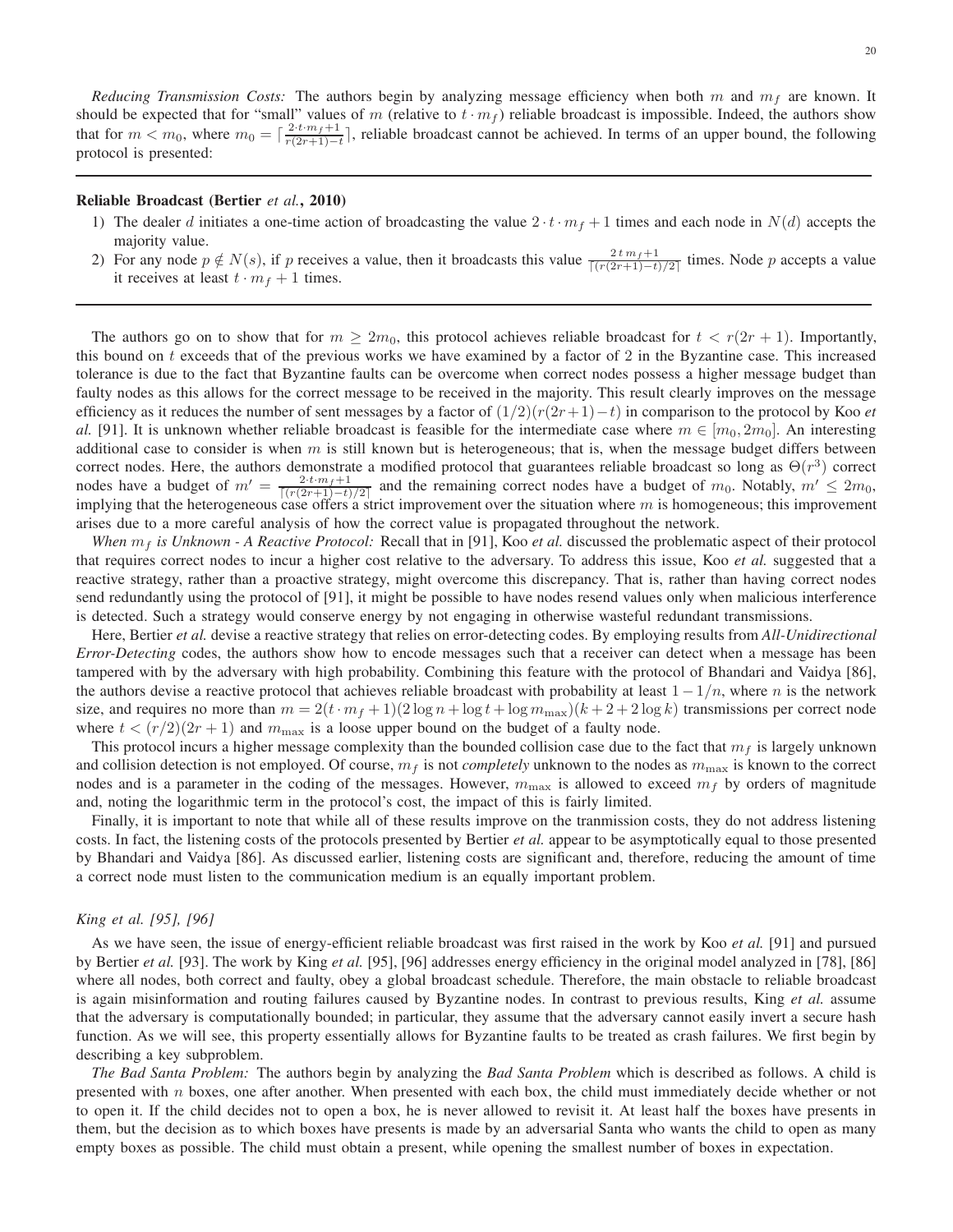The authors apply this problem to a single-hop sensor network scenario where a receiver aims to awaken from the energyefficient sleep state and listen to the communication channel. Each box in the Bad Santa problem corresponds to a time slot and the cost of opening of a box corresponds to the cost of listening. There is assumed to be a set of senders in the broadcast neighborhood of the receiver, each assigned their respective time slot by the global broadcast schedule. The adversary may select up to half of the senders to suffer a crash failure prior to the receiver making its choices about which boxes to open, and the receiver seeks to receive a message by listening to as few time slots as possible in expectation.

Importantly, an algorithm for solving the Bad Santa Problem must succeed with probability 1. Without this constraint, a simple random sampling algorithm is sufficient as this can provide a high probability guarantee that the child obtains a toy. The reason for insisting on a Las Vegas algorithm is the same as discussed in our examination of [66]. The authors show asymptotically tight upper and lower bounds for the Bad Santa problem. Surprisingly, the optimal expected number of opened boxes is  $\Theta(\sqrt{n})$ . An extension called the k-Stream Bad Santa Problem is also examined. In this case,  $k + 1$  streams of n boxes each are presented consecutively to the child who must obtain a toy by the last stream; the order of the full and empty boxes can differ arbitrarily from stream to stream. Here, the optimal expected number of opened boxes is  $O(\log^{(k)}(n) + k)$ and  $\Omega(\log^{(2k)} n)$ . In particular, for  $k = \Theta(\log^* n)$ , the expected number of opened boxes is  $O(\log^* n)$ .

*Reliable Broadcast Protocols:* Using the solution to the single stream Bad Santa Problem, the authors provide a reliable broadcast protocol tolerating Byzantine faults that runs in two stages. In the first stage, the source propagates a fingerprint  $f(m)$  of the message m it wants to broadcast. This fingerprint is assumed to be of size at least  $\lg^2 |m|$  bits and generated using a secure hash function. Propagation of  $f(m)$  is again done using the algorithm in [89] and every node is assured of committing to the correct fingerprint.

In the second stage, the source broadcasts m at a pre-specified time slot  $t_{start}$  and all correct nodes in  $N(0, 0)$  are assumed to receive m from the source and commit internally. Each node  $q(x', y') \in N(0, 0)$  then broadcasts its committal to m over the next  $2r$  consecutive rounds. Recall that the proof of completeness given in [89] is constructive. That is, the set of nodes to which p should listen is specified exactly; call this set  $G_p$ . Node p selects nodes to listen to from  $G_p$  using the solution to the Bad Santa Problem and, upon receiving any message  $m'$ , checks  $f(m')$  against the fingerprint to which it committed in the first stage. If they match,  $p$  commits to  $m'$  internally and executes the broadcast instructions mentioned previously.

Let s be the number of times the adversary can create an input  $x'$ , apply a hash function f to  $x'$  and check for a match between the output fingerprint  $f(x')$  and some other fingerprint for which the adversary is attempting to generate a collision. Assuming  $t < \frac{r}{2}(2r+1)$ , the proposed protocol achieves reliable broadcast with probability of failure  $O(s/|m^{\log |m|}|)$  where |m| is the number of bits in m. In the second stage of the protocol, each node is awake for only  $\sqrt{n}$  time slots. Furthermore, over both stages of the protocol, each node sends  $O(n \log^2 |m| + \sqrt{n}|m|)$  bits and receives an expected  $O(n \log^2 |m| + \sqrt{n}|m|)$ bits. A similar protocol that employs the solution to the k-Stream Bad Santa Problem achieves similar guarantees when  $t < (1 - \epsilon) \frac{r}{2} (2r + 1)$  for any small but constant  $\epsilon > 0$ . In this case, each node sends  $O(n \log^2 |m| + k|m|)$  bits and receives an expected  $O(n \log^2 |m| + (\log^{(k)n}) |m|)$  bits. Similar results are given for the cases where nodes suffer crash failures.

There are two important points to note. First, nodes must be awake as normal for the first stage. However, the transmission of a fingerprint should require significantly smaller time slots for moderately sized messages or larger. The authors argue that the network could be set up to alternate between the first stage, where nodes are constantly awake, and the second stage, where nodes are achieving significant power savings. Second, in the latter protocol, nodes are sending more bits by a factor of  $k$ ; however, the expected amount of times the full message must be received decreases by far more. Therefore, there is a significant overall savings in expectation. To contrast these results with previous work, note that under the previous algorithms for reliable broadcast [86], [89], each node 1) is awake for  $(2t + 1) = \Theta(n)$  time slots, 2) broadcasts  $\Theta(|m|)$  bits; 3) receives  $\Theta(|m|)$  bits in the fail-stop model; and 4) can be forced by the adversary to receive  $\Theta(n|m|)$  bits in the Byzantine fault model. Of course, these results on reliable broadcast allow for a probability of failure, but the authors also note that  $|m|$  need not be large to make the probability of finding a message with the same fingerprint very small. For example, if  $|m| = 1$  kB, the probability of a collision is already less than  $10^{-30}$ .

Therefore, these algorithms save substantially on the overall amount of time a node must be awake in order to achieve reliable broadcast. However, there are trade-offs: the latency of the protocol is increased due to the need for two-stages and the need for synchronization is even more important here due to the use of  $t_{start}$  as an initial time step in the protocol. Furthermore, while this work makes progress on the issue of energy-efficient reliable broadcast, it remains to be seen whether these results can be applied to situations where the adversary can cause message collisions or spoof correct nodes.

## *Alistarh et al. [97]*

As discussed in Section II-C, cryptographic techniques can offer protection against certain attacks in the wireless domain. In particular, cryptographic authentication can prevent malicious behavior where messages are corrupted or correct nodes are spoofed. However, because sensor networks are energy-starved, there has been significant research into *light-weight* authentication. Here, Alistarh *et al.* examine reliable broadcast in the absence of such cryptographic authentication. As we saw earlier, Koo *et al.* [91] also addressed this problem and Alistarh *et al.* adopt the grid model. However, the model of [91] assumes that the instances of spoofing and message collisions are known *a priori* while Alistarh *et al.* do not make this assumption.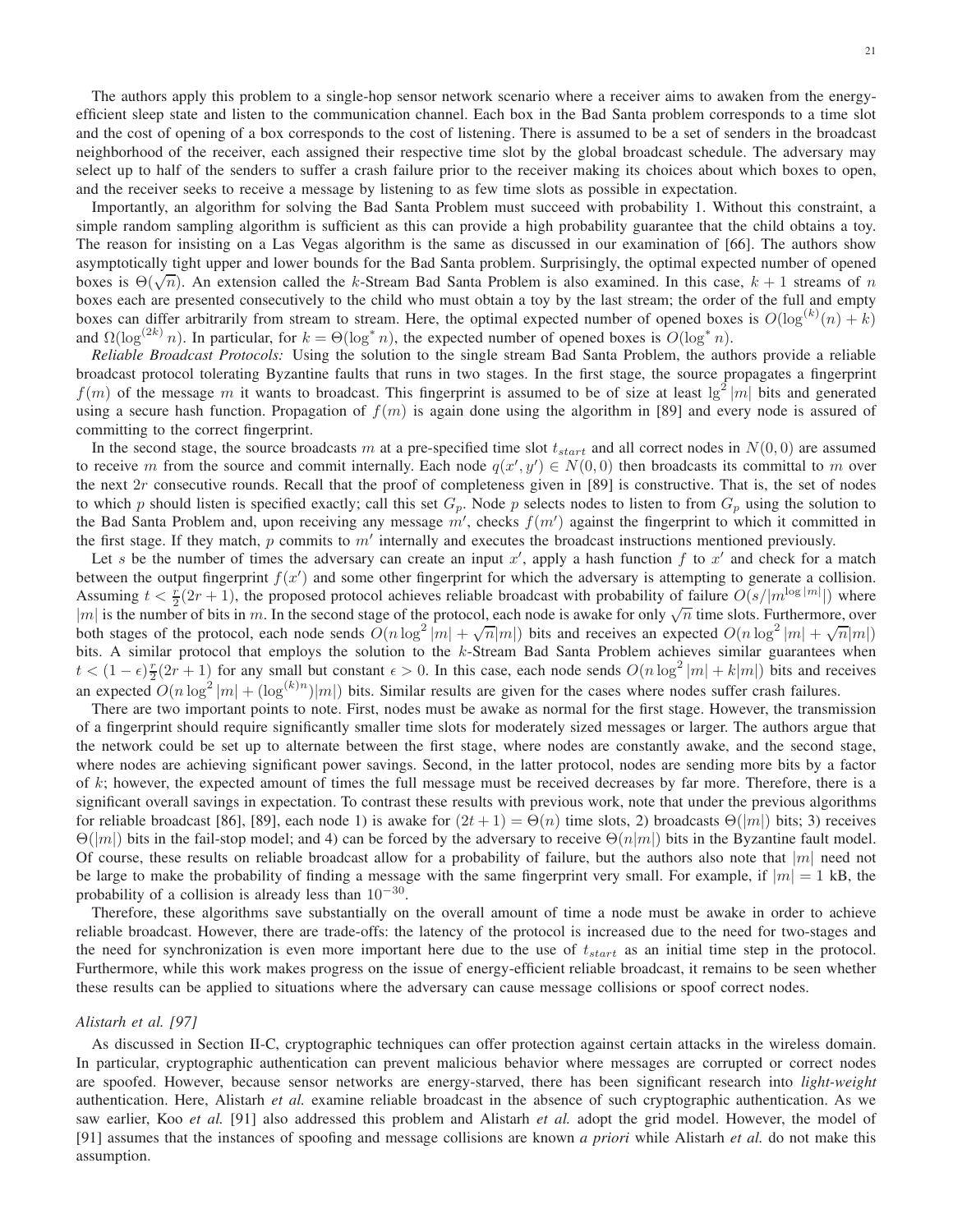*Non-Cryptographic Authenticated Broadcast:* The authors provide two non-authenticated reliable broadcast protocols called NEIGHBORWATCHRB and MULTIPATHRB. Both protocols rely on a critical subroutine called the 1HOP-PROTOCOL which, in turn, is based on the 2BIT-PROTOCOL and we describe both subroutines now. The 2BIT-PROTOCOL addresses the problem of a sender which wishes to transmit two bits to a receiver in the presence of message collisions and spoofing attacks. This protocol is similar to the communication protocol between Alice and Bob used by Gilbert *et al.* [55]. Again, Alice and Bob can detect message collisions and the unforgeability of silence allows the players to detect interference and indicate this in a veto round. If a veto message is sent, then the 2BIT-PROTOCOL fails. By stringing together executions of the 2BIT-PROTOCOL, the entire message can be sent; this is the 1HOP-PROTOCOL as it accomplishes communication within a local broadcast neighborhood.

The first protocol NEIGHBORWATCHRB uses the 1HOP-PROTOCOL to achieve a multi-hop protocol by partitioning the grid into  $r/2 \times r/2$  squares. Each node belongs to exactly one square and is aware of the other members of the same square. The devices in each square act in concert, either all broadcasting or all listening in unison; in this sense, a square becomes the new atomic unit in the grid and the authors refer to these as *meta-nodes*. Each meta-node is assigned a broadcasting time slot according to some global schedule. When a meta-node is scheduled, it executes a step of the 1HOP-PROTOCOL with neighboring meta-nodes; otherwise, for a significant amount of the time it is listening to neighboring meta-nodes. An interesting property of this protocol is that the fault-tolerance is fairly high; specifically, if  $t < \lceil r/2 \rceil^2$ , NEIGHBORWATCHRB achieves broadcast with an asymptotically optimal running time of  $O(\beta D + \log |\Sigma|)$  where  $\Sigma$  is the set of all possible messages. The second protocol MULTIPATHRB achieves the optimal fault-tolerance  $t < (r/2)(2r + 1)$  by combining the 1HOP-PROTOCOL with the reliable broadcast protocol of Bhandari and Vaidya [89]. In contrast to the proactive protocol by Koo *et al.* [91], MULTIPATHRB is reactive which avoids the waste of unnecessary retransmissions.

Finally, the authors conduct simulations to evaluate their protocols under more realistic conditions. Notably, instead of deployment on the grid, nodes are placed uniformly at random in the plane. Both NEIGHBORWATCHRB and MULTIPATHRB exhibit promising performance. Not surprisingly, as node density increases, tolerance to both crash failures and Byzantine faults increases. Although the analysis of NEIGHBORWATCHRB does not admit optimal fault tolerance, this protocol achieves superior tolerance in practice over MULTIPATHRB, for high node density. Moreover, and in line with the theoretical analysis, NEIGHBORWATCHRB achieves significantly lower latency. Given the previous works we have surveyed, this paper is one of the few where the authors take significant steps to bridge the gap between their theoretical results and the practical performance of their protocols.

Two final comments are in order. Notably, while non-cryptographic authentication is achieved, both MULTIPATHRB and NEIGHBORWATCHRB require devices to spend significant time in the receive state so that they may detect interference or veto messages. Another issue that deserves some discussion is that of simulation itself, which allows for a evaluation of protocols while avoiding the typically high costs of deploying a sizable real-world test-bed. Here, the authors use the WSNet Worldsense simulator [98]. There are also a host of other popular simulators such as ns-3 [99], QualNet [100], OPNET Modeler [101], OMNet [102] which can be used in tandem with Castalia [103] and many others. We refer the interested reader to the surveys of Korkalainen *et al.* [104] and Imran *et al.* [105] for more information on available sensor network simulators.

# *Bhandari and Vaidya [106], [107]*

Much of the previous work has focused on the locally bounded fault scenario in the grid model. Here in [106], the authors examine the probabilistic scenario in both the grid and in a network where nodes are distributed uniformly at random in the plane. In both cases, the network size is bounded by  $\sqrt{n} \times \sqrt{n}$ . The aim of this analysis is to identify the maximum probability of failure  $p_{\text{max}}$  along with the critical node degree  $d_{\text{critical}}$  for which reliable broadcast remains feasible.

*Probabilistic Failures:* As the authors are examining a model of random failures, the derived results are presented with probabilistic guarantees. In particular, reliable broadcast is asymptotically achievable if  $Pr[$ reliable broadcast succeeds]  $\rightarrow 1$ as  $n \to \infty$ ; alternatively, reliable broadcast is said to occur with high probability (w.h.p.).

The first major result is that  $p_{\text{max}} < 1/2$  is necessary and, letting  $d_{\text{min}} = O(1)$  denote the minimum node degree,  $d_{\text{critical}} =$  $O(d_{\min} + \frac{\ln n}{\ln \frac{1}{2p} + \ln \frac{1}{2(1-p)}})$ . The second major result is the existence of a lower bound on the critical degree. The result centers around the simple observation that, if a correct node  $p$  has a neighborhood containing at least a  $1/2$ -fraction of faulty nodes, then p will commit to an incorrect value with probability at least  $1/2$ . By leveraging this observation, the authors prove that reliable broadcast is not asymptotically achievable unless the node degree is  $\Omega(\frac{\ln n}{\ln \frac{1}{2p} + \ln \frac{1}{2(1-p)}})$ . Therefore, the critical degree

is 
$$
d_{\text{critical}} = \Theta\left(\frac{\ln n}{\ln \frac{1}{2p} + \ln \frac{1}{2(1-p)}}\right)
$$
.

*Extensions - A Random Network and Crash Failures:* The authors also examine the scenario where nodes are distributed uniformly at random in an  $\sqrt{N} \times \sqrt{N}$  torus. Unlike the grid model, where node degree is uniform, the random network model allows for nodes with varying degree. Consequently, the notion of an average degree is employed and the *critical average degree* is the average degree corresponding to the minimum transmission range necessary for reliable broadcast to be asymptotically achievable. The critical average degree is shown to be  $O(\frac{\ln n}{\frac{1}{2}-p+\frac{1}{2}\ln\frac{1}{2(1-p)}})$ . Finally, the authors analyze the scenario where nodes suffer crash failures and the critical degree is shown to be  $\Theta(\frac{\ln n}{\ln \frac{1}{p}})$ .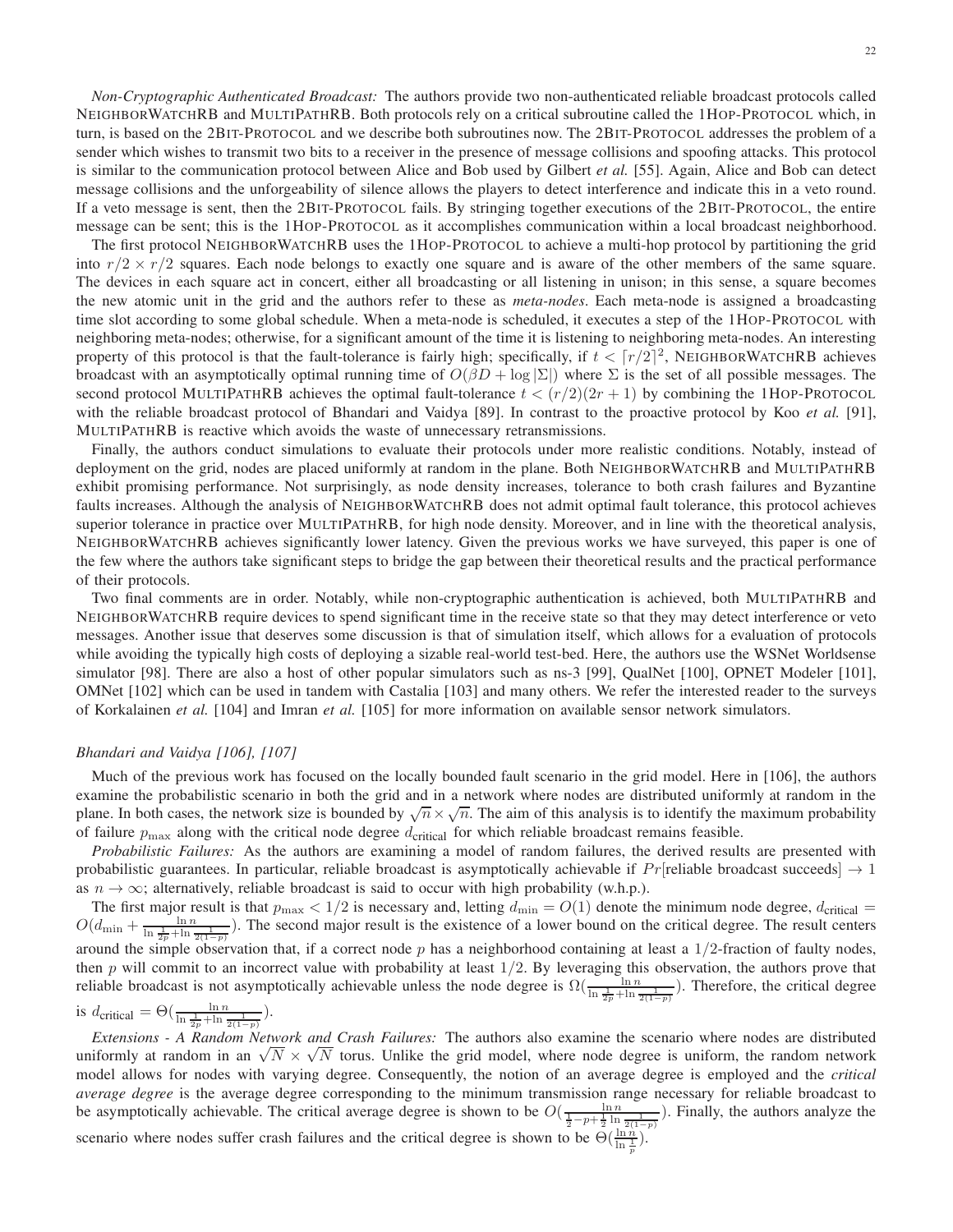| Result                              | Adversary Type                                                      | Spoofing       | Collision<br>Detection                                   | Main Results & Advantages/Disadvantages                                                                                                                                                                                                                                                                                                                                                         |
|-------------------------------------|---------------------------------------------------------------------|----------------|----------------------------------------------------------|-------------------------------------------------------------------------------------------------------------------------------------------------------------------------------------------------------------------------------------------------------------------------------------------------------------------------------------------------------------------------------------------------|
| Berman et al. [75]                  | <b>Byzantine</b><br>probabilistic<br>scenario                       | No             | n/a                                                      | Feasibility of reliable broadcast when $p < 1/2$ with<br>$O(\log n)$ latency. Analysis pertains to single-hop net-<br>works only. Extension to multi-hop networks is possi-<br>ble, but for constrained topologies.                                                                                                                                                                             |
| Pelc & Peleg [77]                   | <b>Byzantine</b><br>probabilistic<br>scenario                       | No             | n/a                                                      | Reliable broadcast if and only if $p < 1/2$ and with<br>$O(OPT \cdot \log n)$ latency. Propagation along tree topol-<br>ogy. Deals with transient Byzantine and transmission<br>faults rather than permanent faults. Transient transmis-<br>sion faults may be considered as a message collision<br>without collision detection; such faults occur randomly.                                    |
| Koo [78]                            | <b>Byzantine</b><br>locally-bounded<br>scenario                     | No             | n/a                                                      | Pioneering work on reliable broadcast in locally-<br>bounded scenario for multi-hop networks using the grid<br>model. Impossibility result when $t \ge (r/2)(2r+1)$ and<br>upper bound of $t < \frac{r}{2}(r + \sqrt{\frac{r}{2}} + 1)$ . However, the model<br>does not admit jamming or spoofing, and algorithmic<br>results do not address latency or energy efficiency.                     |
| Pelc $&$ Peleg [87]                 | <b>Byzantine</b><br>locally-bounded<br>scenario                     | No             | n/a                                                      | Examines fault tolerance of Koo's [78] reliable broad-<br>cast protocol, called CPA, in arbitrary graph topologies.<br>Derive two graph parameters $X(G)$ and $LPC(G)$<br>which are useful in characterizing feasibility. Demon-<br>strate CPA is not always the best protocol. The range<br>of $t \in [\lfloor X(G)/2 \rfloor + 1, \underline{LPC(G)}]$ is problematic.                        |
| Ichimura & Shigeno [88]             | <b>Byzantine</b><br>locally-bounded<br>scenario                     | No             | n/a                                                      | Introduce a new graph parameter $X'(G)$ that gives<br>another characterization of when CPA achieves reliable<br>broadcast in an arbitrary graph. Characterization is in-<br>complete for the range of $t \in [\lfloor X'(G/2) \rfloor + 1, X'(G)]$ .                                                                                                                                            |
| Bhandari & Vaidya [86], [89]        | <b>Byzantine</b><br>locally-bounded<br>scenario                     | N <sub>0</sub> | n/a                                                      | A reliable broadcast protocol that tolerates $t <$<br>$(r/2)(2r + 1)$ is demonstrated; this is tight with the<br>lower bound of Koo [78]. Technical report [89] contains<br>a constructive and elegant proof. Authors also investi-<br>gate crash failures. The model used still does not admit<br>jamming or spoofing, and algorithmic results do not<br>address latency or energy efficiency. |
| Koo et al. [91]                     | Reactive Jammer,<br><b>Byzantine</b><br>locally-bounded<br>scenario | Yes            | Results<br>with and<br>without<br>collision<br>detection | Demonstrate a proactive reliable broadcast protocol that<br>tolerates a bounded number of message collisions and<br>spoofing instances. However, the bound on the number<br>of message collisions and spoofing instances must be<br>known a priori. Correct nodes require more energy than<br>adversarial nodes.                                                                                |
| Bertier et al. [93], [94]           | Reactive Jammer,<br><b>Byzantine</b><br>locally-bounded<br>scenario | Yes            | N <sub>0</sub>                                           | Examine feasibility and communication complexity of<br>reliable broadcast when both correct and adversarial<br>nodes have a bounded message budget. The demon-<br>strated protocol allows correct nodes to have a smaller<br>budget than that required by the protocol given by<br>Koo et al. [91]. Listening costs are not addressed.                                                          |
| King et al. [95], [96]              | <b>Byzantine</b><br>locally-bounded<br>scenario                     | No             | n/a                                                      | Look at energy-efficient reliable broadcast. Achieve<br>quadratic improvement in energy efficiency over pre-<br>vious protocols with optimal tolerance, and achieves at<br>least an exponential increase in energy efficiency for<br>$t < (1 - \epsilon)(r/2)(2r - 1)$ . The model used does not<br>incorporate jamming or spoofing, and latency is not<br>fully examined.                      |
| Alistarh et al. [97]                | Reactive Jammer,<br><b>Byzantine</b><br>locally-bounded<br>scenario | Yes            | Yes                                                      | Non-cryptographic authentication in the presence of<br>jamming and two reliable broadcast protocols. Simula-<br>tion work is provided. Listening costs are not addressed.                                                                                                                                                                                                                       |
| Bhandari & Vaidya [106],<br>$[107]$ | <b>Byzantine</b><br>probabilistic<br>scenario                       | N <sub>0</sub> | n/a                                                      | Byzantine probabilistic scenario in multi-hop networks<br>using the grid model. Feasibility result when $p < 1/2$<br>and the authors derive bounds on the critical degree<br>and critical average degree. However, the model does<br>not admit jamming or spoofing, and algorithmic results<br>do not address latency or energy efficiency.                                                     |

TABLE II

A COMPARISON OF THE DIFFERENT RELIABLE BROADCAST RESULTS EXAMINED IN SECTION IV.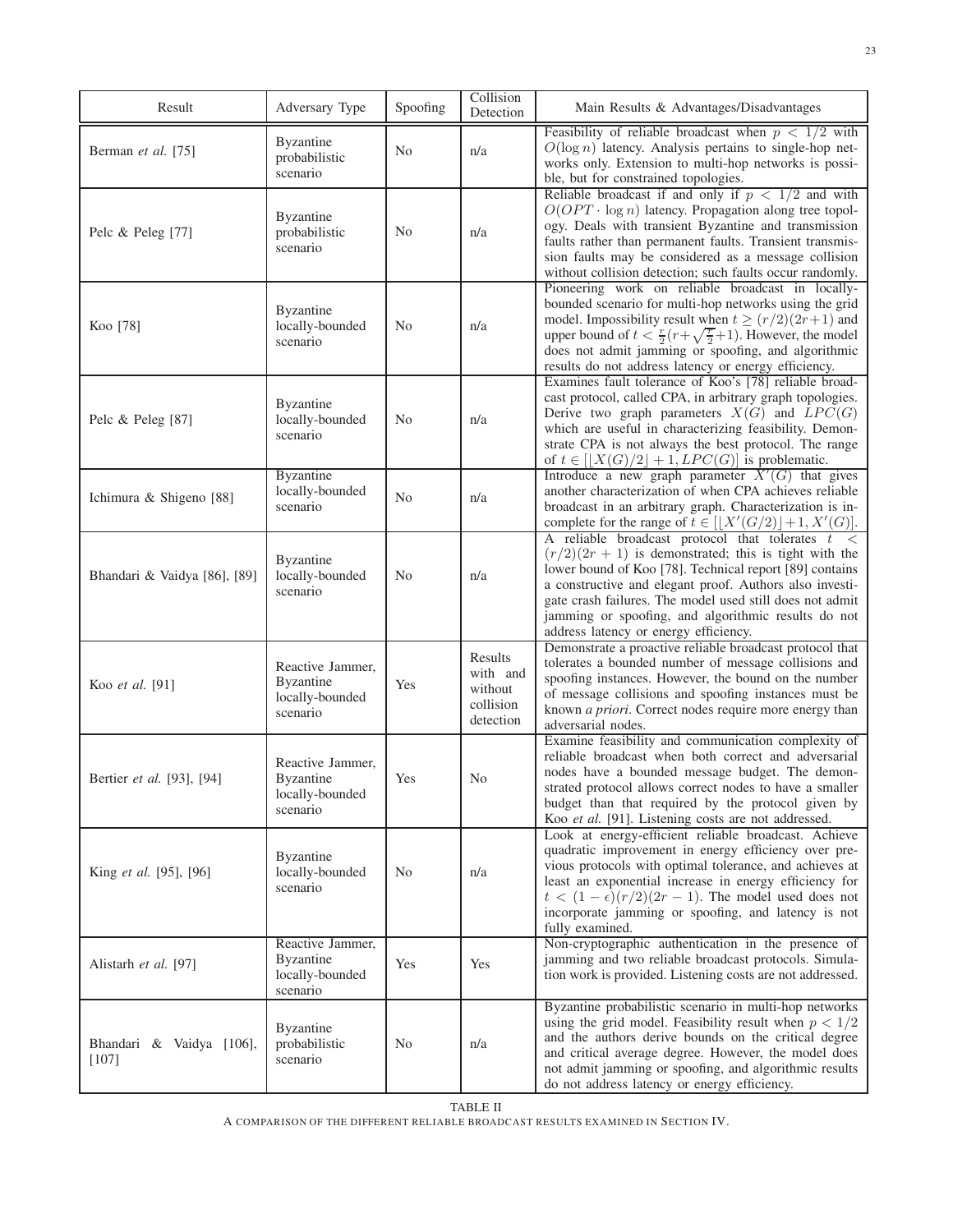## *Summary of Results and Discussion*

Table II summarizes key aspects and the main findings of the models examined in this section. There is a clear progression of results in this area and we take some time to discuss these now as well as discuss possible future research directions.

As mentioned in Section II-D, the work on reliable broadcast can be categorized by the fault model adopted: the probabilistic scenario or the locally-bounded scenario. Starting with the probabilistic scenario, we see initial work with single-hop networks by Berman [75] with transient failures, then work by Pelc and Peleg [77] (in tree topologies) with permanent Byzantine faults, and then finally the transition to multi-hop networks under the grid model by Bhandari and Vaidya [106]. The first two works share similarities in the propagation of the message via groups of devices for  $p < 1/2$  and correctness is proved, in part, by using Chernof bounds. Curiously, this has been a technique adopted by several Byzantine fault-tolerant peer-to-peer systems, also under the probabilistic scenario. This is an example of a technique that spans both the wireless and wired domains of ad-hoc networks and we refer the interested reader to the excellent survey paper by Urdaneta *et al.* [108]. The third work is also closely related; while it does not rely as explicitly on groups of devices, such sets do exist and correctness again relies, in part, on Chernoff bounds, with a focus in the analysis on  $n \to \infty$ .

The body of work on the locally-bounded scenario is larger and primarily centers about the grid model, although arbitrary topologies are considered by Pelc and Peleg [87] and Ichimura and Shigeno [88]. We can see that initial work focuses on feasibility; specifically, establishing upper and lower bounds on  $t$  for which reliable broadcast can be achieved. Subsequently, the aspects of jamming, communication complexity, latency, and energy efficiency are addressed. In each of these cases, we see progress being made in tackling increasingly difficult adversarial models. The initial work of Koo *et al.* [91] shows that reliable broadcast is feasible with optimal tolerance so long as the instances of message collisions and spoofing are bounded and known ahead of time. Later, Bertier *et al.* [93] and Alistarh *et al.* [97] push things further by achieving reliable broadcast even when the adversary's budget is unknown. In contrast to the potentially inefficient proactive protocol of Koo *et al.* [91], both of these results provide reactive strategies that deliver the message as soon as the adversary terminates its interference; consequently, the message complexity is improved. Furthermore, Alistarh *et al.* [97] provide bounds on latency which, interestingly, bear resemblance to the latency results of Pelc and Peleg [77]. In terms of energy efficiency, again receive state costs seem to be mostly ignored with the exception of King *et al.* [95], [96].

In contrast to the works surveyed in Section III, the unreliability of wireless communication is largely ignored by these works and Bhandari and Vaidya address this practical issue in [109]. Along the same lines, it may be of interest to investigate reliable broadcast outside of the grid model and, even, outside of arbitrary graph topologies. For instance, one might examine reliable broadcast with adversarial interference under the SINR model. The experimentation of Alistarh *et al.* [97] demonstrates that theoretical analyses do not always match up with performance and it might be of interest to know whether more realistic interference and transmission propagation models can reduce this discrepancy.

Another interesting aspect that has not received much attention is that of mobility in the context of Byzantine fault-tolerant reliable broadcast. Several real-world sensor networks are deployed in scenarios where devices are not static such as monitoring wildlife on land [110] or collecting data on ocean currents [111] where devices may be mobile within a localized area. In some sense, the grid model accounts for mobility as a fault may be interpreted as the absence of a node as it moves within a local area. However, this aspect has not been examined explicitly and more precise models can surely be examined. For example, mobility might obey migration patterns or be dictated by predictable environmental phenomenon, in contrast to a worst case selection of faulty locations chosen by an adversary.

## V. CONCLUSION

We have surveyed a number of results that deal with the basic task of communication in the presence of challenging adversarial interference. Much of the initial work has focused on feasibility with subsequent endeavors focusing on tackling increasingly powerful adversaries and bounding important metrics such as message complexity, latency, and energy-efficiency under a number of different sensor network models. By the sheer number of recent results, this is clearly a field of research that continues to evolve and there remain a number of interesting algorithmic problems waiting to be addressed. On the other hand, given the breadth of the results we have surveyed, future work in this area may benefit by an increased validation of the models being employed as the schism between theory and practice remains a largely unchallenged omission.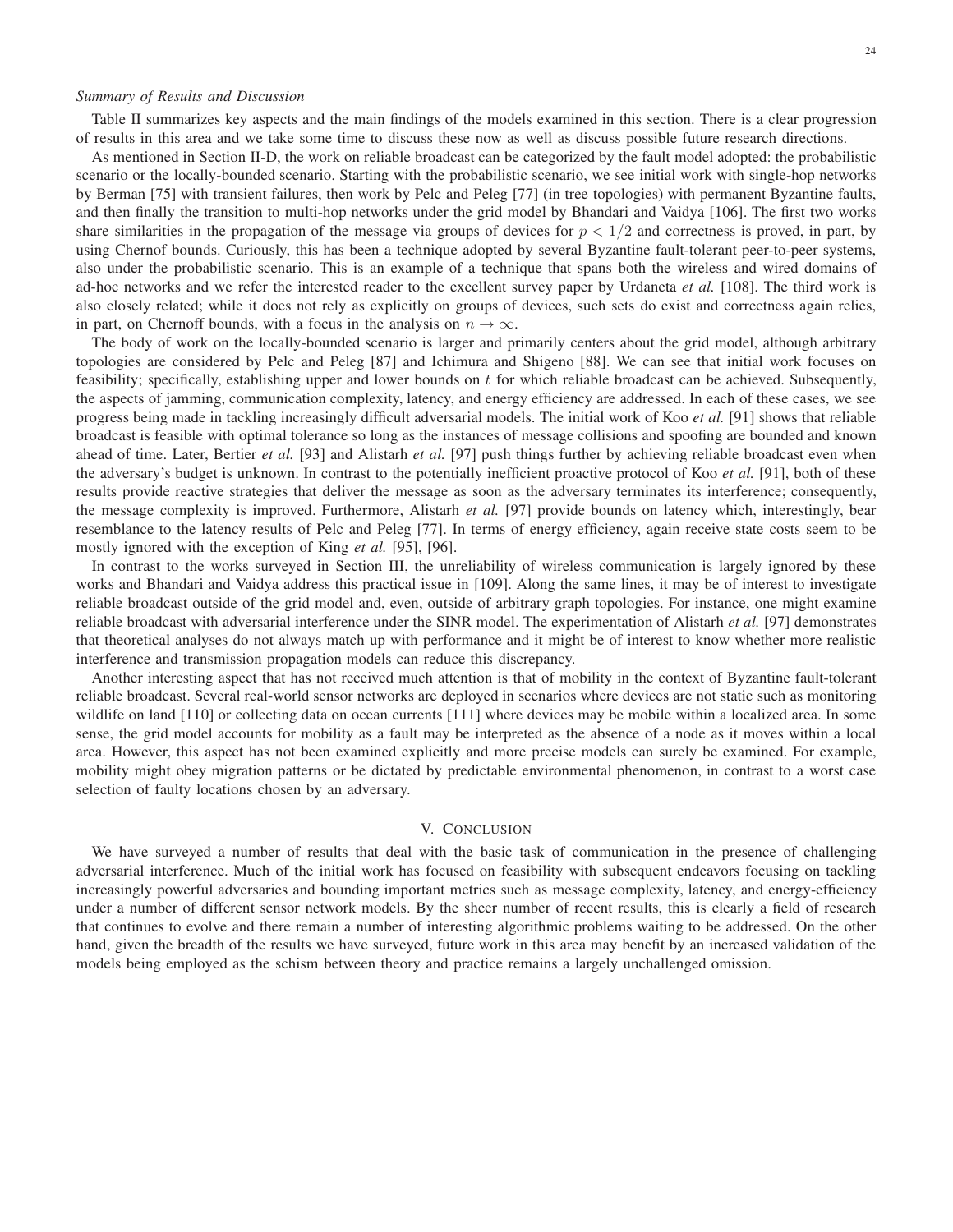#### **REFERENCES**

- [1] J. P. Walters, Z. Liang, W. Shi, and V. Chaudhary, "Chapter 17: Wireless Sensor Network Security: A Survey," in *Security in Distributed, Grid, Mobile, and Pervasive Computing*, Y. Xiao, Ed. Auerbach Publications, 2007.
- [2] C. Karlof and D. Wagner, "Secure Routing in Wireless Sensor Networks: Attacks and Countermeasures," in *Proceedings of the* 1 st *IEEE International Workshop on Sensor Network Protocols and Applications*, 2002, pp. 113–127.
- [3] X. Chen, K. Makki, K. Yen, and N. Pissinou, "Sensor network security: A Survey," *IEEE Communications Surveys & Tutorials*, vol. 11, no. 2, pp. 52–73, 2009.
- [4] J. Polastre, R. Szewczyk, and D. Culler, "Telos: Enabling Ultra-Low Power Wireless Research," in *Proceedings of the* 4 th *International Symposium on Information Processing in Sensor Networks*, 2005.
- [5] Crossbow, MICAz Wireless Measurement System. http://courses.ece.ubc.ca/494/files/MICAz Datasheet.pdf.
- [6] ——, Mica2 Wireless Measurement System. https://www.eol.ucar.edu/rtf/facilities/isa/internal/CrossBow/DataSheets/mica2.pdf.
- [7] A. http://www.alertsystems.org/.
- [8] I. F. Akyildiz, W. Su, Y. Sankarasubramaniam, and E. Cayirci, "Wireless Sensor Networks: A Survey," *Computer Networks*, vol. 38, pp. 393–422, 2002.
- [9] J. Yick, B. Mukherjee, and D. Ghosal, "Wireless sensor network survey," *Computer Networks: The International Journal of Computer and Telecommunications Networking*, vol. 52, no. 12, pp. 2292–2330, 2008.
- [10] M. Tubaishat and S. Madria, "Sensor Networks: An Overview," *IEEE Potentials*, vol. 22, no. 2, 2003.
- [11] D. Boyle and T. Newe, "Security Protocols for Use with Wireless Sensor Networks: A Survey of Security Architectures," in *Proceedings of the Third International Conference on Wireless and Mobile Communications*, 2007, p. 54.
- [12] H. Alwan and A. Agarwal, "A Survey on Fault Tolerant Routing Techniques in Wireless Sensor Networks," in *Proceedings of the International Conference on Sensor Technologies and Applications (SENSORCOMM)*, 2009, pp. 366–371.
- [13] Y. Wang, G. Attebury, and B. Ramamurthy, "A Survey of Security Issues in Wireless Sensor Networks," *IEEE Communications Surveys & Tutorials*, vol. 8, pp. 2–23, 2006.
- [14] A. Mpitziopoulos, D. Gavalas, C. Konstantopoulos, and G. Pantziou, "A Survey on Jamming Attacks and Countermeasures in WSNs," *IEEE Communications Surveys & Tutorials*, vol. 11, no. 4, pp. 42–56, 2009.
- [15] S. Schmid1 and R. Wattenhofer, "Algorithmic Models for Sensor Networks," in *Proceedings* 20th *IEEE International Parallel and Distributed Processing Symposium*, 2006, p. 160.
- [16] P. von Rickenbach, R. Wattenhofer, and A. Zollinger, "Algorithmic Models of Interference in Wireless Ad Hoc and Sensor Networks," *IEEE/ACM Transactions on Networking*, vol. 17, pp. 172–185, February 2009.
- [17] S. Dolev, S. Gilbert, R. Guerraoui, C. Newport, F. Kuhn, N. Lynch, and D. R. Kowalski, "Reliable Distributed Computing on Unreliable Radio Channels (Extended Abstract)," in *Proceedings of the 2009 MobiHoc* S <sup>3</sup> *Workshop on MobiHoc* S 3 , 2009, pp. 1–4.
- [18] B. Raman and K. Chebrolu, "Censor Networks: A Critique of "Sensor Networks" from a Systems Perspective," *Computer Communication Review*, vol. 38, pp. 75–78, 2008.
- [19] G. Chockler, M. Demirbas, S. Gilbertnancy, L. Calvin, and N. T. Nolte, "Reconciling the Theory and Practice of Unreliable Wireless Broadcast," in *Proceedings of the International Workshop on Assurance in Distributed Systems and Networks (ADSN*. IEEE Computer Society, 2005, pp. 42–48.
- [20] M. H. Manshaei, Q. Zhu, T. Alpcan, T. Basar, and J.-P. Hubaux, "Game Theory Meets Network Security and Privacy," Ecole Polytechnique Fédérale de Lausanne (EPFL), Tech. Rep. EPFL-REPORT-151965, September 2010.
- [21] G. Anastasi, A. Falchi, A. Passarella, M. Conti, and E. Gregori, "Performance Measurements of Motes Sensor Networks," in *Proceedings of the*  $7<sup>th</sup>$ *ACM International Symposium on Modeling, Analysis and Simulation of Wireless and Mobile Systems (MSWiM)*, 2004, pp. 174–181.
- [22] B. Cody-Kenny, D. Guerin, D. Ennis, R. S. Carbajo, M. Huggard, and C. M. Goldrick, "Performance Evaluation of the 6LoWPAN Protocol on MICAz and TelosB Motes," in *Proceedings of the* 4 th *ACM Workshop on Performance Monitoring and Measurement of Heterogeneous Wireless and Wired Networks*, 2009, pp. 25–30.
- [23] W. R. Heinzelman, A. Chandrakasan, and H. Balakrishnan, "Energy-Efficient Communication Protocol for Wireless Microsensor Networks," in *Proceedings of the* 33rd *Hawaii International Conference on System Sciences (HICSS)*, 2000, pp. 3005–3014.
- [24] S. Kumar, V. S. Raghavan, and J. Deng, "Medium Access Control Protocols for Ad Hoc Wireless Networks: A Survey," *Ad Hoc Networks*, vol. 4, pp. 326–358, 2006.
- [25] W. Ye, J. Heidemann, and D. Estrin, "An Energy-Efficient MAC Protocol for Wireless Sensor Networks," in *Proceedings of the Conference on Computer Communications (INFOCOM)*, 2002, pp. 1567–1576.
- [26] Y. Li, W. Ye, and J. Heidemann, "Energy and Latency Control in Low Duty Cycle MAC Protocols," in *Proceedings of the IEEE Wireless Communications and Networking Conference*, 2005, pp. 676–682.
- [27] K. Whitehouse, A. Woo, F. Jiang, J. Polastre, and D. Culler, "Exploiting the Capture Effect for Collision Detection and Recovery," in *Proceedings of the* 2 nd *IEEE Workshop on Embedded Networked Sensors*, 2005, pp. 45–52.
- [28] I. Ramachandran and S. Roy, "Clear Channel Assessment in Energy-Constrained Wideband Wireless Networks," *IEEE Wireless Communications*, vol. 14, no. 3, pp. 70–78, 2007.
- [29] K. Srinivasan and P. Levis, "RSSI is Under Appreciated," in *Proceedings of the Third Workshop on Embedded Networked Sensors (EmNets)*, 2006.
- [30] F. Kuhn, N. Lynch, C. Newport, R. Oshman, and A. Richa, "Broadcasting in Unreliable Radio Networks," in *Proceeding of the* 29th *Symposium on Principles of Distributed Computing (PODC)*, 2010, pp. 336–345.
- [31] G. Chockler, M. Demirbas, S. Gilbert, C. Newport, and T. Nolte, "Consensus and Collision Detectors in Wireless Ad Hoc Networks," in *Proceedings of the* 24th *Annual ACM Symposium on Principles of Distributed Computing (PODC)*, 2005, pp. 197 – 206.
- [32] D. Liu and P. Ning, "Multi-Level µTESLA: Broadcast Authentication for Distributed Sensor Networks," *ACM Transactions in Embedded Computing Systems*, vol. 3, pp. 800–836, 2004.
- [33] R. Watro, D. Kong, S. Cuti, C. Gariner, C. Lynn, and P. Kruus, "TinyPK: Securing Sensor Networks with Public Key Technology," in *Proceedings of the* 2 nd *ACM workshop on Security of Ad Hoc and Sensor Networks (SASN)*, 2004, pp. 59–64.
- [34] Y. W. Law, J. Doumen, and P. Hartel, "Survey and Benchmark of Block Ciphers for Wireless Sensor Networks," *ACM Transactions on Sensor Networks*, vol. 2, no. 1, pp. 65–93, 2006.
- [35] C. Karlof, N. Sastry, and D. Wagner, "TinySec: A Link Layer Security Architecture for Wireless Sensor Networks," in *Proceedings of the*  $2^{nd}$ *International Conference on Embedded Networked Sensor Systems (SenSys)*, 2004, pp. 162–175.
- [36] Y. Xiao, K. V. Rayi, B. Sun, X. Du, F. Hu, and M. Galloway, "A Survey of Key Management Schemes in Wireless Sensor Networks," *Computer Communications*, vol. 30, pp. 2314–2341, 2007.
- [37] W. Xu, W. Trappe, Y. Zhang, and T. Wood, "The Feasibility of Launching and Detecting Jamming Attacks in Wireless Networks," in *Proceedings of the* 6 th *ACM International Symposium on Mobile Ad Hoc Networking and Computing (MobiHoc)*, 2005, pp. 46–57.
- [38] A. D. Wood and J. A. Stankovic, "Denial of Service in Sensor Networks," *IEEE Computer*, vol. 35, no. 10, pp. 54–62, 2002.
- [39] M. Li, I. Koutsopoulos, and R. Poovendran, "Optimal Jamming Attacks and Network Defense Policies in Wireless Sensor Networks," in *Proceedings of the* 26*th IEEE International Conference on Computer Communications (INFOCOM)*, 2007, pp. 1307–1315.
- [40] C. Popper, M. Strasser, and S. Capkun, "Jamming-Resistant Broadcast Communication Without Shared Keys," in *Proceedings of the* 18<sup>th</sup> *USENIX Security Symposium*, 2009.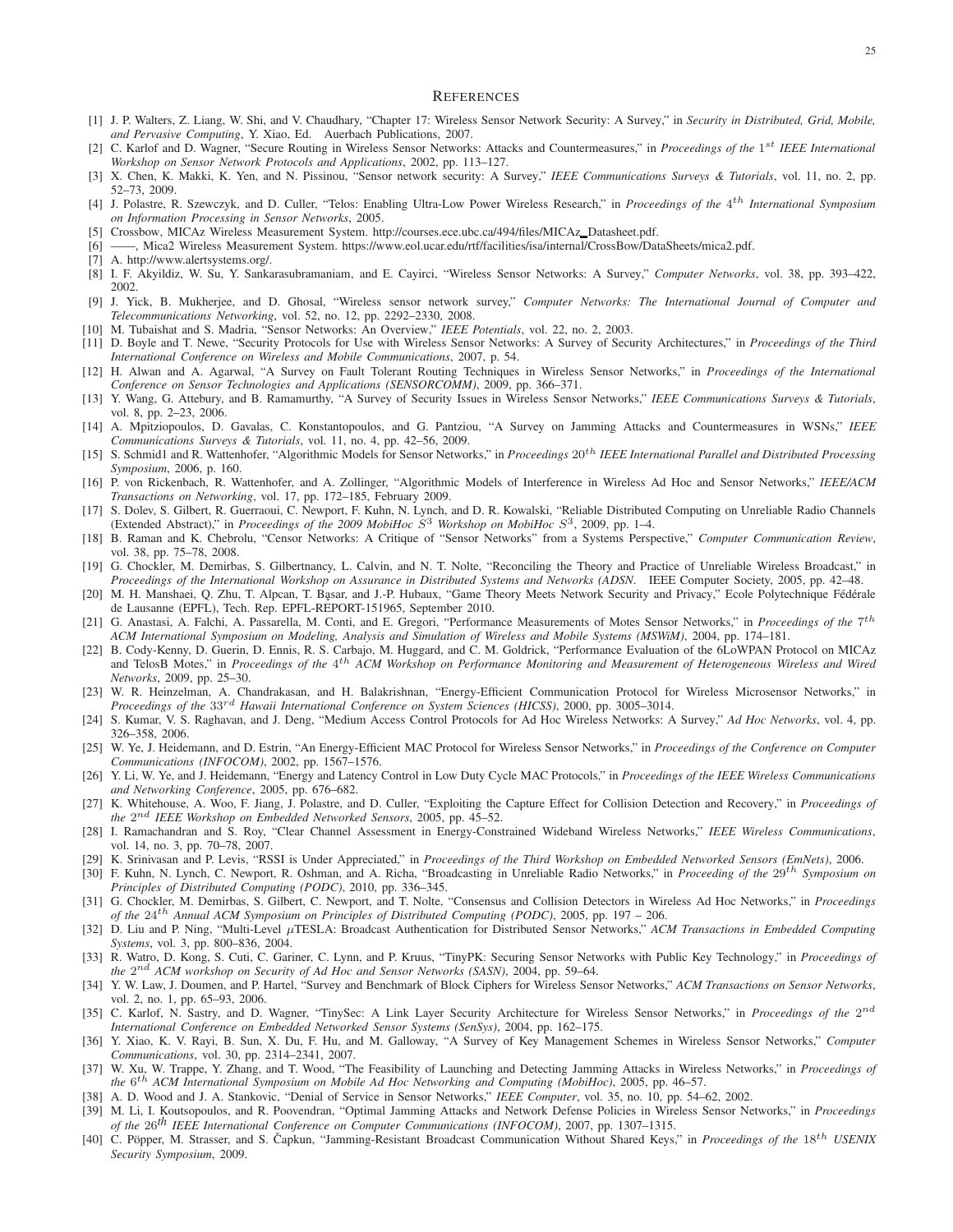- [41] V. Navda, A. Bohra, and S. Ganguly, "Using Channel Hopping to Increase 802.11 Resilience to Jamming Attacks," in *IEEE INFOCOM Mini-Symposium*, 2007, pp. 2526–2530.
- [42] X. Liu, G. Noubir, R. Sundaram, and S. Tan, "SPREAD: Foiling Smart Jammers using Multi-layer Agility," in *Proceedings of the Conference on Computer Communications (INFOCOM)*, 2007, pp. 2536–2540.
- [43] G. Alnifie and R. Simon, "A Multi-Channel Defense Against Jamming Attacks in Wireless Sensor Networks," in *Proceedings of the 3rd ACM workshop on QoS and Security for Wireless and Mobile Networks*, 2007, pp. 95–104.
- [44] T. Brown, J. James, and A. Sethi, "Jamming and Sensing of Encrypted Wireless Ad Hoc Networks," in *Proceedings of the* 7 th *ACM International Symposium on Mobile Ad Hoc Networking and Computing*, 2006, pp. 120–130.
- [45] S. Jiang and Y. Xue, "Providing Survivability Against Jamming Attack via Joint Dynamic Routing and Channel Assignment," in *Proceedings of the* 7 th *International Workshop on Design of Reliable Communication Networks (DRCN)*, 2009, pp. 198–205.
- [46] J. Deng, R. Han, and S. Mishra, "Defending Against Path-Based DoS Attacks in Wireless Sensor Networks," in *Proceedings of the 3rd ACM Workshop on Security of Ad Hoc and Sensor Networks*, 2005, pp. 89–96.
- [47] N. Aschenbruck, E. Gerhards-Padilla, and P. Martini, "Simulative Evaluation of Adaptive Jamming Detection in Wireless Multi-hop Networks," in *Proceedings of the* 7 th *Workshop on Wireless Ad hoc and Sensor Networks WWASN*, 2010, pp. 213–220.
- [48] K. Pelechrinis, M. Iliofotou, and S. V. Krishnamurthy, "Denial of Service Attacks in Wireless Networks: The Case of Jammers," *To appear in IEEE Communications Surveys & Tutorials*, 2011.
- [49] J. Douceur and J. S. Donath, "The Sybil Attack," in *Proceedings of the First International Workshop on Peer-to-Peer Systems (IPTPS)*, 2002, pp. 251–260.
- [50] S. Lv, X. Wang, X. Zhao, and X. Zhou, "Detecting the Sybil Attack Cooperatively in Wireless Sensor Networks," *Proceedings of the International Conference on Computational Intelligence and Security*, vol. 1, pp. 442–446, 2008.
- [51] I. Saha and D. Mukhopadhyay, "Security Against Sybil Attack in Wireless Sensor Network Through Location Verification," in *Proceedings of the International Conference on Distributed Computing and Networking (ICDCN)*, 2009, pp. 187–192.
- [52] K.-F. Ssu, W.-T. Wanga, and W.-C. Chang, "Detecting Sybil Attacks in Wireless Sensor Networks Using Neighboring Information," *Computer Networks*, vol. 52(18), pp. 3042–3056, 2009.
- [53] Q. Zhang, P. Wang, D. S. Reeves, and P. Ning, "Defending Against Sybil Attacks in Sensor Networks," in *Proceedings of the Second International Workshop on Security in Distributed Computing Systems*, 2005, pp. 185–191.
- [54] J. Newsome, E. Shi, D. Song, and A. Perrig, "The Sybil Attack in Sensor Networks: Analysis & Defenses," in *Proceedings of the 3rd International Symposium on Information Processing in Sensor Networks*, 2004, pp. 259–268.
- [55] S. Gilbert, R. Guerraoui, and C. C. Newport, "Of Malicious Motes and Suspicious Sensors: On the Efficiency of Malicious Interference in Wireless Networks," in *Proceedings of the International Conference On Principles Of Distributed Systems (OPODIS)*, 2006, pp. 215–229.
- [56] S. Gilbert, R. Guerraoui, and C. Newport, "Of Malicious Motes and Suspicious Sensors: On the Efficiency of Malicious Interference in Wireless Networks ," *Theoretical Computer Science*, vol. 410, no. 6-7, pp. 546–569, 2009.
- [57] B. Awerbuch, A. Richa, and C. Scheideler, "A Jamming-Resistant MAC Protocol for Single-Hop Wireless Networks," in *Proceedings of the* 27th *Symposium on the Principles of Distributed Computing (PODC)*, 2008, pp. 45–54.
- [58] A. Richa, C. Scheideler, S. Schmid, and J. Zhang, "A Jamming-Resistant MAC Protocol for Multi-Hop Wireless Networks," in *Proceedings of the International Symposium on Distributed Computing (DISC)*, 2010.
- [59] S. Gilbert, R. Guerraoui, D. Kowalski, and C. Newport, "Interference-Resilient Information Exchange," in *Proceedings of the* 28th *Conference on Computer Communications (INFOCOM)*, 2009, p. n. pag.
- [60] N. Ahmed, S. Kanhere, and S. Jha, "Poster Abstract: Multi-Channel Interference in Wireless Sensor Networks," in *Proceedings of the International Conference on Information Processing in Sensor Networks (IPSN)*, 2009, pp. 367–368.
- [61] J. Komlós and A. G. Greenberg, "An Asymptotically Nonadaptive Algorithm for Conflict Resolution in Multiple-Access Channels," IEEE Transactions *on Information Theory*, vol. 31, pp. 302–306, November 1985.
- [62] S. Dolev, S. Gilbert, R. Guerraoui, and C. Newport, "Gossiping in a Multi-channel Radio Network: An Oblivious Approach to Coping with Malicious Interference," in *Proceedings of the Symposium on Distributed Computing (DISC)*, 2007, pp. 208–222.
- [63] ——, "Secure Communication over Radio Channels," in *Proceedings of the Symposium on Principles of Distributed Computing (PODC)*, 2008, pp. 105–114.
- [64] P. Tur´an, "On an Extremal Problem in Graph Theory," *Matematicko Fizicki Lapok*, vol. 48, pp. 436–452, 1941.
- [65] D. Meier, Y. A. Pignolet, S. Schmid, and R. Wattenhofer, "Speed Dating Despite Jammers," in *Proceedings of the IEEE International Conference on Distributed Computing in Sensor Systems*, 2009, pp. 1–14.
- [66] V. King, J. Saia, and M. Young, "Conflict on a Communication Channel," Accepted to the *Symposium on Principles of Distributed Computing (PODC)*, 2011.
- [67] S. Dolev, S. Gilbert, R. Guerraoui, F. Kuhn, and C. Newport, "The Wireless Synchronization Problem," in *Proceedings of the* 28th *ACM Symposium on Principles of Distributed Computing (PODC)*, 2009, pp. 190–199.
- [68] S. Ganeriwal, C. Pöpper, S. Capkun, and M. B. Srivastava, "Secure Time Synchronization in Sensor Networks," ACM Transactions on Information and *System Security*, vol. 11, no. 23, 2008.
- [69] E. Bayraktaroglu, C. King, X. Liu, G. Noubir, R. Rajaraman, and B. Thapa, "On the Performance of IEEE 802.11 under Jamming," pp. 1265–1273, 2008.
- [70] W. Xu, K. Ma, W. Trappe, and Y. Zhang, "Jamming Sensor Networks: Attack and Defense Strategies," IEEE *Network*, vol. 20, no. 3, pp. 41–47, 2006.
- [71] T. Voigt, H. Ritter, and J. Schiller, "Utilizing Solar Power in Wireless Sensor Networks," in *Proceedings of the* 28th *Annual IEEE International Conference on Local Computer Networks*, 2003, pp. 416–422.
- [72] P. Corke, P. Valencia, P. Sikka, T. Wark, and L. Overs, "Long-Duration Solar-Powered Wireless Sensor Networks," in *Proceedings of the* 4 th *Workshop on Embedded Networked Sensors*, 2007, pp. 33–37.
- [73] P. Cardieri, "Modeling Interference in Wireless Ad Hoc Networks," *IEEE Communications Surveys & Tutorials*, vol. 12, no. 4, pp. 551–572, 2010.
- [74] M. C. Pease, R. E. Shostak, and L. Lamport, "Reaching agreement in the presence of faults," *Journal of the ACM*, vol. 27(2), pp. 228–234, 1980. [75] P. Berman, K. Diks, and A. Pelc, "Reliable Broadcasting in Logarithmic Time with Byzantine Link Failures," *Journal of Algorithms*, vol. 22, no. 2,
- pp. 199–211, 1997.
- [76] A. Lubotzky, R. Phillips, and P. Sarnak, "Explicit Expanders and the Ramanujan Conjecture," in *Proceedings of the* 18th *Annual ACM Symposium on Theory of Computing*, 1986, pp. 441–459.
- [77] A. Pelc and D. Peleg, "Feasibility and Complexity of Broadcasting with Random Transmission Failures," in *Proceedings of the 24th Symposium on Principles of Distributed Computing*, 2005, pp. 334–341.
- [78] C.-Y. Koo, "Broadcast in Radio Networks Tolerating Byzantine Adversarial Behavior," in *Proceedings of the* 23rd *Annual ACM Symposium on Principles of Distributed Computing (PODC)*, 2004, pp. 275–282.
- [79] G. Zhou, T. He, S. Krishnamurthy, and J. A. Stankovic, "Impact of Radio Irregularity on Wireless Sensor Networks," in *Proceedings of the*  $2^{nd}$ *International Conference on Mobile Systems, Applications, and Services*, 2004, pp. 125–138.
- [80] D. Kotz, C. Newport, R. S. Gray, J. Liu, Y. Yuan, and C. Elliott, "Experimental Evaluation of Wireless Simulation Assumptions," in *Proceedings of the* 7 th *ACM International Symposium on Modeling, Analysis and Simulation of Wireless and Mobile Systems (MSWiM)*, 2004, pp. 78–82.
- [81] D. Son, B. Krishnamachari, and J. Heidemann, "Experimental Study of Concurrent Transmission in Wireless Sensor Networks," in *Proceedings of the*